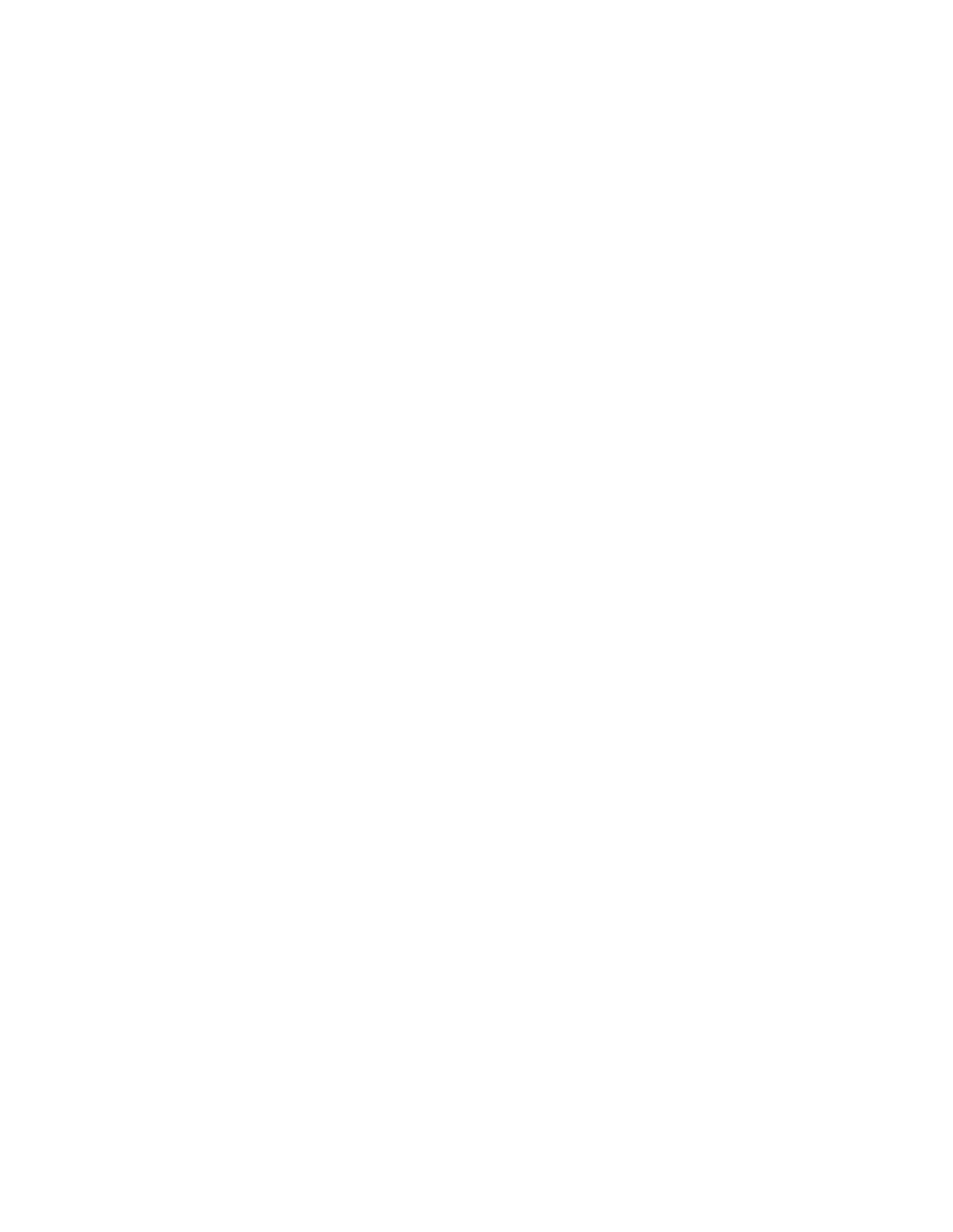# Conditions of Service

# and

# Tariff

# December 1, 2021

Amended document

[Articles 1.3, 10.2, 11, 13.2 and 16.1.2] as of January 1, 2022 [Article 15.5.2] as of March 31, 2022 [Article 10.2] as of June 10, 2022 [Article 15.2.4] as of June 15, 2022

> An electronic version of this document is available at [Energir.com/conditions-tariff-en](https://www.energir.com/en/residential/customer-centre/billing-and-pricing/pricing/)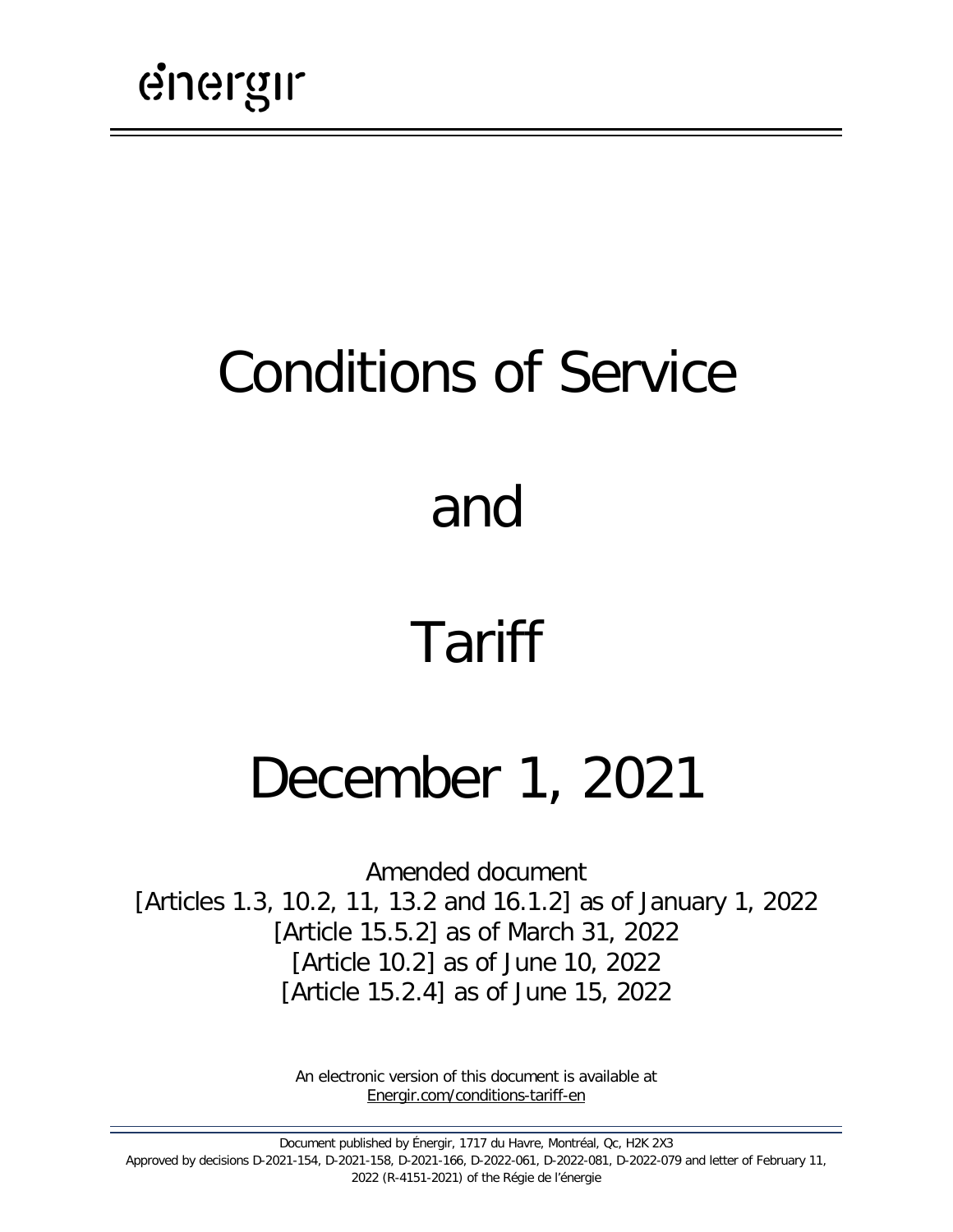# **INTRODUCTORY NOTE**

The content of the present document has been set by the Régie de l'énergie pursuant to the Act Respecting the Régie de l'énergie (R.S.Q., c. R-6.01). Any customer who disagrees with the application of the present document by the distributor may submit a complaint to the distributor in accordance with the complaint review procedure established by the distributor and approved by the Régie de l'énergie in Decision D-98-25, File R-3392-97, May 13, 1998, Appendix M. If the customer does not agree with the distributor's decision concerning its complaint, it may then ask the Régie to review it in accordance with the provisions of Chapter 7 of the aforementioned Act (Sections 86 to 101).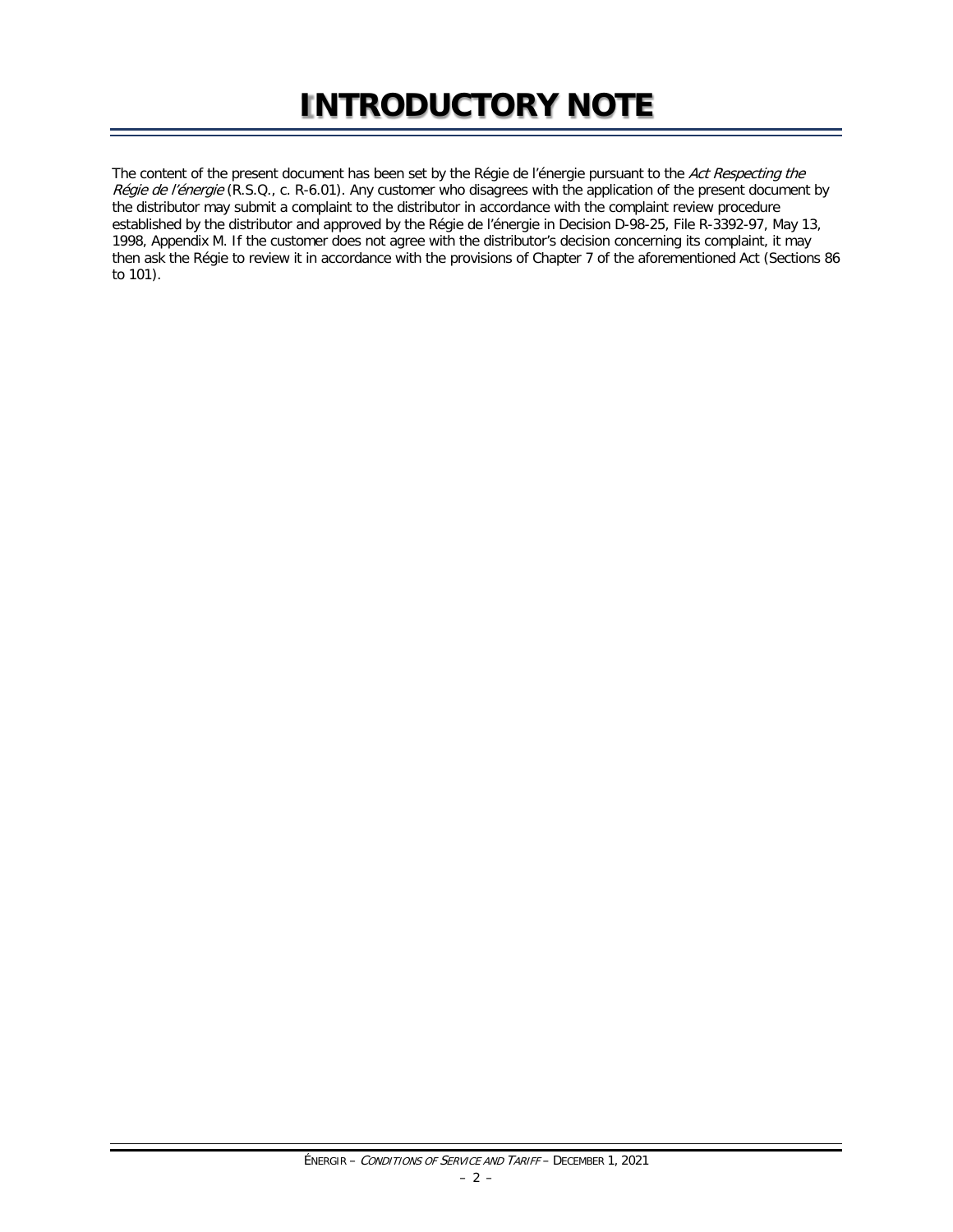# **TABLE OF CONTENTS**

# **SECTION I: APPLICATION**

| 1.1 |  |
|-----|--|
| 1.2 |  |
|     |  |
|     |  |
|     |  |
|     |  |

# **SECTION II: CONDITIONS OF SERVICE**

| 3.                                      |                                              |  |
|-----------------------------------------|----------------------------------------------|--|
| 3.1                                     |                                              |  |
| 3.2                                     |                                              |  |
| 4.                                      | NATURAL GAS SERVICE REQUEST AND CONTRACT  17 |  |
| 4.1<br>4.1.1<br>4.1.2<br>4.1.3          |                                              |  |
| 4.2<br>4.2.1<br>4.2.2                   |                                              |  |
| 4.3<br>4.3.1<br>4.3.2<br>4.3.3<br>4.3.4 |                                              |  |
| 4.4<br>4.4.1<br>4.4.2                   |                                              |  |
| 4.5<br>4.5.1<br>4.5.2                   |                                              |  |
| 4.6                                     |                                              |  |
| 4.7                                     |                                              |  |
| 4.8                                     |                                              |  |
| 4.9<br>4.9.1<br>4.9.2                   |                                              |  |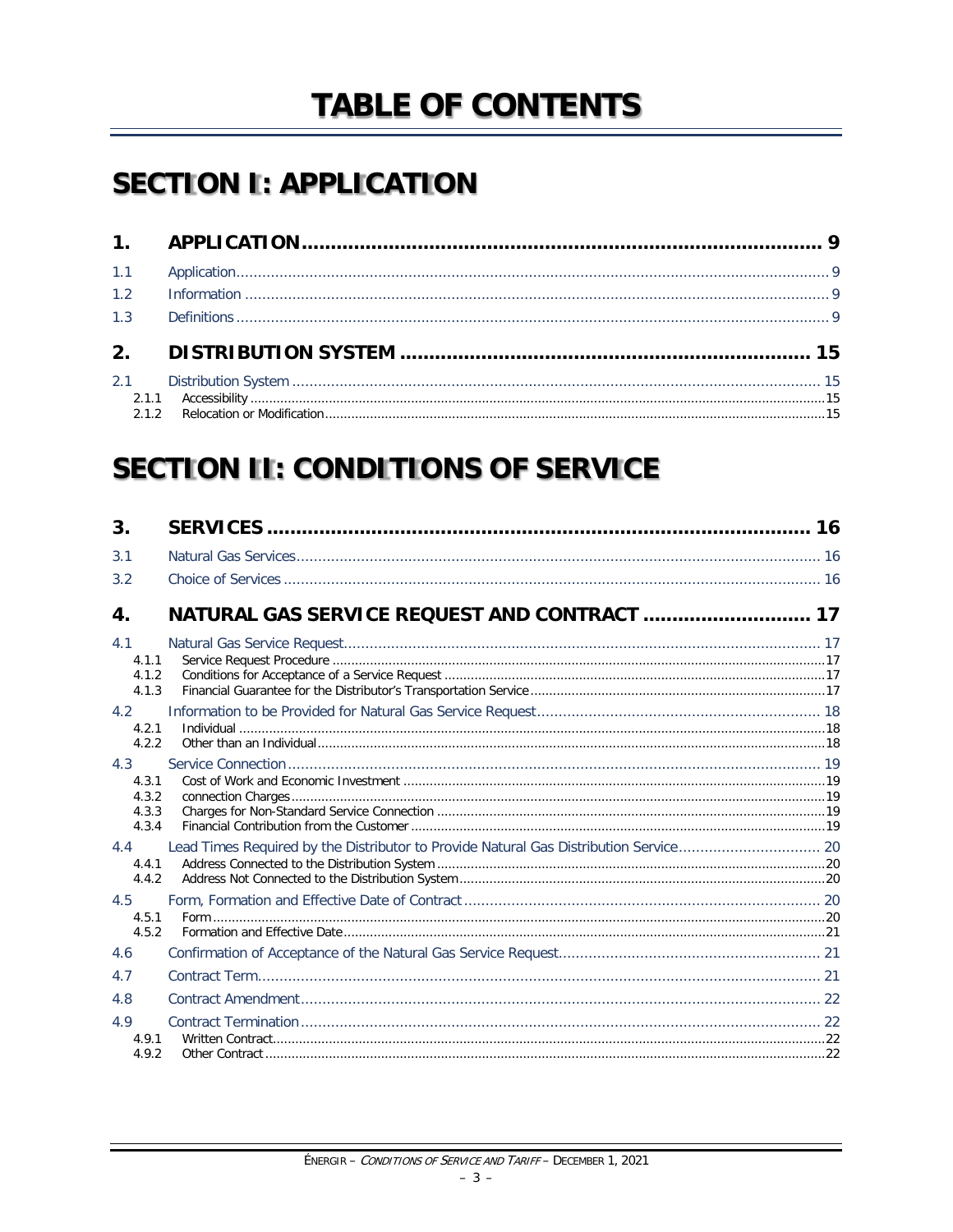| 4.10                                                                      |                |    |
|---------------------------------------------------------------------------|----------------|----|
| 4.11                                                                      |                |    |
| 5.                                                                        |                |    |
| 5.1<br>5.1.1<br>5.1.2<br>5.1.3                                            |                |    |
| 5.2                                                                       |                |    |
| 5.3<br>5.3.1<br>5.3.2<br>5.3.3                                            |                |    |
| 5.4                                                                       |                |    |
| 5.5                                                                       |                |    |
| 6.                                                                        |                |    |
| 6.1<br>6.1.1<br>6.1.2<br>6.1.3<br>6.1.4<br>6.2<br>6.2.1<br>6.2.2<br>6.2.3 |                |    |
| 6.2.4                                                                     |                |    |
| 7.                                                                        |                |    |
| 7.1                                                                       |                |    |
| 7.2                                                                       |                |    |
| 7.2.1<br>7.2.2<br>7.2.3                                                   |                |    |
| 7.3<br>7.3.1<br>7.3.2                                                     |                |    |
| 8.                                                                        | <b>DEPOSIT</b> | 31 |
| 8.1<br>8.1.1<br>8.1.2                                                     |                |    |
| 8.2<br>8.2.1<br>8.2.2<br>8.2.3                                            |                |    |
| 8.3                                                                       |                |    |
| 8.4                                                                       |                |    |
| 8.5<br>8.5.1<br>8.5.2                                                     |                |    |
| 8.6<br>8.6.1<br>8.6.2                                                     |                |    |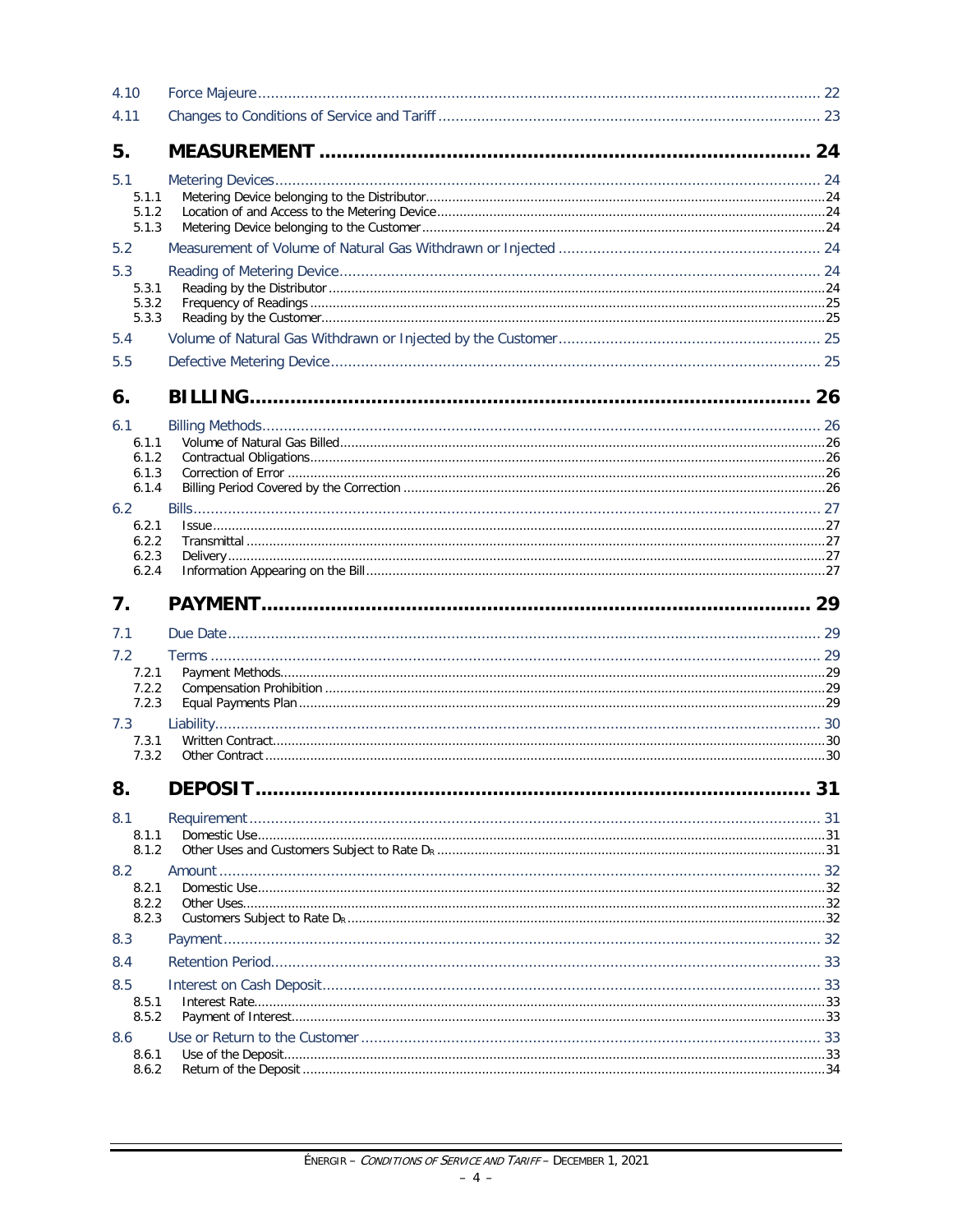| 9.1                            |  |
|--------------------------------|--|
| 9.2                            |  |
| 9.3                            |  |
| 9.4<br>9.4.1<br>9.4.2<br>9.4.3 |  |
| 9.5                            |  |

# **SECTION III: TARIFF**

| 10.              |  |
|------------------|--|
| 10.1             |  |
| 10.2             |  |
| 10.3             |  |
| 10.4             |  |
| 11.              |  |
| 11.1             |  |
| 11.1.1           |  |
| 11.1.2           |  |
| 11.2             |  |
| 11.2.1           |  |
|                  |  |
| 11.2.3           |  |
| 11.3<br>11.3.1   |  |
| 11.3.2           |  |
|                  |  |
| 11.4             |  |
| 11.4.1           |  |
| 12.              |  |
|                  |  |
| 12.1<br>12.1.1   |  |
| 12.1.2           |  |
| 12.1.3<br>12.1.4 |  |
| 12.2             |  |
| 12.2.1           |  |
|                  |  |
| 12.2.3           |  |
| 13.              |  |
| 13.1             |  |
| 13.1.1           |  |
| 13.1.2<br>13.1.3 |  |
| 13.1.4           |  |
| 13.1.5           |  |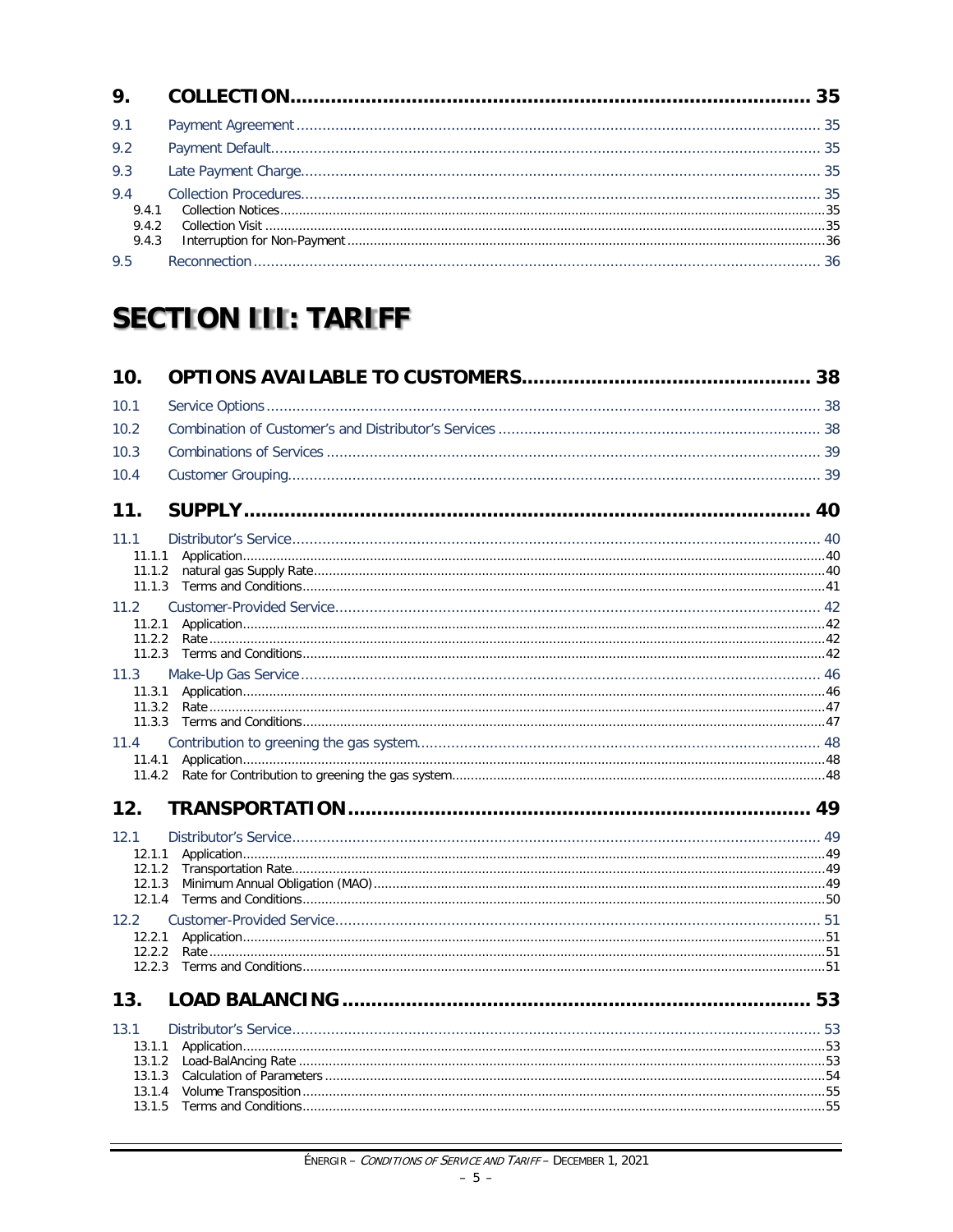| 13.2             |  |
|------------------|--|
| 13.2.1           |  |
|                  |  |
| 13.2.3           |  |
| 14.              |  |
| 14.1             |  |
|                  |  |
| 14.2             |  |
|                  |  |
|                  |  |
| 15.              |  |
|                  |  |
| 15.1             |  |
| 15.1.1<br>15.1.2 |  |
| 15.1.3           |  |
| 15.1.4           |  |
| 15.1.5           |  |
| 15.2             |  |
| 15.2.1           |  |
| 15.2.2<br>15.2.3 |  |
| 15.2.4           |  |
| 15.2.5           |  |
| 15.3             |  |
| 15.3.1           |  |
| 15.3.2<br>15.3.3 |  |
| 15.3.4           |  |
| 15.3.5           |  |
| 15.3.6           |  |
| 15.4             |  |
| 15.4.1           |  |
| 15.4.2<br>15.4.3 |  |
| 15.4.4           |  |
| 15.4.5           |  |
| 15.4.6<br>15.4.7 |  |
|                  |  |
| 15.5<br>15.5.1   |  |
| 15.5.2           |  |
| 15.5.3           |  |
| 15.5.4           |  |
| 15.5.5<br>15.5.6 |  |
| 15.5.7           |  |
| 15.5.8           |  |
| 15.5.9           |  |
| 16.              |  |
| 16.1             |  |
| 16.1.1           |  |
| 16.1.2           |  |
| 16.2             |  |
| 16.2.1<br>16.2.2 |  |
|                  |  |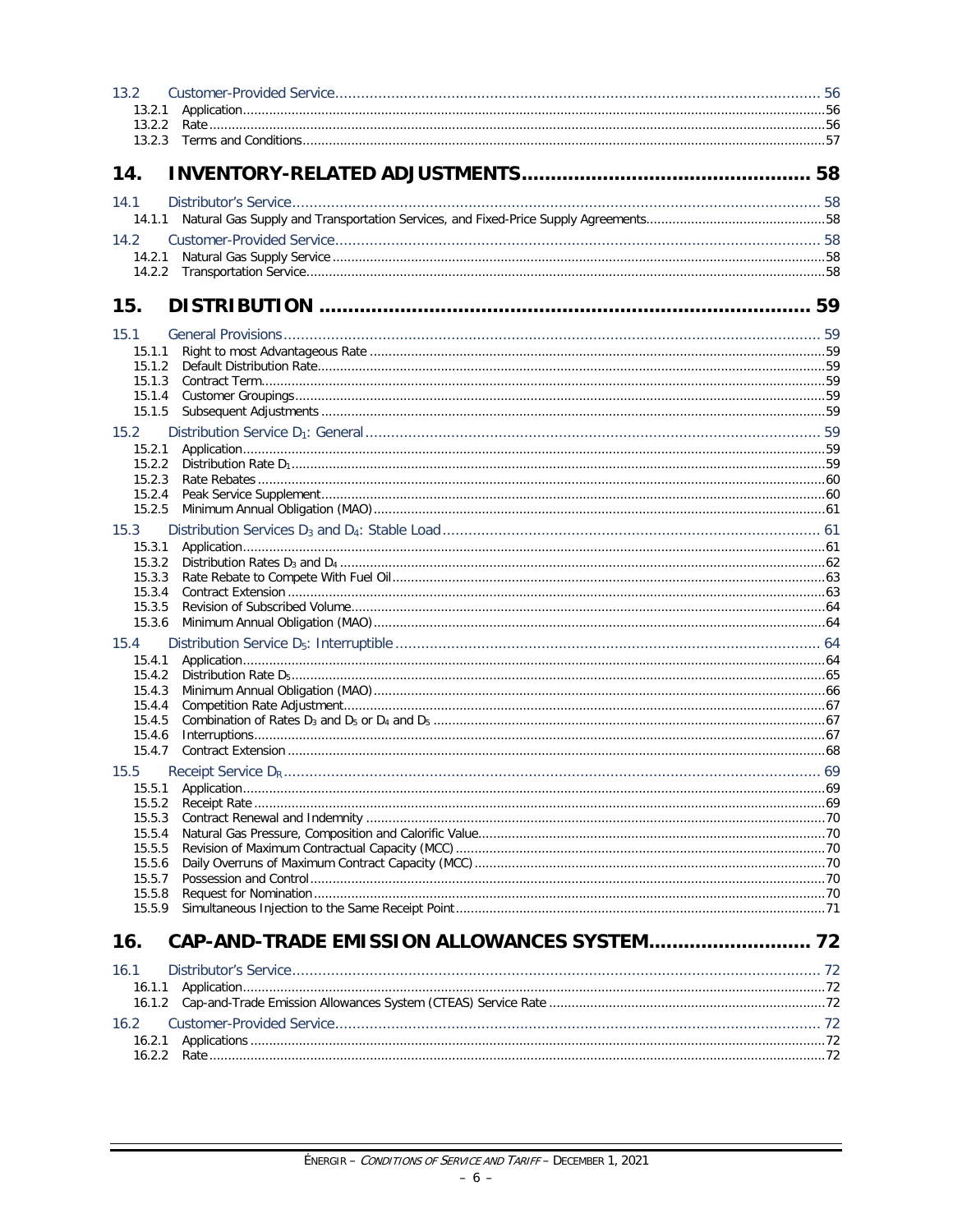# SECTION IV: EFFECTIVE DATE AND TRANSITIONAL **PROVISIONS**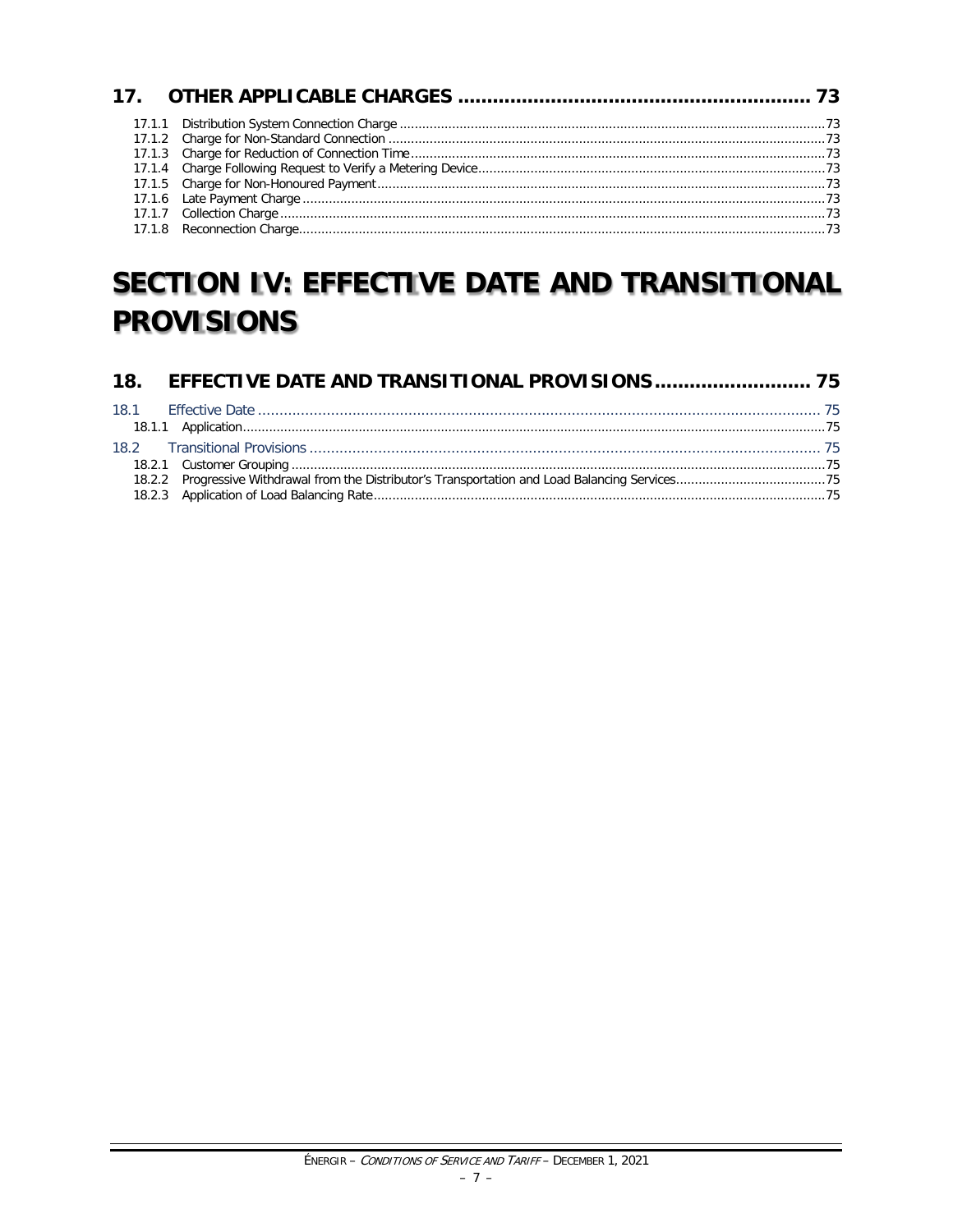# Section I

# Application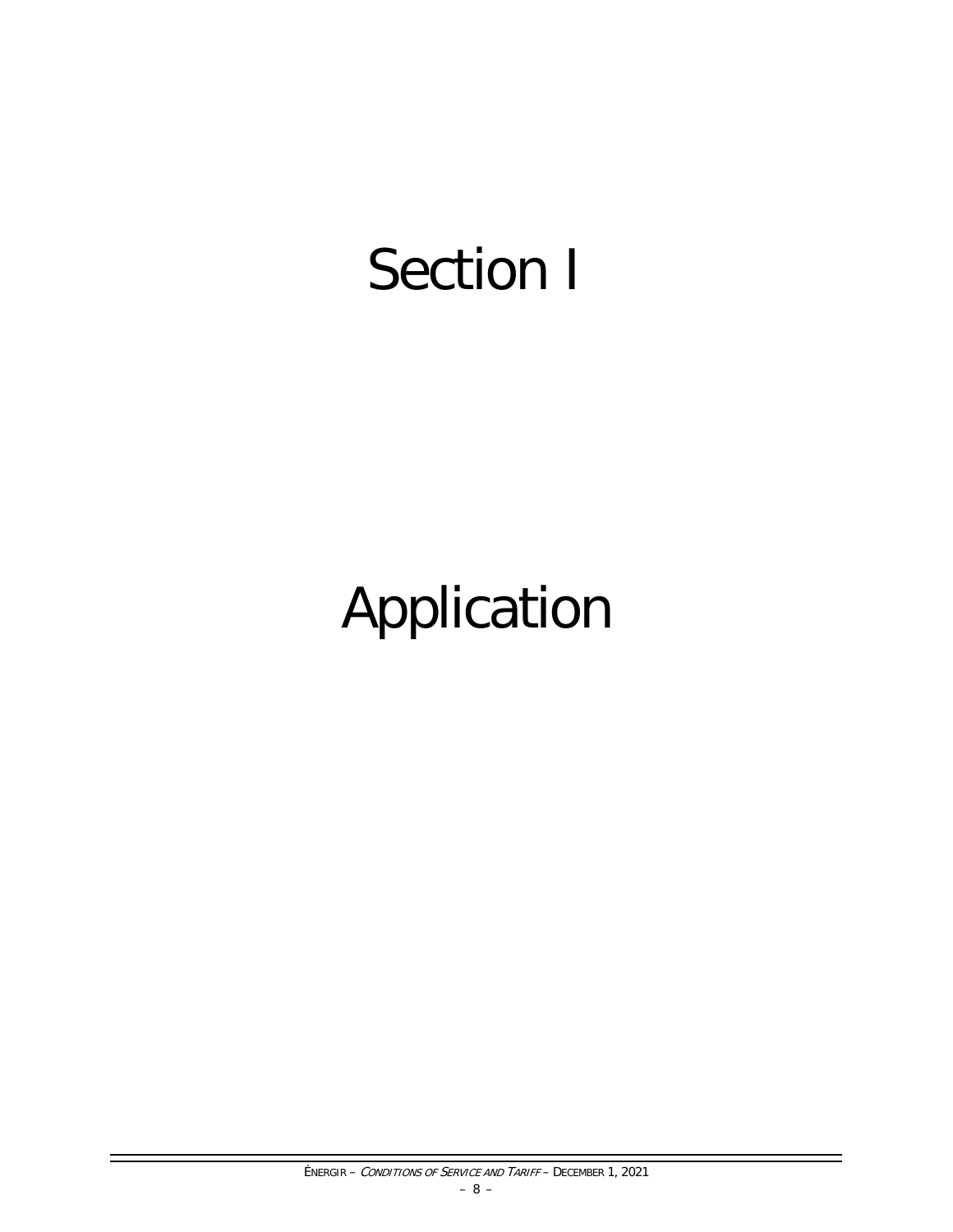# <span id="page-10-0"></span>**1. APPLICATION**

## <span id="page-10-1"></span>**1.1 APPLICATION**

The provisions hereof establish the conditions of service and rates of Énergir, s.e.c. (the distributor) in its exclusive distribution territory.

### <span id="page-10-2"></span>**1.2 INFORMATION**

The distributor shall inform its customers of these conditions of service and the application of various services and rates. In addition, when new conditions of service or rates come into effect, the distributor shall inform its customers of them in writing. It shall also inform them of the availability of different rates, of their right to avail themselves of the most advantageous Distribution Rate and to obtain free of charge copy of the Conditions of Service and Tariff.

# <span id="page-10-3"></span>**1.3 DEFINITIONS**

In this document, the following terms shall have the meaning ascribed to them:

#### **AGREED DELIVERY POINT**

Physical or geographical location where natural gas is delivered:

- to the distributor, at a point specified in the customer-provided natural gas supply service contract agreement; or
- within the territory on Énergir's gas system or outside the territory (ex-territory) at a point specified at the time of the commitment to the nominated volume by a customer subject to Rate  $D_R$ .

#### **BILLING ADDRESS**

Address to which the customer's bill is sent.

#### **CONNECTION**

Connection of a new service address to the distribution system.

#### **CONNECTION PIPELINE**

Underground line belonging to the distributor connecting the distribution main to the connection point at the service address.

#### **CONNECTION POINT**

Point where the distributor's connection pipeline joins connects to the customer's pipes at the service address.

#### **CONSUMPTION ZONE**

Geographic zone extending from the point of interconnection with the TCPL/TQM system delimiting the portion of Énergir's system connected to that interconnect point.

#### **CONTRACT**

Agreement between a customer and the distributor for one or more natural gas services supplied by the distributor to a service address.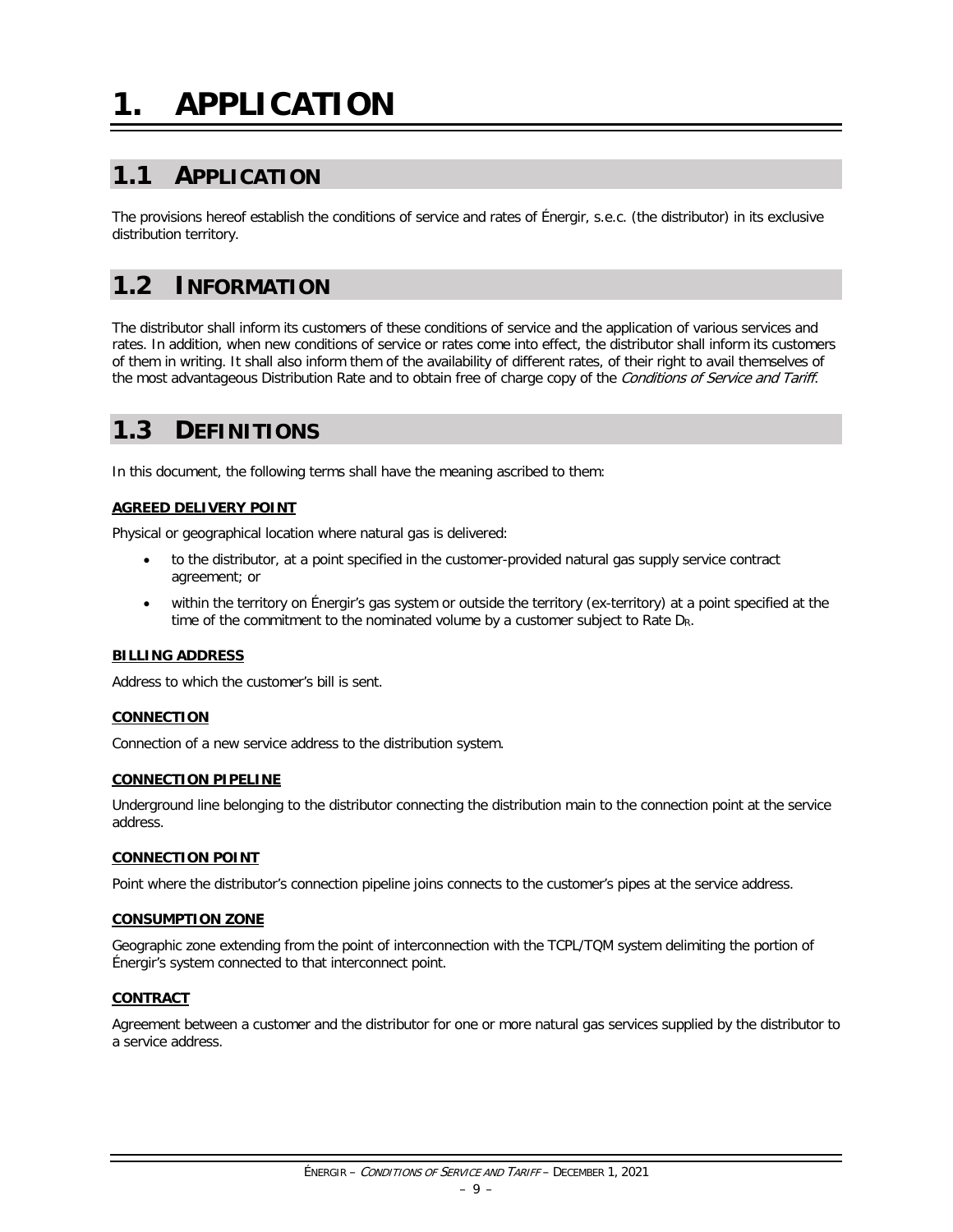#### **CONTRACT PERIOD**

Period of one year or less between two agreed upon dates.

#### **CONTRACT YEAR**

Period of 12 months beginning on the date agreed upon in the written contract.

#### **CUBIC METRE OF NATURAL GAS (m³)**

Quantity of natural gas contained in one cubic metre at an absolute pressure of 101.325 kilopascals and at a temperature of 15 degrees Celsius.

#### **CUSTOMER**

Any individual or legal person, partnership or body that has entered into a contract with the distributor.

#### **CUSTOMER DELIVERY POINT**

Point, immediately after the distributor's metering device, at which the distributor makes the natural gas available to the customer.

#### **CUSTOMER GROUPING**

Customers who form a group to purchase services provided for in the Conditions of Service and Tariff.

#### **DAY**

Unless otherwise specified, a 24-hour period beginning at 10:00 a.m. Eastern Standard Time (ET), in the absence of an agreed time.

#### **DISTRIBUTION SYSTEM**

Natural gas distribution system as provided in the Act Respecting the Régie de l'énergie. (R.S.Q., c. R-6.01).

#### **DOMESTIC USE**

Utilization of the natural gas service for applications related exclusively to the occupation of a personal residence or of apartments in a housing cooperative or non-profit housing organization, or to the use of common areas in a condominium.

#### **EMITTER**

A person or a municipality qualifying as an emitter within the meaning of Article 2 of the Requlation respecting a capand-trade system for greenhouse gas emission allowances (chapter Q-2, R. 46.1) and having completed and transmitted to Énergir an initial declaration indicating that it is an emitter within the meaning of section 2 of said Regulation.

#### **FIRM SERVICE**

Uninterrupted natural gas service.

#### **FIXED-PRICE SUPPLY AGREEMENT**

Supply service from a specific supplier chosen by the customer, allowing the latter to set the price of the natural gas or the renewable natural gas supply for a given period, given the agreed-upon price with the supplier to Énergir and taking into consideration the customer's consumption.

#### **GROSS HEATING VALUE**

The total number of joules produced by the full combustion, at a constant pressure, of one cubic metre of natural gas in contact with air, under conditions such that the natural gas is free of water vapour; that the natural gas, air and combustion products are at normal temperature, and that all water produced by the combustion is condensed to a liquid state.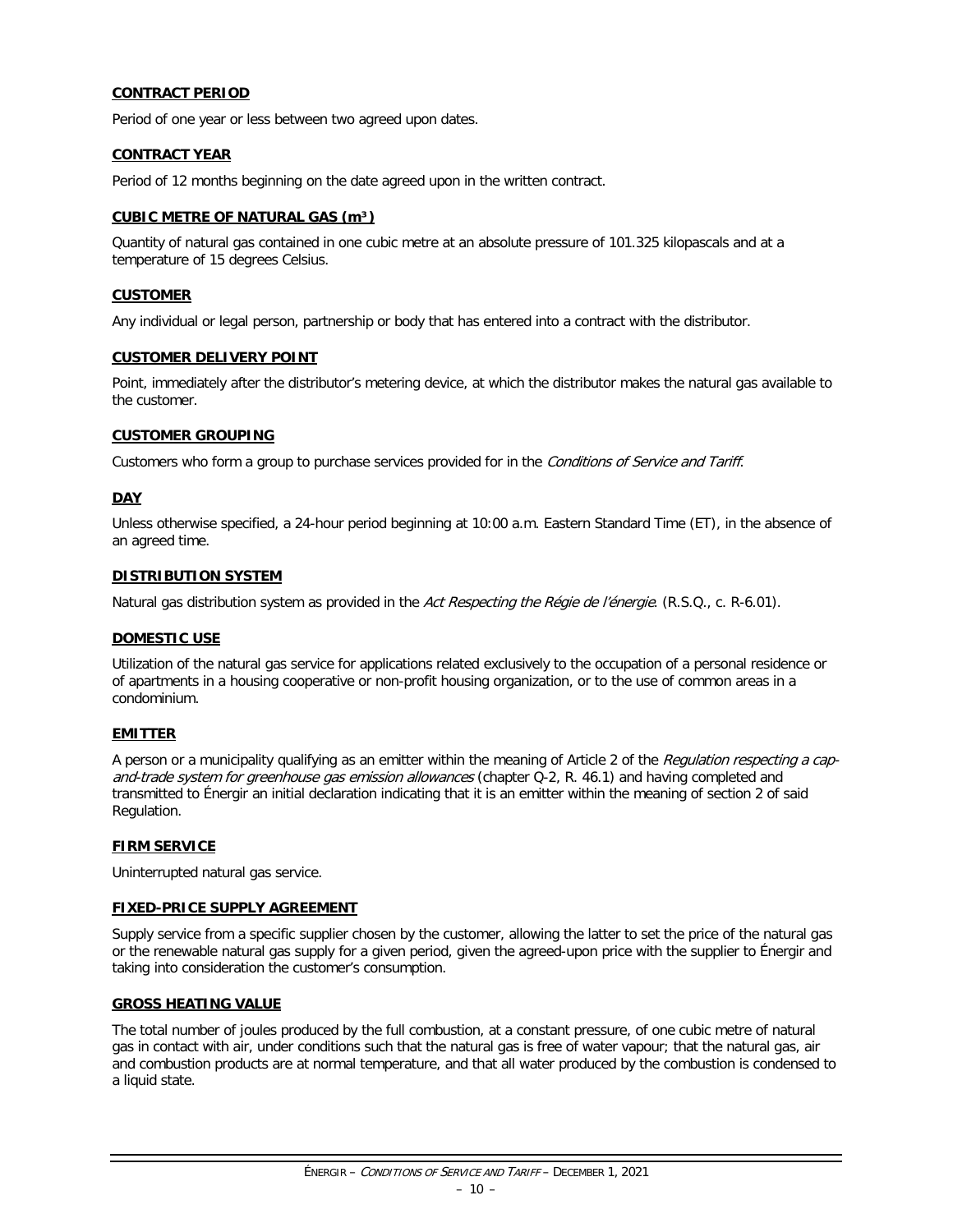#### **This corrected page replaces page 11 of the original document dated December 1, 2021. Adjustement to the definition of fixed price supply agreements and the definition of withdrawals exempt from the CTEAS starting January 1, 2022.**

#### **INVENTORY**

Natural gas supply and transportation held in inventory by the distributor and necessary for serving the customer during the contract year.

#### **LOAD FACTOR**

Ratio of average annual daily load to peak daily load.

#### **METERING DEVICE**

Any device or combination of devices used to measure the natural gas withdrawn or injected by the customer, including in particular a meter, with or without a remote reading device, or a chromatograph.

#### **METERING POINT**

One metering device, or more than one if the distributor deems appropriate to use more than one, measuring the natural gas withdrawn by a single customer and serving one or more buildings or facilities located at a single site occupied by that customer or measuring the natural gas injected by a customer.

#### **MINIMUM ANNUAL OBLIGATION (MAO)**

Minimum annual volume of natural gas, for each contract year, that a customer agrees to pay for, in accordance with the Conditions of Service and Tariff, whether or not it withdraws or injects the natural gas.

#### **MULTIPLIER FACTOR**

The coefficient applied to the measurement of the volume of natural gas withdrawn or injected by a customer, in order to take account of the characteristics of the metering device.

#### **NATURAL GAS SERVICE**

One or more of the distributor's following services: natural gas supply service, transportation service, load-balancing service and distribution service.

#### **NATURAL GAS**

Has the meaning assigned to it in the Act of the Régie de l'énergie and includes renewable natural gas as define in the Act of the Régie de l'énergie.

#### **NOMINATED VOLUME**

Volume the customer agrees to inject in the distribution network during a day at an agreed delivery point.

#### **NORMALIZED ANNUAL CONSUMPTION**

Average annual volume of the last 24 months after normalization.

#### **NORTHERN ZONE**

The Abitibi-Témiscamingue region served by the distributor.

#### **PAYMENT AGREEMENT**

Agreement between a customer and the distributor to spread the payment of unpaid amounts owing on the due date over a period of time and to provide for full payment of the bills issued during the period covered by the agreement.

#### **PERCENTAGE OF RENEWABLE NATURAL GAS PRESCRIBED BY THE REGULATION**

Percentage of renewable natural gas that Énergir must deliver as defined in the Regulation respecting the quantity of renewable natural gas that must be delivered by a distributor.

#### **PRESSURE FACTOR**

The coefficient applied to the measurement of the natural gas volume withdrawn or injected by a customer in order to take account of atmospheric pressure and delivery pressure.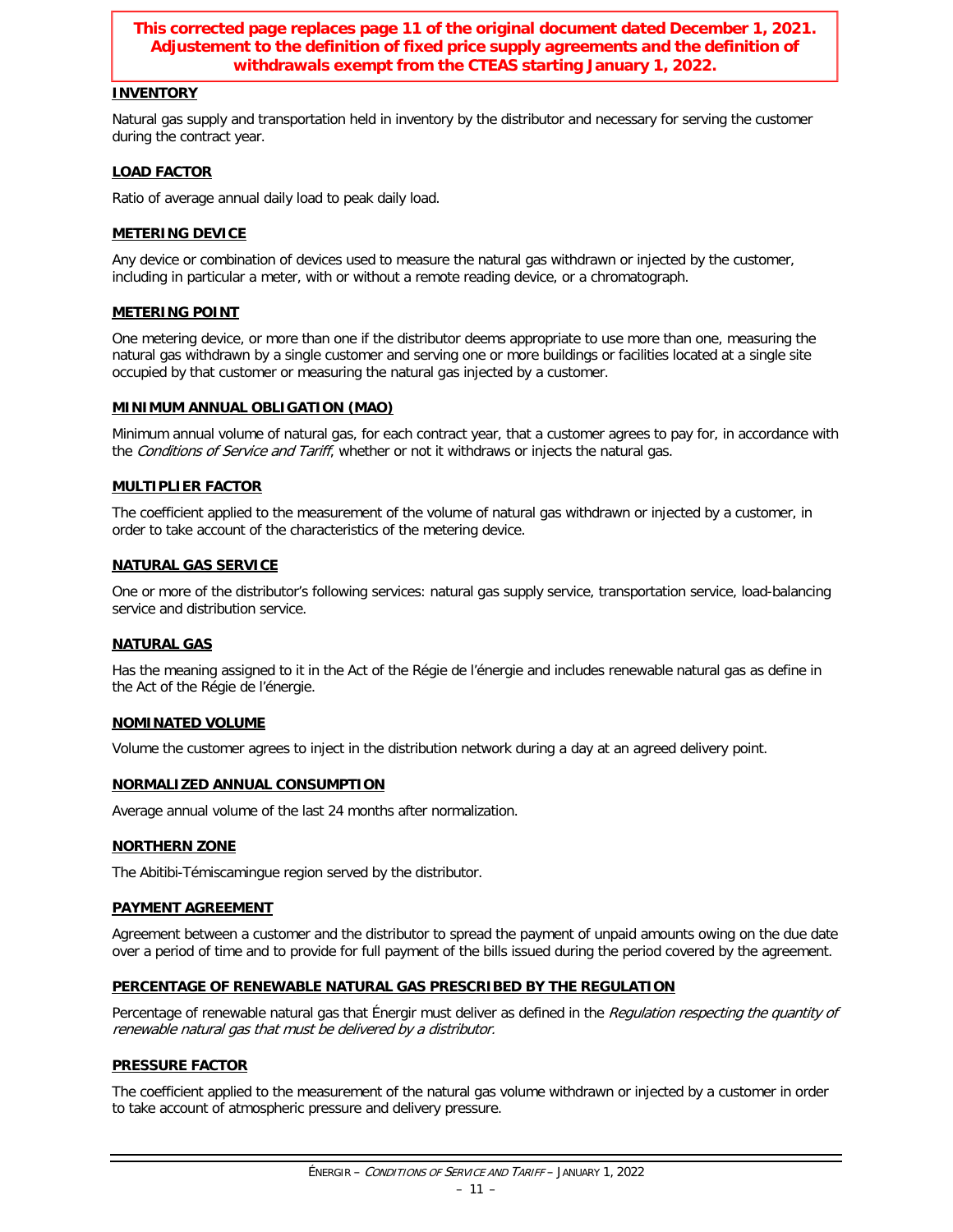#### **This corrected page replaces page 12 of the original document dated December 1, 2021. Adjustement to the definition of fixed price supply agreements and the definition of withdrawals exempt from the CTEAS starting January 1, 2022.**

#### **PRICE OF NATURAL GAS TRADED AT IROQUOIS**

Price of natural gas according to the "Daily price survey" indicator published by Platts in Gas Daily under "Canadian Gas: Iroquois, receipts; Midpoint; Flow Date(s)."

#### **RECEIPT POINT**

Physical location where producers' facilities connect to Énergir's connection pipelines to move natural gas to the gas system.

#### **RECOGNIZED MARGINAL REDUCTION**

When a customer participates in an energy efficiency program under the Global Energy Efficiency Plan (GEEP), the recognized marginal reduction is evaluated by calculating the difference between the typical consumption following the implementation of a higher-efficiency measure and the consumption following the implementation of a standard measure. This recognized marginal reduction and the period for which it will be recognized will be included in the contract documents governing the customer's participation in the energy efficiency program.

#### **SERVICE ADDRESS**

Address that is or will be connected to the distribution system, including the receipt point.

#### **SOUTHERN ZONE**

The territory served by the distributor with the exception of the Northern zone.

#### **TARIFF**

The schedule of rates and rate conditions applicable to the customer and the distributor, as set out in Sections III and IV.

#### **TCPL/TQM TRANSPORTATION**

Transportation of natural gas within Énergir's territory between different consumption zones or outside Énergir's territory, via the TCPL/TQM transmission system.

#### **TRADITIONAL NATURAL GAS**

Refers to natural gas, excluding renewable natural gas as defined in the Act of the Régie de l'énergie.

#### **UNAUTHORIZED WITHDRAWALS DURING INTERRUPTIONS**

All natural gas withdrawals at a service address not respecting the terms of the interruption notice issued by the distributor under Article 15.4.6 (4°).

#### **VOLUME DEFICIT**

Portion of the minimum volume not withdrawn by a customer.

#### **VOLUMES DELIVERED OUTSIDE THE TERRITORY**

Delivery of natural gas to a point of interconnection with the TCPL/TQM system.

#### **VOLUMES DELIVERED WITHIN THE TERRITORY**

Delivery of natural gas to Énergir's entire system.

#### **WITHDRAWALS EXEMPT FROM THE CAP-AND-TRADE EMISSION ALLOWANCES SYSTEM SERVICE**

The volumes of natural gas exempted from the cap-and-trade emission allowances system (CTEAS) service are those prescribed by the Regulation respecting a cap-and-trade system for greenhouse gas emission allowances.

To be exempted from the CTEAS service, these volumes must have been declared by the emitter in declarations received by the distributor no later than the third working day following the end of the month covered by the billing and as confirmed, at the end of each applicable calendar year, no later than January 31 of each year by sworn statement by the emitter, or if the emitter is a legal entity or a corporation, by an authorized officer thereof;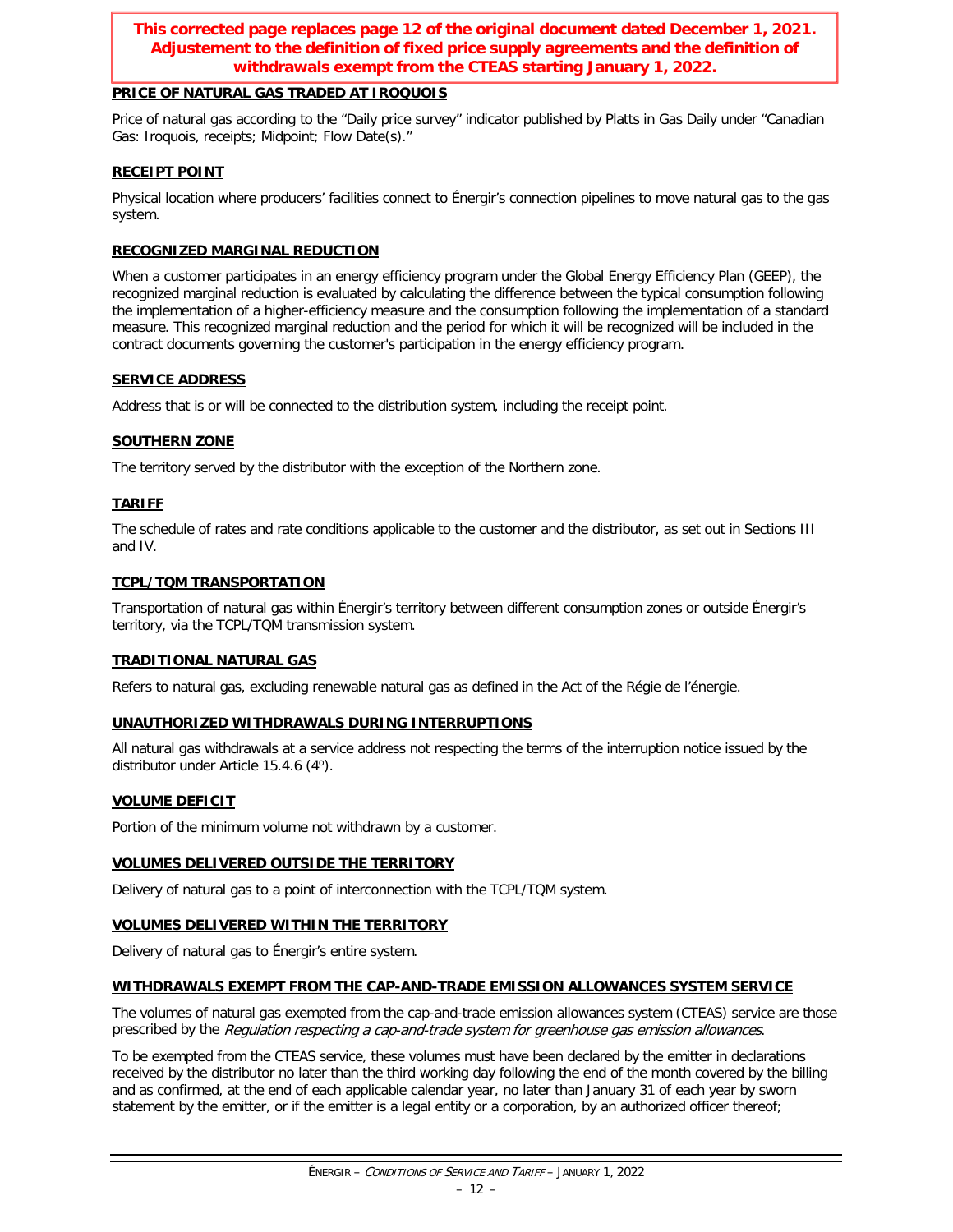Also exempted are the volumes of natural gas withdrawn by an emitter and declared in a sworn statement submitted to the distributor no later than January 31 of each year, or if the customer is a legal entity or a corporation, by an authorized officer.

For the above volumes to be exempted from the CTEAS service, the aforementioned declarations must be approved by the Distributor's greenhouse gas (GHG) emissions auditor and the minister of Sustainable Development, Environment and the Fight against Climate Change (or its successor). It is understood that the CTEAS service applicable will be charged to the client if the auditor or the minister (or its successor) were to dismiss the client's declarations.

Notwithstanding the above, also exempted from the CTEAS service are the volumes of renewable natural gas withdrawn.

#### **WORKING DAY**

Monday to Friday with exception of public holidays.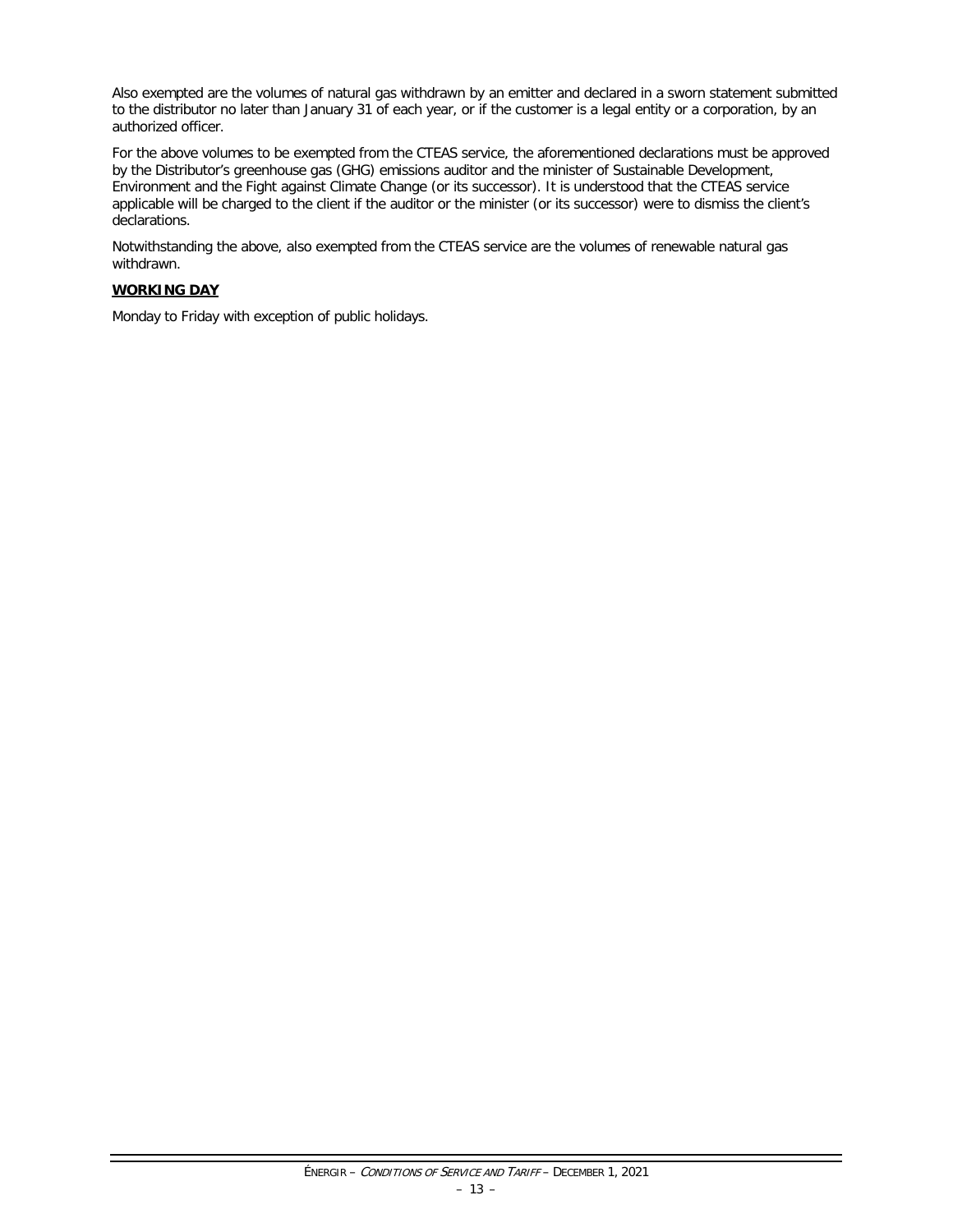# Section II

# Conditions of Service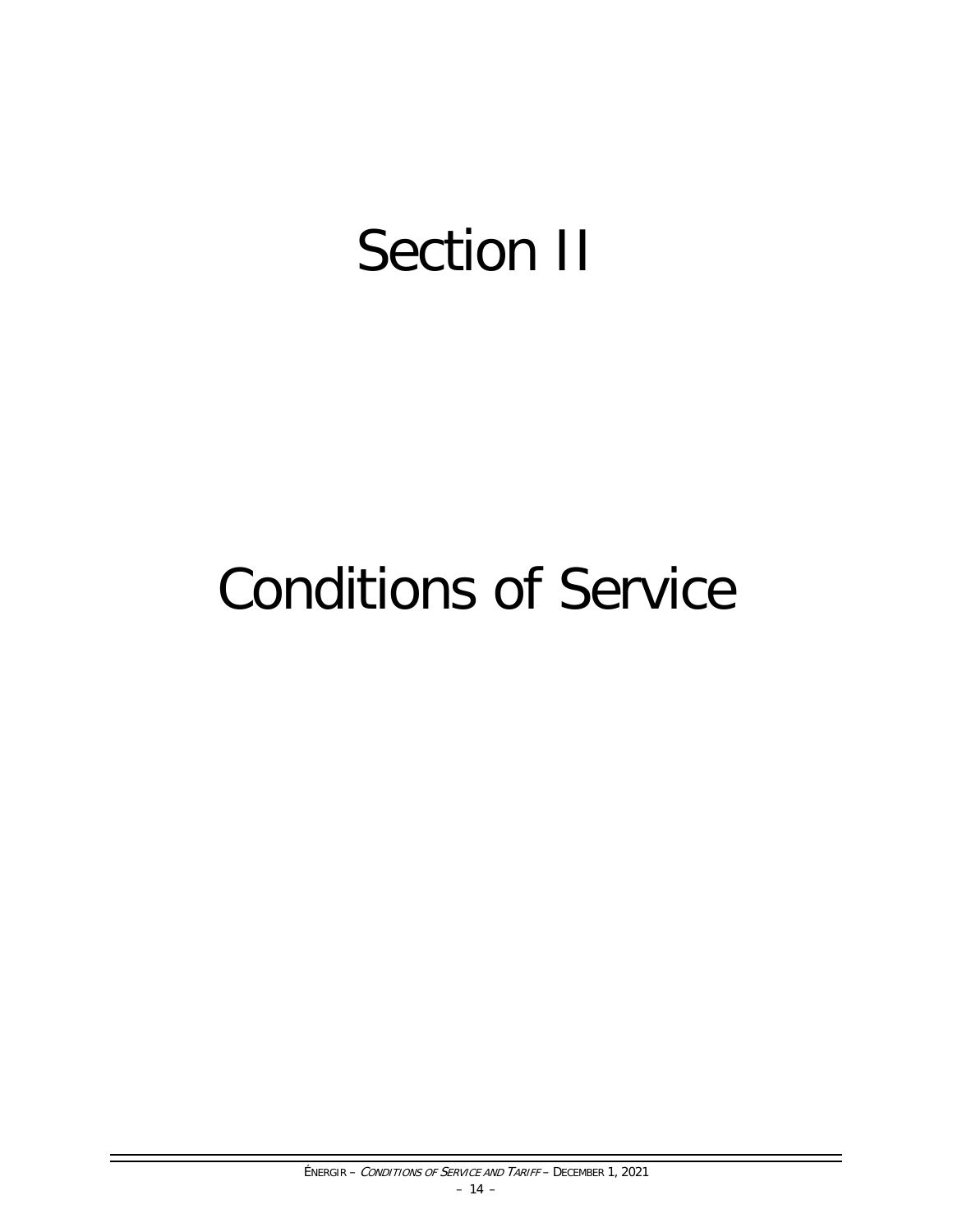# <span id="page-16-0"></span>**2. DISTRIBUTION SYSTEM**

# <span id="page-16-1"></span>**2.1 DISTRIBUTION SYSTEM**

The distributor shall determine the location of its distribution system, which includes the receipt point.

The distributor shall own the distribution system and shall supply, install, operate and maintain the distribution system up to the connection point or the receipt point.

No one other than the distributor or its authorized agent may at any time or in any way modify or alter its distribution system.

#### <span id="page-16-2"></span>**2.1.1 ACCESSIBILITY**

The customer shall make the distribution system accessible to the distributor at any time and shall maintain the premises in a manner that permits the distributor to operate the distribution system in accordance with the applicable legislation.

When the customer refuses access to the distribution system of the distributor, the distributor shall send a written notice advising the customer of the intention to proceed to an interruption. The notice must be of at least 10 working days. At the expiration of the notice, the distributor may interrupt natural gas service.

After an interruption of service under this article, the distributor invoices the reconnection charge set out in Article 17.1.8 to the customer upon the reconnection of the service.

#### <span id="page-16-3"></span>**2.1.2 RELOCATION OR MODIFICATION**

A person who requests a relocation or modification of the distribution system must be the owner of the property where the service address is located or declare and warrant having, for this purpose, all the authorizations and permissions required from the owner of the premises. The applicant shall provide the distributor, upon request, with any evidence so attesting.

If the distributor relocates or modifies its distribution system following a request made under the preceding paragraph, the distributor will bill the applicant for the cost of work. The cost of work is determined based on the distributor's estimate, the details of which shall be provided to the applicant in advance, or on the actual cost of work. The method of billing the cost of work shall be determined when the relocation or modification request is made.

If a request to relocate or modify the distribution system is withdrawn, the distributor may bill the applicant if work has already been undertaken or completed. The amount shall then be based on the actual cost of work.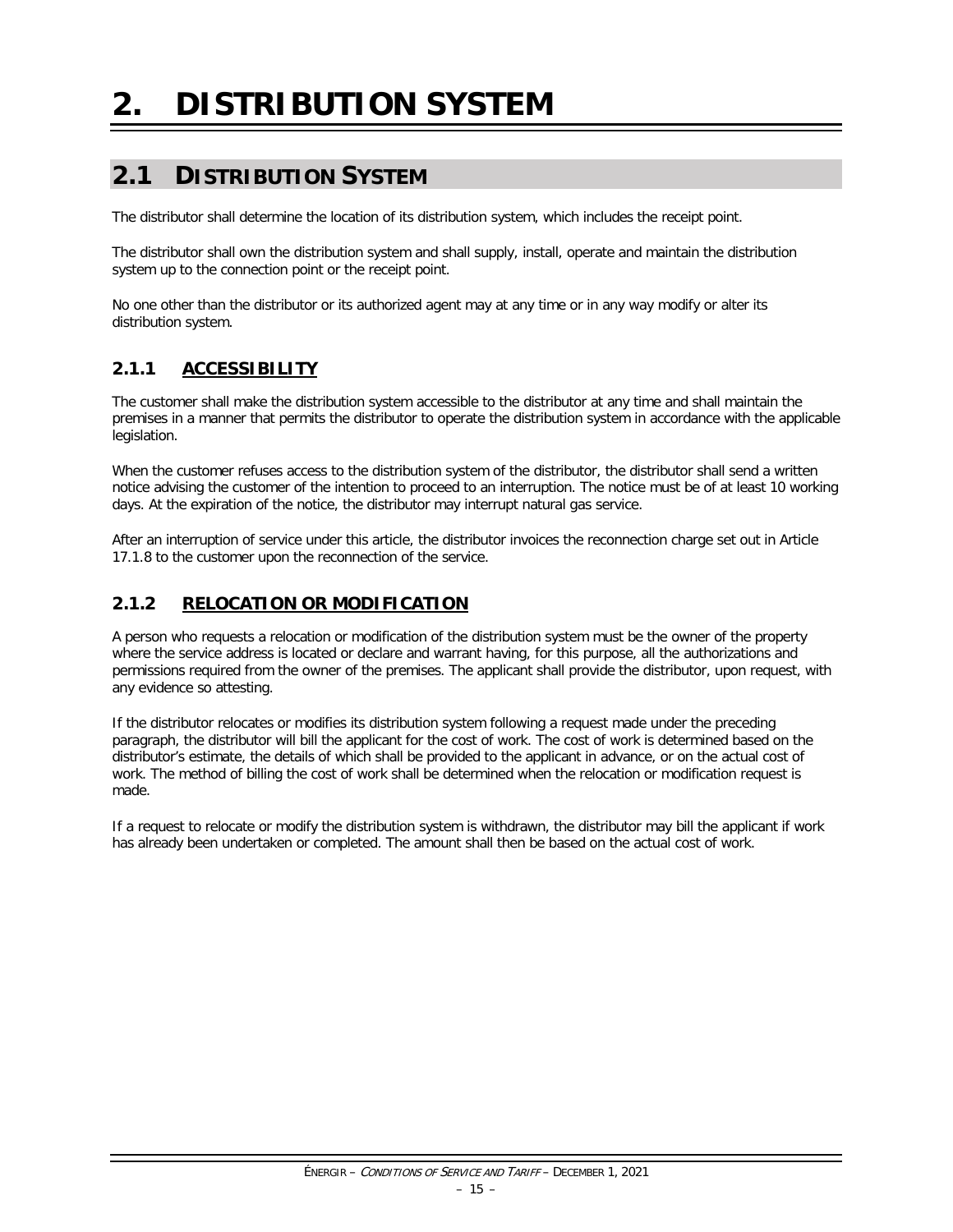# <span id="page-17-1"></span><span id="page-17-0"></span>**3.1 NATURAL GAS SERVICES**

The distribution service shall be offered exclusively by the distributor in its territory, as provided in the Act Respecting the Régie de l'énergie. For any customer who is not registered as an emitter, the "cap-and-trade emission allowances system" (CTEAS) service shall be offered exclusively by the distributor in its territory.

Except for customers subject to the receipt rate, the following services may, at the option of the customer, be obtained from the distributor, or subject to Section III of the present document, obtained by the customer itself from one or more suppliers:

- 1. gas supply service, including make-up gas service;
- 2. transportation service;
- 3. load-balancing service.

The distributor shall provide these services by default, in accordance with Section III of the present document, unless the customer notifies the distributor of its intention to provide them itself.

## <span id="page-17-2"></span>**3.2 CHOICE OF SERVICES**

The conditions relating to a customer's obtaining services from the distributor or providing them itself are specified in Section III of the present document.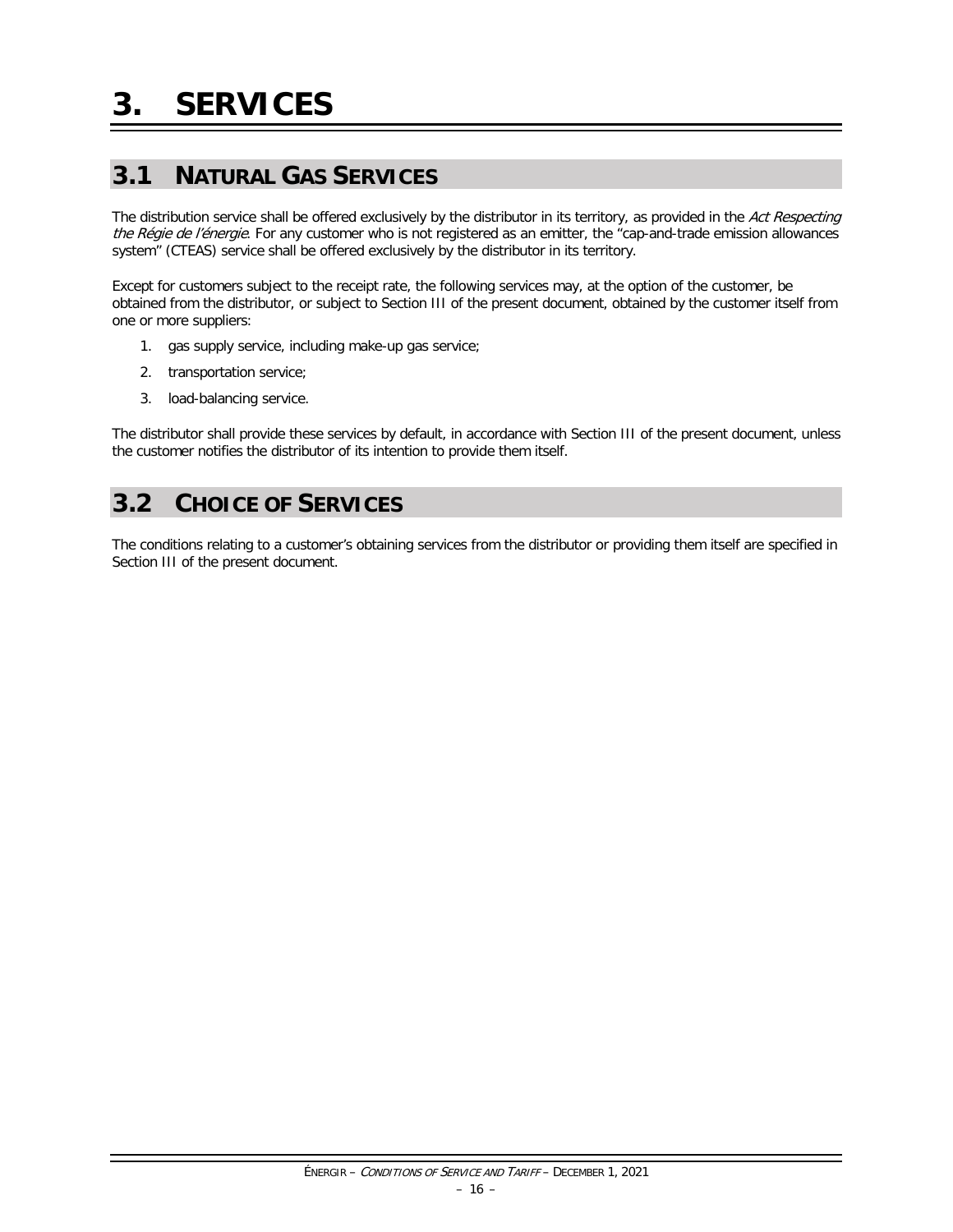# <span id="page-18-0"></span>**4. NATURAL GAS SERVICE REQUEST AND CONTRACT**

### <span id="page-18-1"></span>**4.1 NATURAL GAS SERVICE REQUEST**

#### <span id="page-18-2"></span>**4.1.1 SERVICE REQUEST PROCEDURE**

#### **4.1.1.1 Address Connected to the Distribution System**

The service request may be made to the distributor by telephone, mail, e-mail or fax or on the distributor's Internet site. If required by the distributor, the request shall be in writing where the applicant does not intend to occupy the address in question.

A service request by a customer subject to the receipt rate shall be made in writing.

#### **4.1.1.2 Address not Connected to the Distribution System**

The service request may be made to the distributor in the manner provided in Article 4.1.1.1 or to one of its representatives duly authorized for this purpose. The list of duly authorized representatives may be obtained from the distributor.

The applicant must be the owner of the property where the service address is located or declare and warrant having, for this purpose, all the authorizations and permissions required from the owner of the property. The applicant shall provide the distributor, upon request, any evidence so attesting.

#### <span id="page-18-3"></span>**4.1.2 CONDITIONS FOR ACCEPTANCE OF A SERVICE REQUEST**

Acceptance of a service request by the distributor may be subject to:

- 1. payment of a deposit required in accordance with Article 8.1;
- 2. payment, in accordance with Chapter 7, of the amounts owing to the distributor by a customer if the customer continues to occupy the service address covered by the request after the date the natural gas is required.

#### <span id="page-18-4"></span>**4.1.3 FINANCIAL GUARANTEE FOR THE DISTRIBUTOR'S TRANSPORTATION SERVICE**

#### **4.1.3.1 Requirement**

At the signing of the contract, and before the distributor reserves the necessary transportation capacity, the distributor may require a financial guarantee in the case of a new application wishing to use the distributor's transportation service whose peak daily projected consumption is of 300 000 m<sup>3</sup>/day and over.

Subsequent to the signing of the contract, the distributor may revise the amount of the financial guarantee provided in Article 4.1.3.2 depending on the particular circumstances of each case.

#### **4.1.3.2 Amount**

The financial guarantee amount that may be required by the distributor is determined based on the following formula:

**Financial Guarantee t** (\$) = (Price Tt x Peak Annual Volume x 75%)

Where **Price Tt** = Price of Énergir's **Transportation** Service at year t

**Peak Annual Volume** = P x 365

**P** = Projected Peak Consumption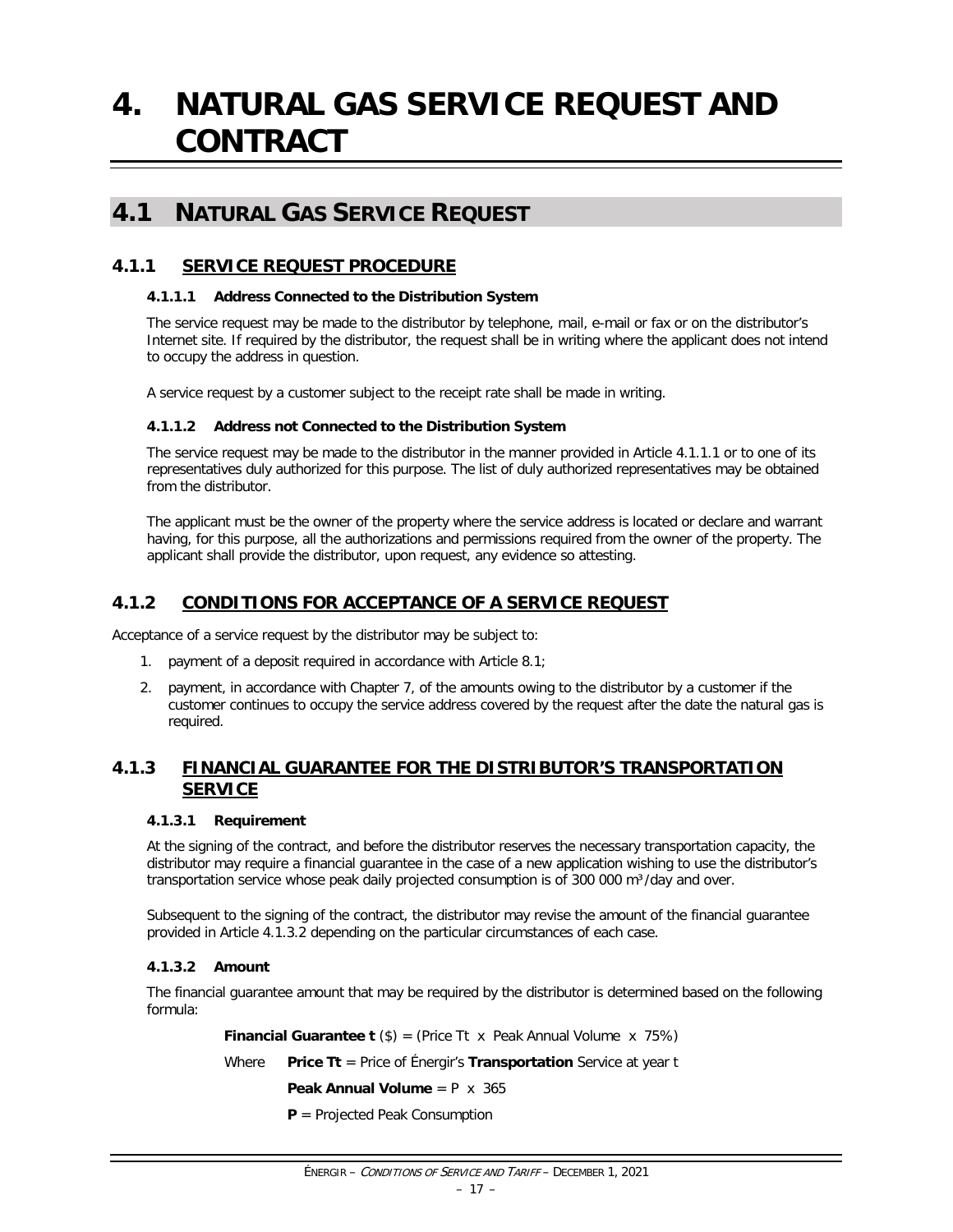#### **4.1.3.3 Retention Period**

The distribution will retain the financial guarantee until the customer begins its consumption of natural gas.

#### **4.1.3.4 Use of the Financial Guarantee**

The distributor may use the financial guarantee to repay development costs incurred to obtain transportation capacity outside the territory.

## <span id="page-19-0"></span>**4.2 INFORMATION TO BE PROVIDED FOR NATURAL GAS SERVICE REQUEST**

#### <span id="page-19-1"></span>**4.2.1 INDIVIDUAL**

- 1. Mandatory information
	- a) Family name and given name
	- b) Service address covered by the natural gas service request
	- c) Billing address, if different from address covered by the natural gas service request
	- d) Telephone number(s)
	- e) Date for which service is requested
	- f) Date of birth
	- g) Other active accounts with the Distributor
	- h) Last address occupied during the 12 months preceding the request
- 2. Optional information
	- a) Fax number
	- b) E-mail address
	- c) Reading of the metering device

#### <span id="page-19-2"></span>**4.2.2 OTHER THAN AN INDIVIDUAL**

- 1. Mandatory information
	- a) Name
	- b) Business name
	- c) Service address covered by the natural gas service request
	- d) Billing address, if different from address covered by the natural gas service request
	- e) Telephone number(s)
	- f) Name of contact person
	- g) Date for which service is requested
	- h) Other active accounts with the distributor
	- i) Last address occupied during the 12 months preceding the request
- 2. Optional information
	- a) Fax number
	- b) E-mail address
	- c) Reading of the metering device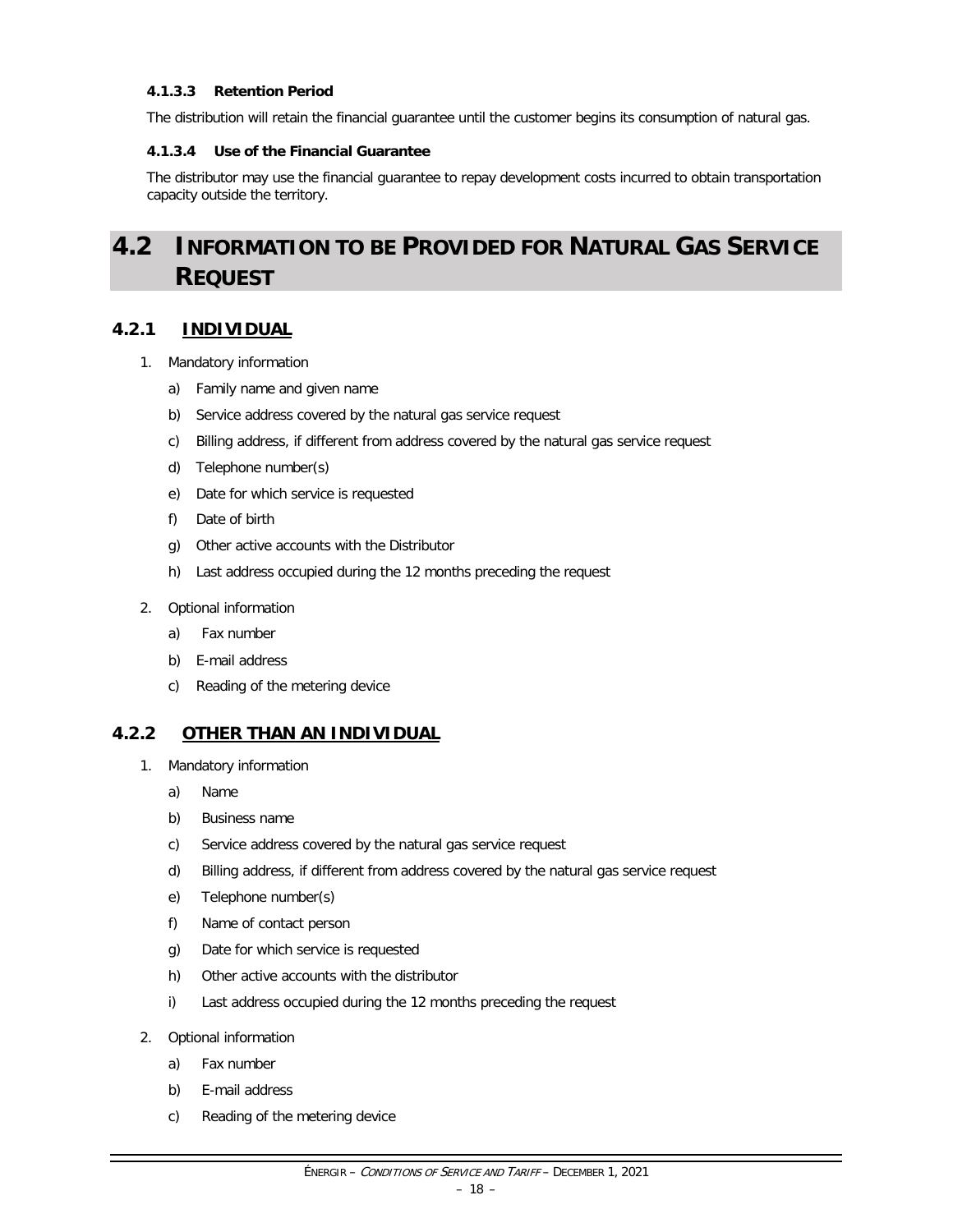## <span id="page-20-0"></span>**4.3 SERVICE CONNECTION**

#### <span id="page-20-1"></span>**4.3.1 COST OF WORK AND ECONOMIC INVESTMENT**

If the service address is not connected to the distribution system, the distributor shall estimate the cost of the work required and the revenues generated by connection of the service address to the distribution system.

If a connection request is withdrawn, the distributor may bill the applicant if the work has already been undertaken or completed. The amount shall then be based on the actual cost of the work.

A connection request is withdrawn when:

- 1. The applicant notifies the distributor that it withdraws its connection request; or
- 2. The commissioning has not taken place within 12 months of the in-service date agreed upon in the contract, unless the applicant and the distributor enter into an agreement.

#### <span id="page-20-2"></span>**4.3.2 CONNECTION CHARGES**

If the connection to the natural gas distribution system is requested for a service address to which Rate  $D_1$  will be applicable and for which the projected annual volume will be less than  $10,950$  m<sup>3</sup>, the connection charge set out in Article 17.1.1 shall be required from the applicant.

If the connection to the gas distribution system is requested by the real estate developer or the builder of the building where the service is required, the applicant shall then deemed to be the owner of the building when the service request is made.

These service connection charges shall be payable in a single payment or, if the applicant is a customer of the distributor, over a period of 24 months or, at the customer's request, in a single payment. If payment of the service connection charges is spread over 24 months and the contract ends before the service connection charges have been fully paid, the balance thereof shall be due immediately.

#### <span id="page-20-3"></span>**4.3.3 CHARGES FOR NON-STANDARD SERVICE CONNECTION**

The charges for the connection of a service address set out in Article 17.1.2 shall be required from the applicant, when, at its request:

- the connection point is located more than 3 meters from the front corner of the building, or
- the length of the connection pipeline between the property line on which the building is located and the connection point exceeds 50 linear meters.

#### <span id="page-20-4"></span>**4.3.4 FINANCIAL CONTRIBUTION FROM THE CUSTOMER**

If the revenues generated from connection of the service address to the distribution system do not allow the distributor to earn a return on its investment, based on the estimated cost of the work required, in accordance with the conditions approved by the Régie de l'énergie, the distributor must, on entering into the contract, agree with the customer on a financial contribution payable by the customer except in exceptional cases which will have to be justified a posteriori to the Régie. Any service connection charge under Article 4.3.2 shall be additional to this contribution. The distributor may also agree with the customer on a minimum annual obligation.

If a financial contribution is required, it shall be payable in a single payment before the work is started or paid in instalments over the contract term. The distributor shall provide the customer with the details of the financial contribution required.

If a financial contribution is required, the distributor and the customer shall agree before the work is started on matters including:

1. the amount of the financial contribution requested from the customer;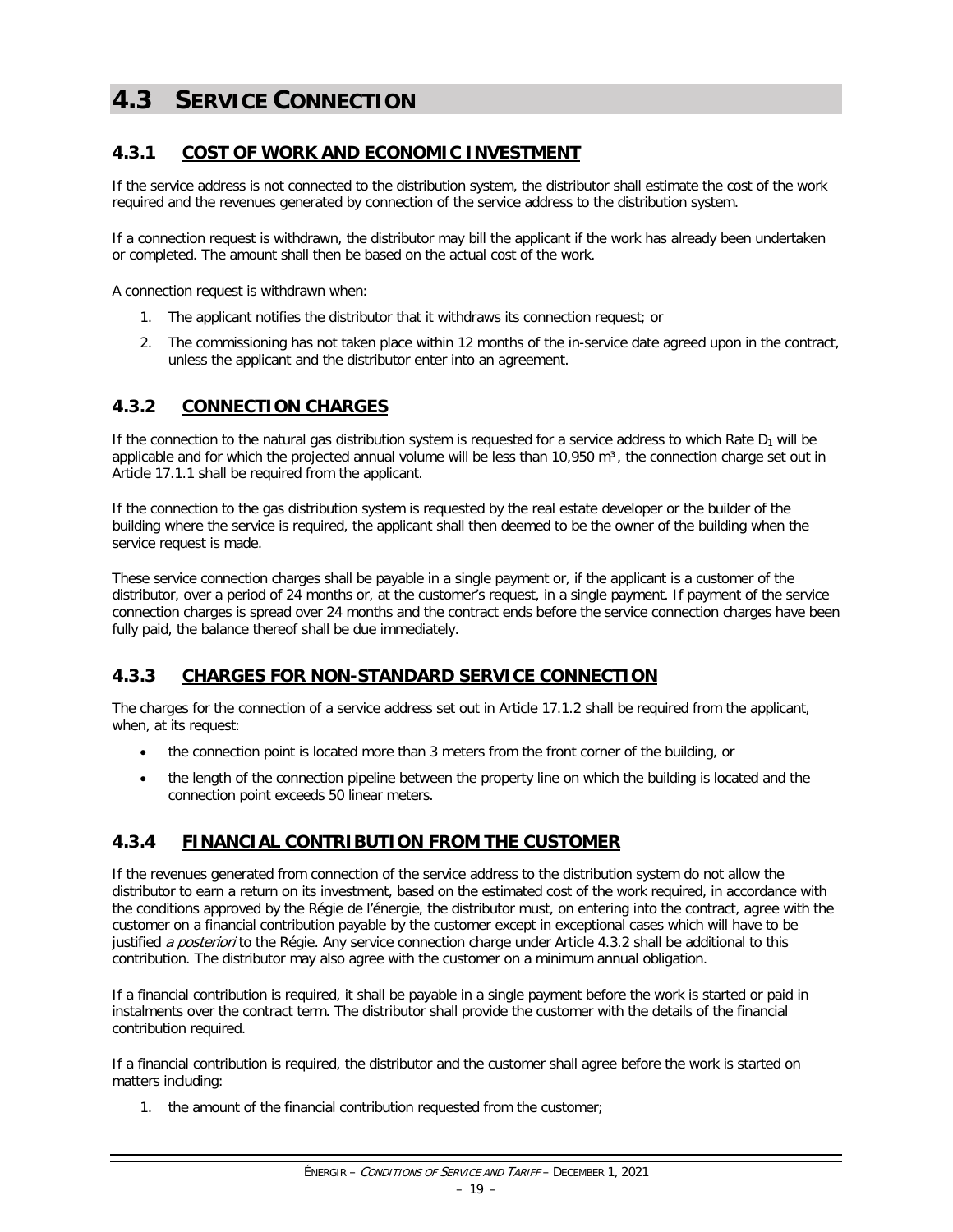- 2. the terms of payment of the financial contribution requested from the customer;
- 3. the conditions for repayment, in whole or in part, of the contribution requested from the customer, where applicable.

The distributor may repay, in whole or in part, in accordance with certain profitability conditions set out in writing when the contract is entered into, the financial contribution paid by the customer to make the investment economic.

Notwithstanding the payment of a financial contribution by the customer, the distributor shall remain the exclusive owner of the distribution system.

# <span id="page-21-0"></span>**4.4 LEAD TIMES REQUIRED BY THE DISTRIBUTOR TO PROVIDE NATURAL GAS DISTRIBUTION SERVICE**

#### <span id="page-21-1"></span>**4.4.1 ADDRESS CONNECTED TO THE DISTRIBUTION SYSTEM**

The natural gas shall be made available to the customer immediately if the metering device is not turned off or sealed.

If the metering device is turned off or sealed, the distributor will generally require one to five business days to establish service. However, service may be established later than that if the customer so requests or by reason of constraints relating to the metering device. In the case of metering-device-related constraints, the time required shall be determined for each case and the customer shall be notified of it.

If the service request is made following a service interruption requested by the customer, the distributor shall bill the customer for the service reconnection charge set out in Article 17.1.8.

#### <span id="page-21-2"></span>**4.4.2 ADDRESS NOT CONNECTED TO THE DISTRIBUTION SYSTEM**

If the service connection requires only a connection pipeline to connect the service address to the existing distribution system, the time between the acceptance of the service request and the natural gas service being made available to the customer shall be:

- 1. 30 business days for the installation of an S6 or S20 metering device;
- 2. 40 business days for the installation of an S40 to S50 or R80 to R450 metering device.

However, service may be established later than that if the customer so requests or by reason of constraints relating to construction. In the case of construction-related constraints, the distributor shall notify the applicant.

If, in addition to the connection pipeline, the service connection requires work on the existing distribution system, the time required by the distributor shall be determined for each case and the applicant shall be notified.

If a request is submitted to the distributor for connection in less time than provided in the first paragraph according to the type of metering device, the charge for the reduction in the service connection time set out in Article 17.1.3 shall be required from the applicant.

## <span id="page-21-3"></span>**4.5 FORM, FORMATION AND EFFECTIVE DATE OF CONTRACT**

#### <span id="page-21-4"></span>**4.5.1 FORM**

The contract shall be made in writing in the following cases:

- 1. the customer is billed Distribution Rate  $D_{3}$ ,  $D_{4}$ ,  $D_{5}$  or  $D_{R}$ ;
- 2. the customer is subject to a minimum annual obligation;
- 3. the customer has entered into a fixed-price agreement;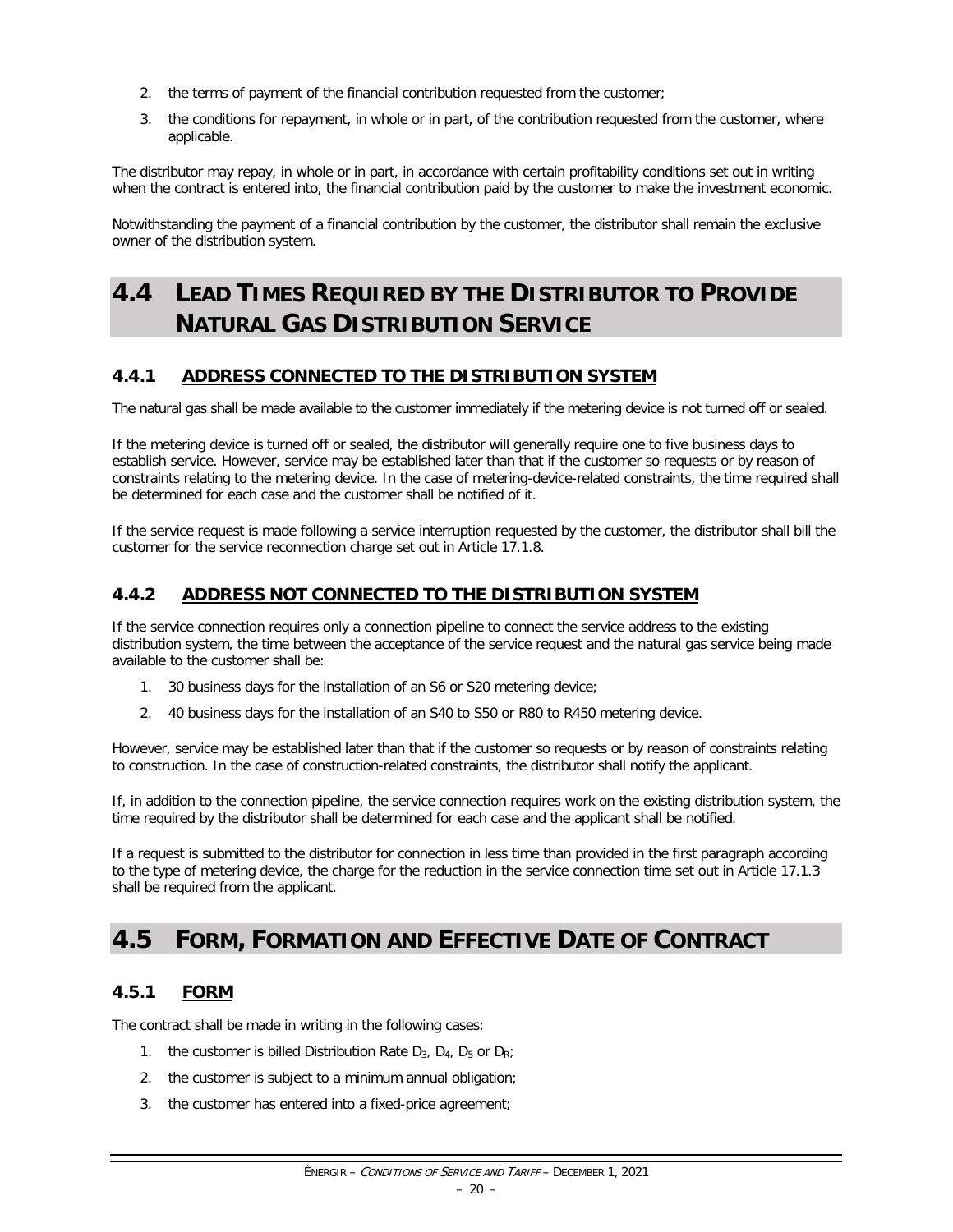- 4. the customer has to pay a financial contribution to the distributor;
- 5. the customer who supplies its own natural gas supply service.

#### <span id="page-22-0"></span>**4.5.2 FORMATION AND EFFECTIVE DATE**

The contract is formed when the distributor informs the new customer that it accepts the natural gas service request or for a written contract, at the moment of the signature. Service shall start on the agreed date.

If a contract with a customer has ended and no contract has been formed with a new customer for the service address, the owner of the property where the service address is located shall be deemed to have entered into a contract if it fails to inform the distributor of its intentions with respect to the natural gas service within 12 business days following delivery by the distributor of written notice to that effect. Then the contract is deemed formed on the date of termination of the former customer's contract.

If a contract with a customer has ended and no contract has been formed with a new customer for the service address and, the owner of the property where the service address is located informs the distributor he wishes to maintain the natural gas service within 12 business days following delivery by the distributor of written notice to that effect, the contract is therefore formed on the date of termination of the former customer's contract.

# <span id="page-22-1"></span>**4.6 CONFIRMATION OF ACCEPTANCE OF THE NATURAL GAS SERVICE REQUEST**

Following acceptance of the service request, the distributor shall provide to the customer in writing the mandatory information obtained, excluding the list of the customer's other active accounts, with an explanation that the meter reading provided by the customer, if any, may differ from the meter reading used for the billing.

The distributor shall also provide the following information in writing:

- 1. the applicable rate $(s)$ ;
- 2. the amount and the terms and conditions of the financial contribution, if required;
- 3. information regarding payment methods available to the customer for paying its bill;
- 4. the fact that all customers at the same address are severally liable for full payment of the bills on which they are identified by name;
- 5. the fact that a contract that is not in writing shall remain in effect until resiliated by the customer or, as the case may be, by the distributor;
- 6. the requirement for a deposit, if applicable, and the conditions of repayment thereof.

## <span id="page-22-2"></span>**4.7 CONTRACT TERM**

If the contract is not in writing, it shall remain in force and effect until resiliated.

If the contract is in writing, its term shall be stated therein.

The distributor may require that the contract term be the same for all the services it provides.

The minimum term of a written contract shall be the term stated in the Conditions of Service and Tariff according to the applicable services.

The distributor may require transportation, load balancing and distribution contracts to mature on the same date and that a distribution contract cover the entire period of the other contracted services.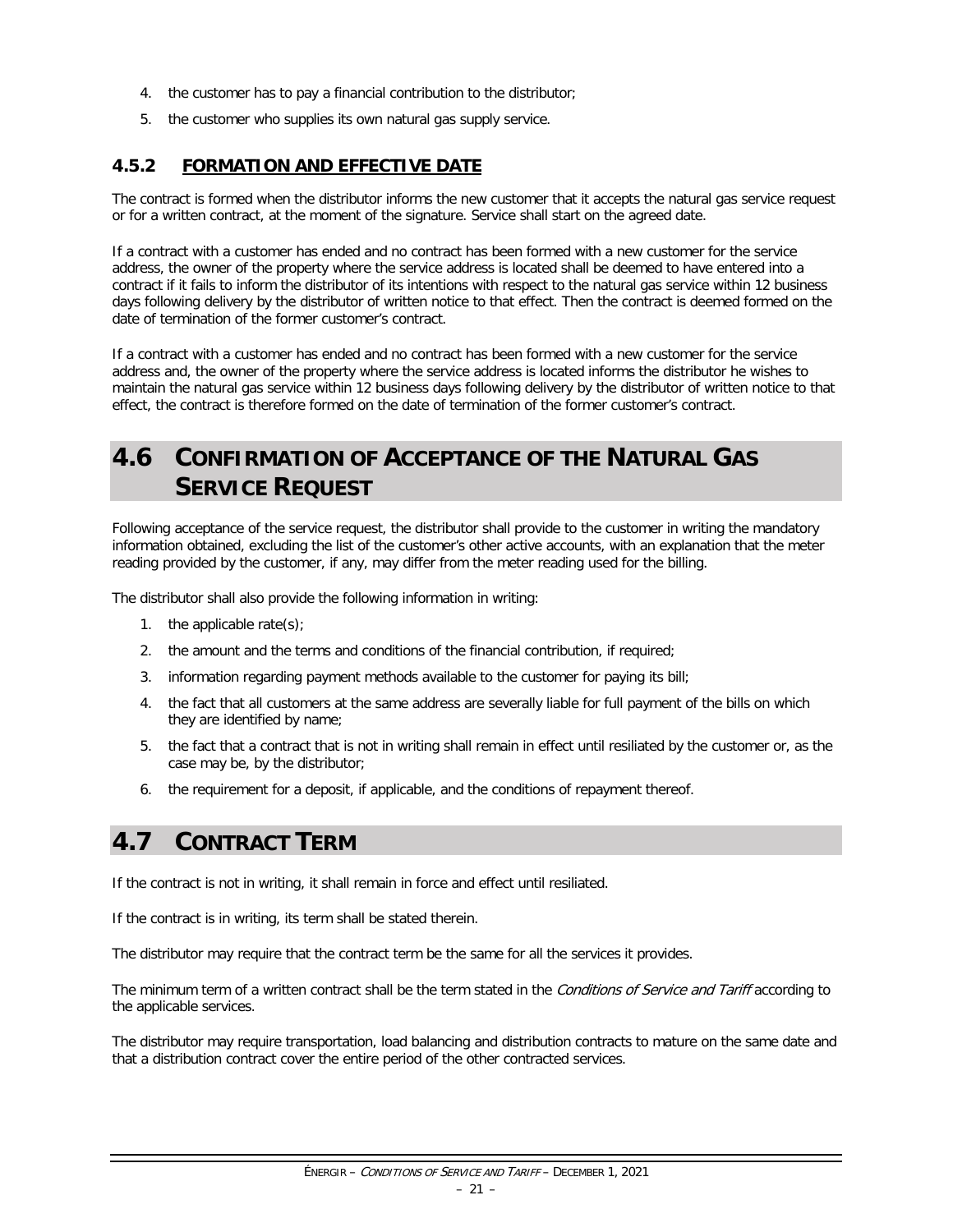# <span id="page-23-0"></span>**4.8 CONTRACT AMENDMENT**

The customer shall be responsible for notifying the distributor of any change to the information provided since the natural gas service request.

The customer may also submit a request for a contract amendment. If the request complies with the Conditions of Service and Tariff and if it is economic and operationally possible for the distributor to accept it, the contract may be amended or replaced by a new contract.

If the revenues generated from the contract amendment do not allow the distributor to earn a return on its investment required by the contract amendment, based on the estimated cost of the work required, in accordance with the conditions approved by the Régie de l'énergie, the distributor may, when amending the contract or on entering into the contract, agree with the customer on a financial contribution payable by the customer. If a financial contribution is required, it shall be set in accordance with the terms and conditions provided in Article 4.3.4.

A written contract may not be amended verbally.

In each case provided in this article, the confirmation referred to in Article 4.6 shall not be sent to the customer.

# <span id="page-23-1"></span>**4.9 CONTRACT TERMINATION**

#### <span id="page-23-2"></span>**4.9.1 WRITTEN CONTRACT**

The contract is terminated on the date specified.

Notwithstanding the foregoing, the distributor may resiliate the contract if the customer has interfered with the distributor's pipes, mains, metering device or other device, or used the distributor's natural gas service without its consent.

#### <span id="page-23-3"></span>**4.9.2 OTHER CONTRACT**

The customer may resiliate the contract by informing the distributor that it ceases or will cease receiving natural gas service. It may do so verbally and shall specify the time after which natural gas service is no longer required.

Where the customer does not inform the distributor that it ceases or will cease receiving natural gas service, the distributor may resiliate the contract at one of the following times:

- 1. when it sees the customer has ceased receiving natural gas service and that no other contract has been entered into for the service address; or
- 2. on the effective date of a new contract with a person requesting natural gas service for the service address in question, except in the case of a customer who owes an amount of money to the distributor and will continue to occupy the service address after the date the gas is required.

Notwithstanding the foregoing, the distributor may resiliate the contract if the customer has interfered with the distributor's pipes, mains, metering device or other device, or used the distributor's natural gas service without its consent.

# <span id="page-23-4"></span>**4.10 FORCE MAJEURE**

When the distributor suffers from a force majeure, it is relieved of its obligation to serve the customer and the customer is relieved of its minimum obligations and, where applicable, of the basic fee under Distribution Rate  $D_1$  for the duration of the force majeure. Under all other circumstances, the customer must assume its minimum obligations, including situations where it suffers from a force majeure.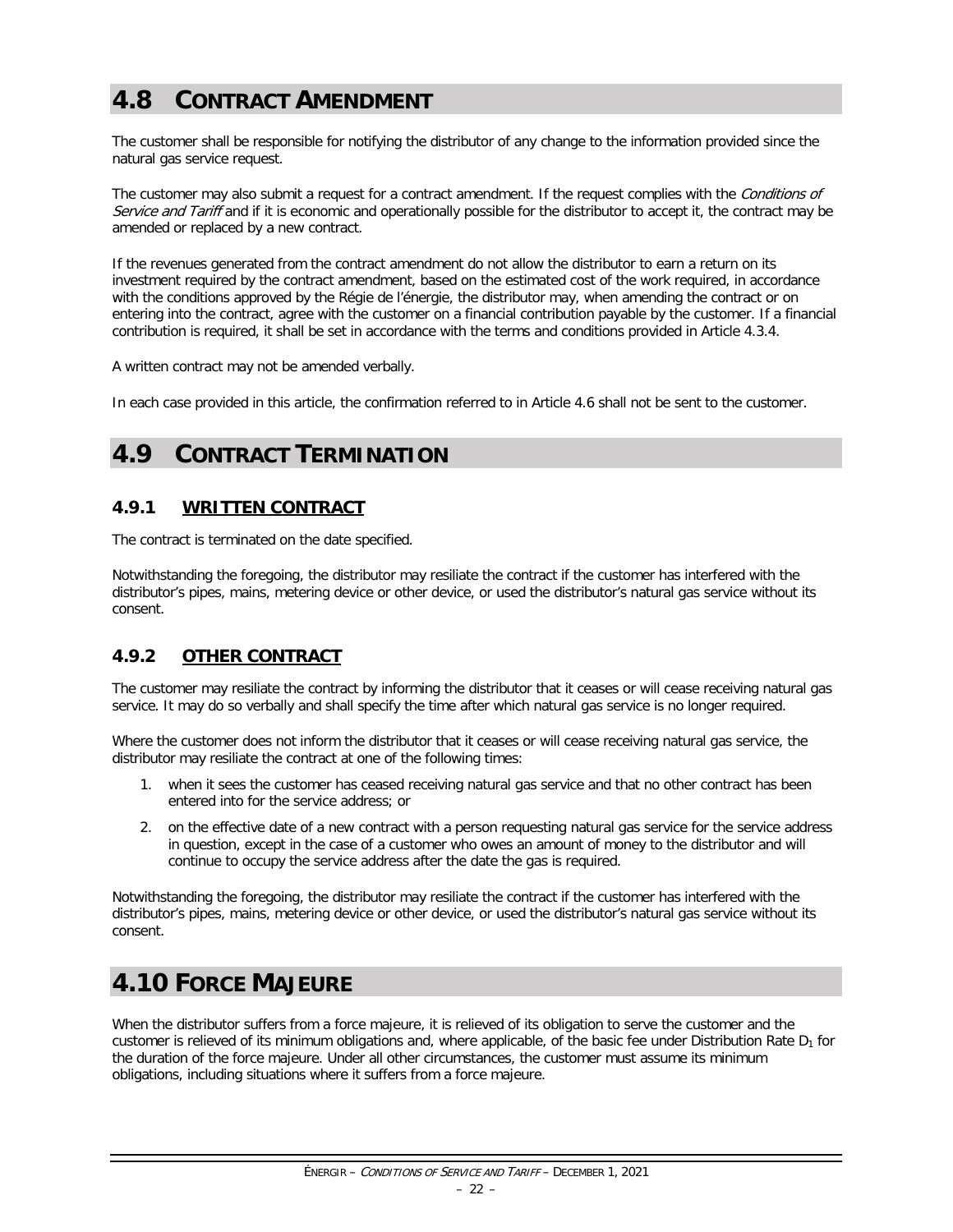# <span id="page-24-0"></span>**4.11 CHANGES TO CONDITIONS OF SERVICE AND TARIFF**

Every contract shall comply with the Conditions of Service and Tariff, shall be subject to amendments to this document by the Régie de l'énergie and shall be deemed amended by such amendments.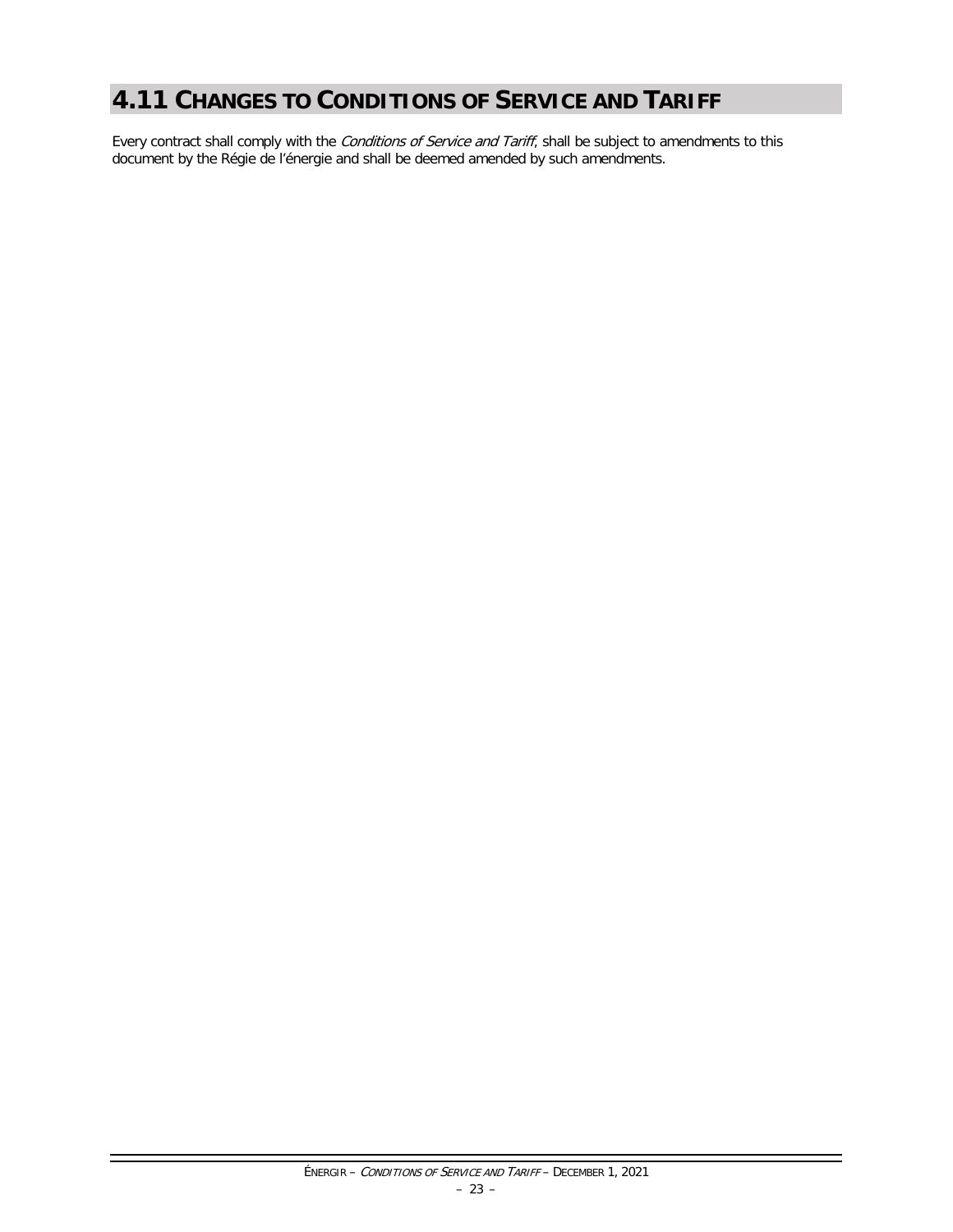<span id="page-25-0"></span>**5. MEASUREMENT**

## <span id="page-25-1"></span>**5.1 METERING DEVICES**

#### <span id="page-25-2"></span>**5.1.1 METERING DEVICE BELONGING TO THE DISTRIBUTOR**

The distributor shall determine the type of metering device to be used at the metering point or at the receipt point. It shall install, operate and maintain metering device to measure the natural gas withdrawn or injected by the customer.

#### <span id="page-25-3"></span>**5.1.2 LOCATION OF AND ACCESS TO THE METERING DEVICE**

The distributor shall determine the location of its metering device.

The distributor shall hold, at no cost, all rights of entry, rights-of-way and rights of access to its metering device. The customer shall take the necessary steps to enable the distributor to exercise those rights at the following times:

- 1. at any time for reasons of safety;
- 2. between 7:00 a.m. and 7:00 p.m. from Monday to Friday except for statutory holidays or at any other time agreed with the customer, for any other reason.

The customer shall not interfere with access to the distributor's metering device.

#### <span id="page-25-4"></span>**5.1.3 METERING DEVICE BELONGING TO THE CUSTOMER**

The customer may install, operate and maintain on pipes belonging to it its own metering device at its own expense.

However, the customer's metering device shall be installed downstream from the distributor's metering device in the case of a customer subject to Rate  $D_1$ ,  $D_3$ ,  $D_4$  or  $D_5$  and upstream in the case of a customer subject to Rate  $D_R$ .

Customer's metering device shall be installed, operated and maintained in a manner that does not interfere with the distributor's activities.

# <span id="page-25-5"></span>**5.2 MEASUREMENT OF VOLUME OF NATURAL GAS WITHDRAWN OR INJECTED**

The metering device shall indicate the volume of natural gas withdrawn or injected by the customer, in either metric or imperial units. For billing purposes, imperial units shall be converted to metric units.

Depending on the type of metering device used, a multiplier factor and a pressure factor may also be applied.

# <span id="page-25-6"></span>**5.3 READING OF METERING DEVICE**

#### <span id="page-25-7"></span>**5.3.1 READING BY THE DISTRIBUTOR**

The distributor shall choose the reading method to be used. The reading of the metering device may be done on site or by a remote device.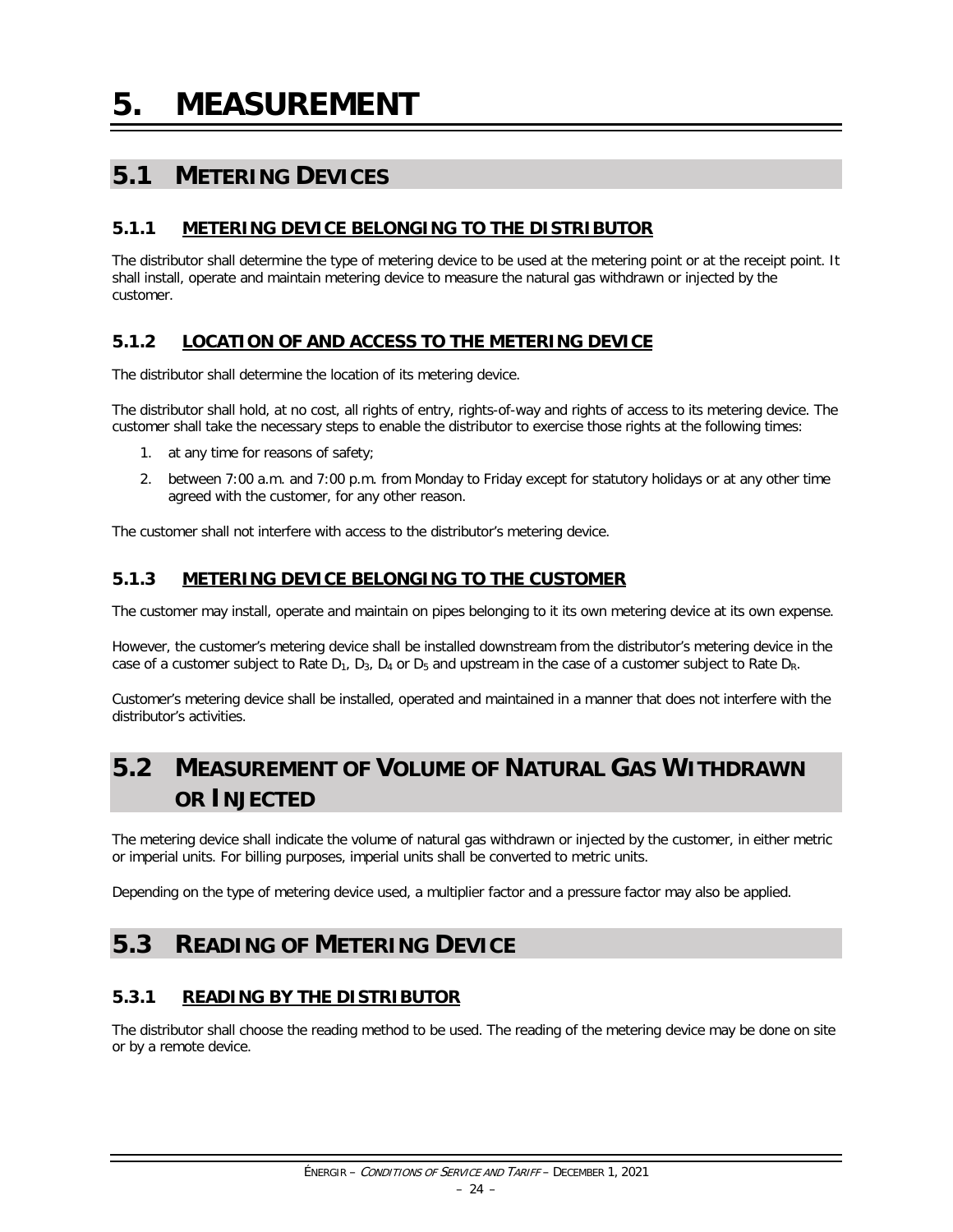However, if the customer requests a reading method other than the one chosen by the distributor, the distributor may bill the customer for the actual costs incurred as a result of using the reading method requested by the customer.

#### <span id="page-26-0"></span>**5.3.2 FREQUENCY OF READINGS**

The distributor shall read the metering device with all reasonable diligence using a method consistent with the efficient operation of its business.

The distributor shall read the metering device every two months.

However, in the case of a Rate  $D_1$  customer that withdraws less than 1,000 m<sup>3</sup> a year of natural gas, the distributor shall read the metering device every 12 months.

Furthermore, if the natural gas is billed at Rates  $D_4$ ,  $D_5$ ,  $D_R$  or  $D_3$  and  $D_5$  in combination, the distributor shall read the metering device every day. In the case where natural gas is billed at Rate  $D_3$  without combination with Rate  $D_5$ , the distributor shall read the metering device every month.

#### <span id="page-26-1"></span>**5.3.3 READING BY THE CUSTOMER**

When the distributor has not obtained a reading in accordance with Article 5.3.2, it may ask the customer to take the reading and communicate it to the distributor.

In addition, upon arriving at the service address and at the termination of the contract, the customer shall provide to the distributor, at the distributor's request, a reading of the metering device. Otherwise, the distributor shall estimate the volume withdrawn and the distributor may revise that estimate when the distributor obtains a reading of the metering device.

# <span id="page-26-2"></span>**5.4 VOLUME OF NATURAL GAS WITHDRAWN OR INJECTED BY THE CUSTOMER**

The volume of natural gas withdrawn or injected shall be calculated by determining the difference between two consecutive readings of the metering device. If the distributor does not obtain a reading of the metering device before the bill is issued, the distributor shall estimate the volume of natural gas withdrawn or injected by the customer.

# <span id="page-26-3"></span>**5.5 DEFECTIVE METERING DEVICE**

If the customer doubts the accuracy of the distributor's metering device, it shall so notify the distributor as soon as possible.

If the distributor determines that there is a defect in the metering device that may have an impact on the billing, it shall so inform the customer as soon as possible.

The customer or the distributor may, at any time, request verification of the metering device in accordance with the Electricity and Gas Inspection Act, R.S.C. 1985, c. E-4.

If the customer initiates a request for verification of the metering device, the distributor shall inform the customer of the reasons that lead not to doubt of the metering device accuracy, if any. If the customer maintains its request of verification and that the verification confirms the accuracy of the metering device within the allowed limits, the distributor is then authorized to bill it the fee stipulated in Article 17.1.4.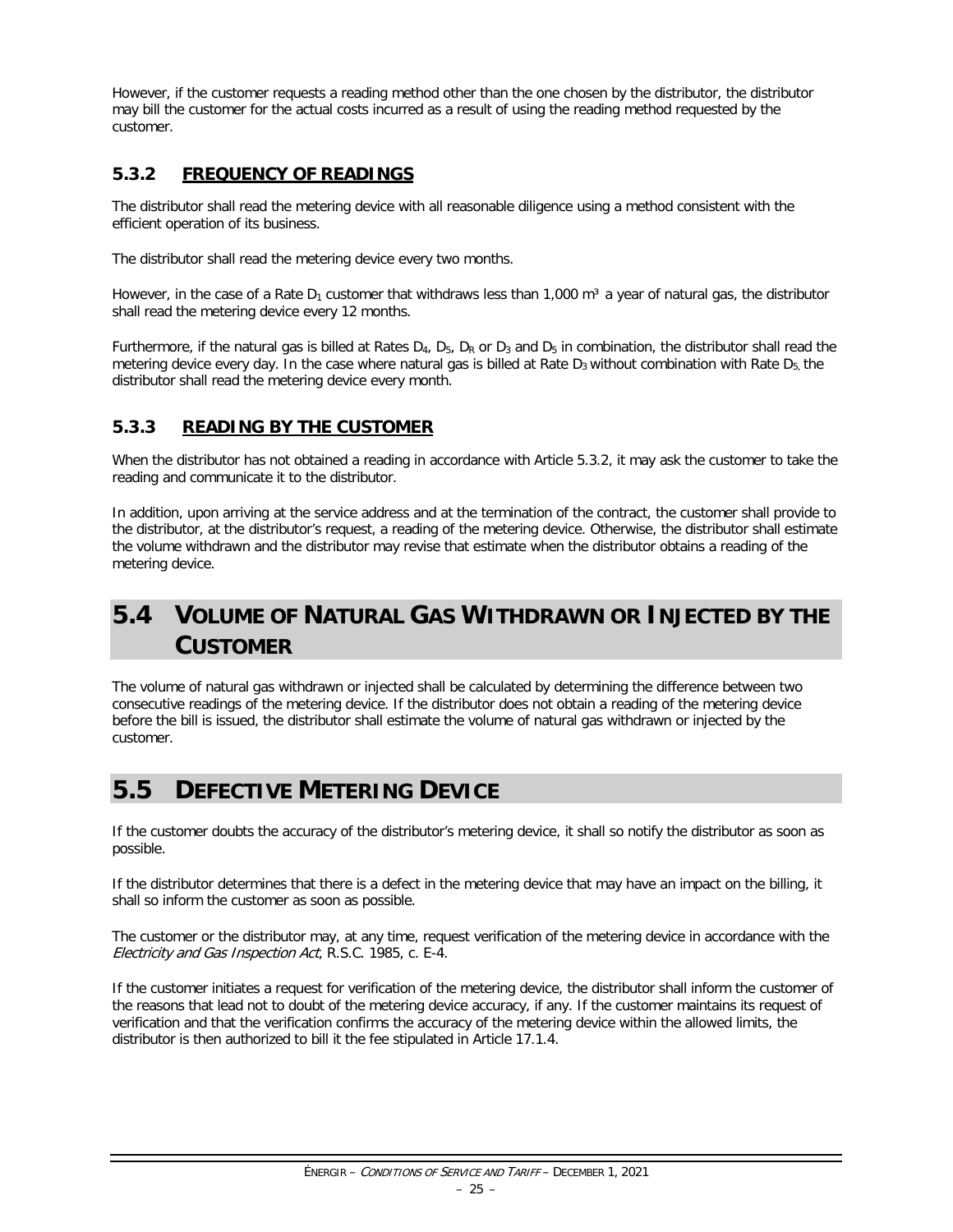# <span id="page-27-0"></span>**6. BILLING**

# <span id="page-27-1"></span>**6.1 BILLING METHODS**

#### <span id="page-27-2"></span>**6.1.1 VOLUME OF NATURAL GAS BILLED**

For billing purposes, the volume will be adjusted to a greater gross heating value of 37.89 MJ/m<sup>3</sup>.

The distributor shall bill the customer monthly for the actual or estimated volume of natural gas withdrawn or injected at the service address.

However, the distributor may bill every two months a customer billed at Rate  $D_1$  who withdraws less than 1,000 m<sup>3</sup> of natural gas per year.

The billing shall be based on the actual or estimated volume withdrawn or injected at each metering device. However, if the distributor uses more than one metering device at a single metering point or receipt point, the billing shall be based on the sum of the volumes withdrawn or injected at those metering devices as though there were only one.

When a customer, to whom a rate other than  $D_1$  applies, has been billed on the basis of an estimated volume, its bill shall be revised and sent when the actual volume becomes known if the actual volume is less than the estimated volume.

#### <span id="page-27-3"></span>**6.1.2 CONTRACTUAL OBLIGATIONS**

If applicable, the distributor shall bill the customer a minimum annual obligation and/or a financial contribution in accordance with Article 4.3.4.

If the customer asks the distributor to turn off and seal the metering device, the basic fee in section III of the present document shall cease to be billed after the turn-off date agreed by the customer and the distributor.

#### <span id="page-27-4"></span>**6.1.3 CORRECTION OF ERROR**

If the customer notes an error on its bill, it shall so inform the distributor.

If the distributor notes or is informed of an error on the customer's bill, it shall analyse the bill and notify the customer of the results. If a correction is required, it shall issue a corrected bill. The corrected bill shall replace any other bill issued for the billing period in question.

If the correction results in an amount owing to the distributor by the customer, the customer may spread the payments over a period equal to the re-billed period without any late payment charge or interest as long as it complies with the agreed payment dates.

#### <span id="page-27-5"></span>**6.1.4 BILLING PERIOD COVERED BY THE CORRECTION**

If the correction results in an amount owing to the distributor by the customer, the period covered by the retroactive correction may not exceed three years from the issue date of the corrected bill arising from the analysis referred to in Article 6.1.3.

However, the retroactive correction shall apply to the entire period affected by the error in the following cases:

1. the distributor was unable to read the metering device because it was unable to exercise its rights of access thereto and was also unable to obtain the reading from the customer in accordance with Article 5.3.3;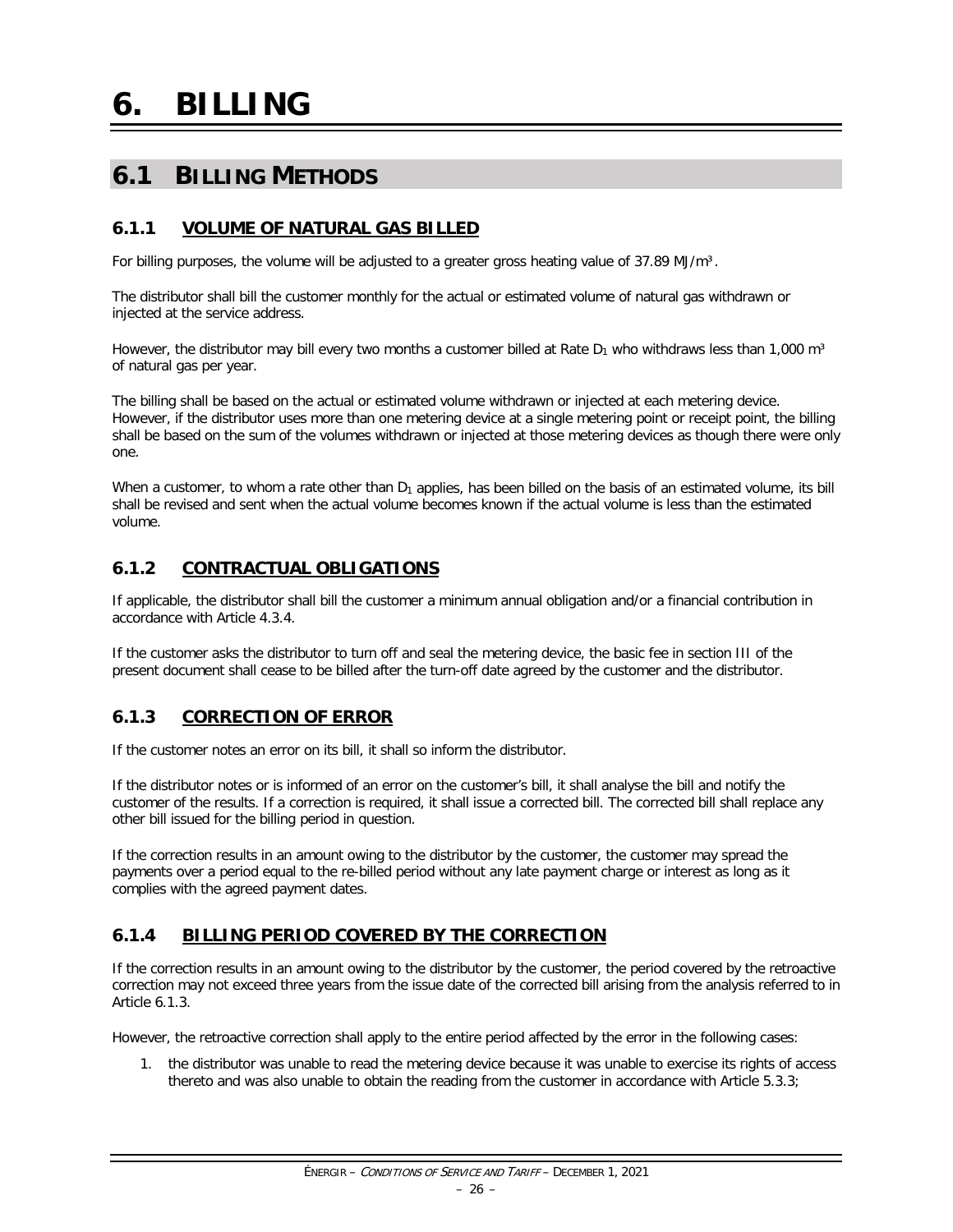- 2. the customer has interfered with the distributor's pipes, mains, metering device or other device, or used the distributor's natural gas without its consent;
- 3. the error is the result of intentional damage to the distributor's metering device;
- 4. the customer was aware of the billing error or the defect in the metering device and failed to inform the distributor thereof;
- 5. the amount of the corrected bill, for the period covered by the retroactive correction is less than the amount of the corrected bill for the three-year period mentioned in the first paragraph.

Notwithstanding the foregoing, if the retroactive correction leads to an amount owing to the distributor by the customer, but the amount of the corrected bill for the three-year period starting on the issue date of the corrected bill results in an amount owing to the customer by the distributor, no corrected bill is issued.

If the retroactive correction results in an amount owing to the customer by the distributor, it shall cover the entire period affected.

## <span id="page-28-0"></span>**6.2 BILLS**

#### <span id="page-28-1"></span>**6.2.1 ISSUE**

Except when a contract ends, the distributor shall issue the bill within a maximum of six business days following:

- 1. the last day of the month; or
- 2. the date the metering device was read.

#### <span id="page-28-2"></span>**6.2.2 TRANSMITTAL**

The bill shall be sent to the customer the business day after it is issued.

#### <span id="page-28-3"></span>**6.2.3 DELIVERY**

The distributor shall send the bill to the customer every month or every two months in accordance with Article 6.1.1.

The bill shall be sent by any means selected by the distributor, including by mail, unless the customer asks the distributor to send it electronically.

The customer may ask the distributor to group its bills for delivery. The distributor may bill the customer the actual costs of that service. If it does, the distributor shall notify the customer of the cost of that service before grouping the bills.

#### <span id="page-28-4"></span>**6.2.4 INFORMATION APPEARING ON THE BILL**

The bill shall include at least the following items:

- 1. Distributor's telephone number
- 2. Telephone number in case of emergency
- 3. Billing date
- 4. Name of customer
- 5. Account number
- 6. Number of the metering device
- 7. Service address
- 8. Applicable rate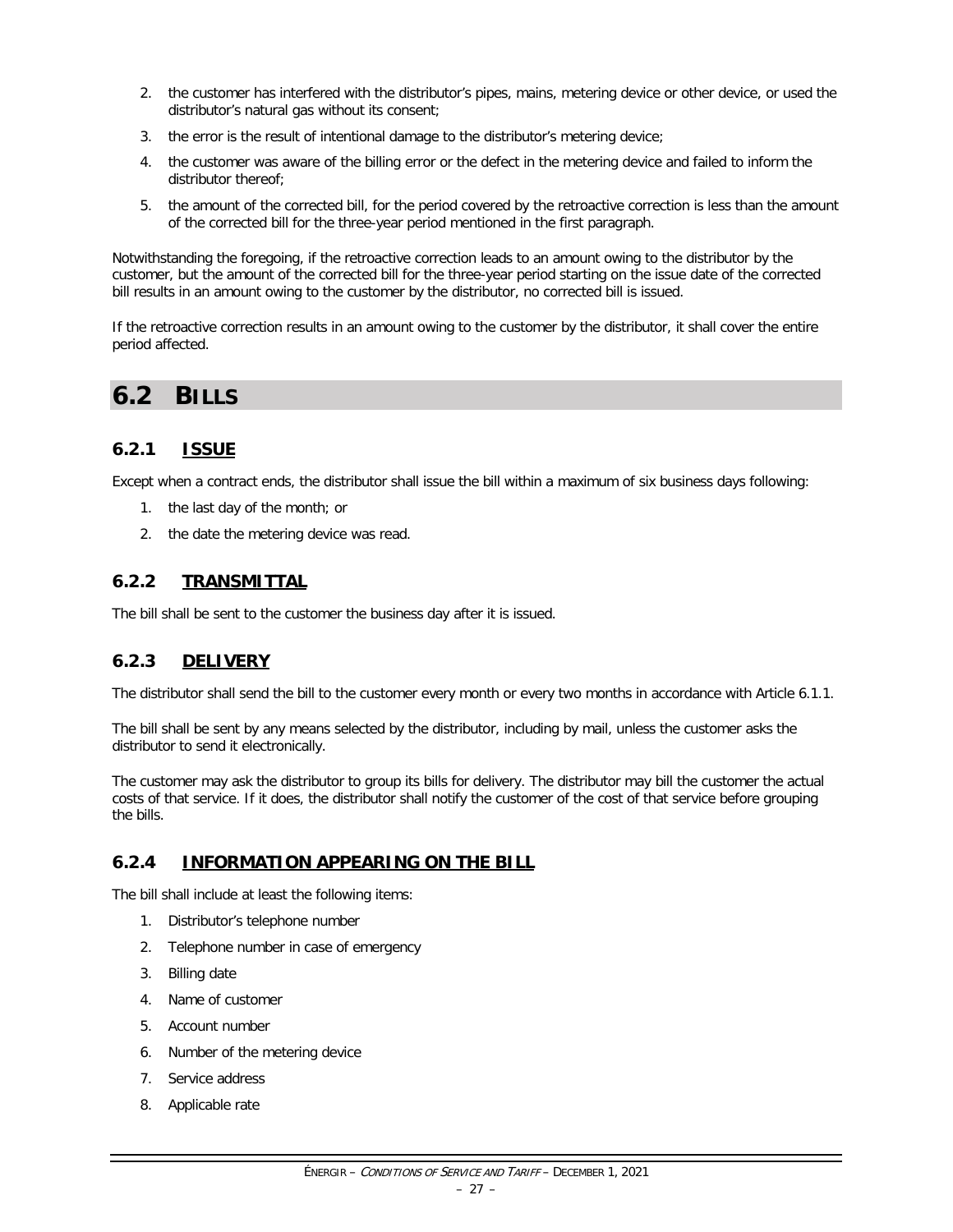- 9. Period billed
- 10. Consumption, specifying whether actual or estimated
- 11. Total amount
- 12. Amount in arrears and late payment charge
- 13. Due date
- 14. Consumption history available, if applicable
- 15. Minimum annual obligation, if applicable
- 16. Amount and date of last payment
- 17. Amount of financial contribution requested from customer to make the investment economic, if applicable
- 18. Amount of deposit and interest paid, if applicable
- 19. Rate adjustment arising from any commercial program approved by the Régie de l'énergie, if applicable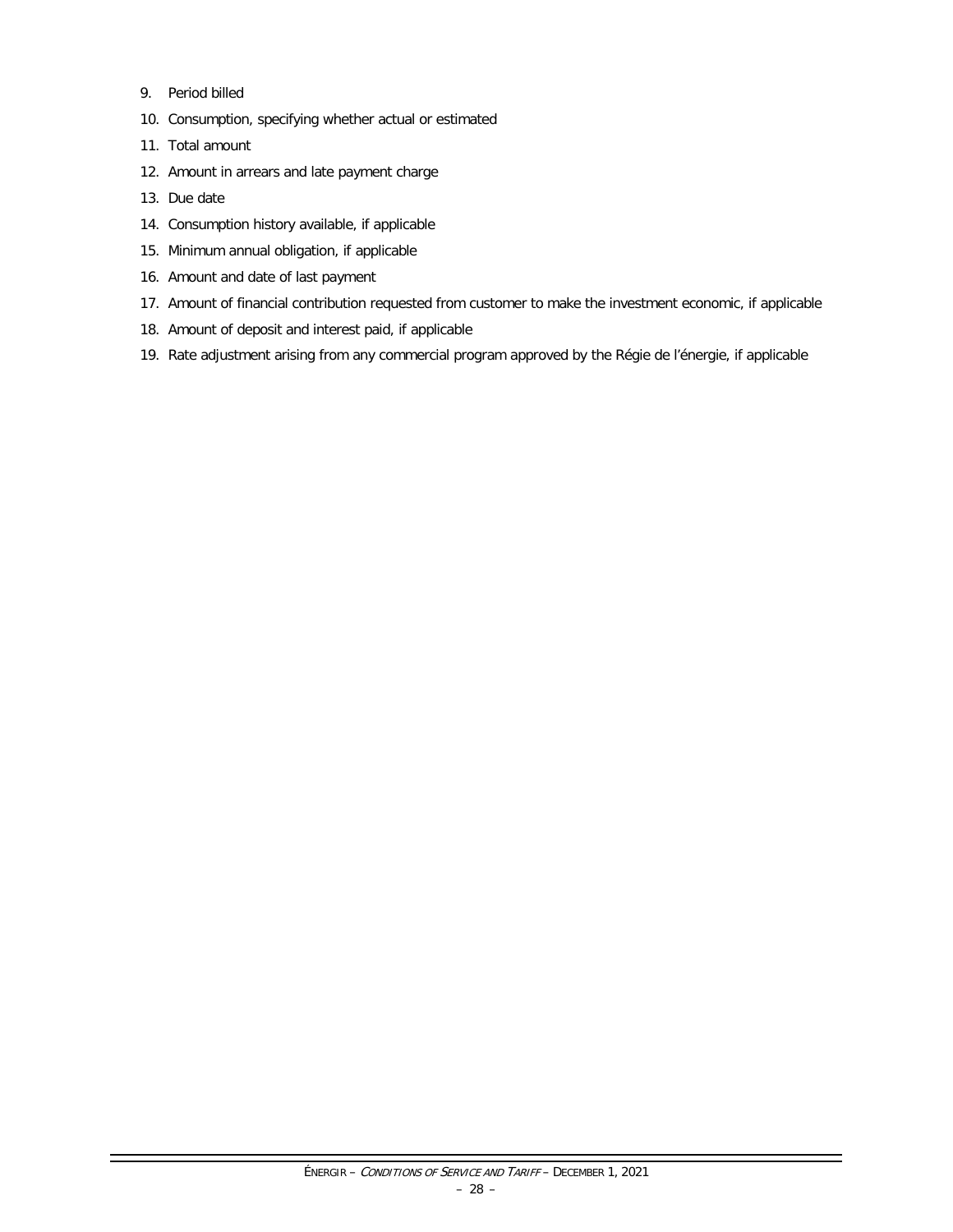# <span id="page-30-1"></span><span id="page-30-0"></span>**7.1 DUE DATE**

There shall be at least 12 business days between the date the bill is sent and the due date shown thereon. However, if bills are grouped as provided in Article 6.2.3, the time elapsed may be less than 12 business days because each bill shall retain its own due date shown thereon.

The customer shall pay the total amount billed that appears on the bill no later than the due date shown thereon.

The customer may contact the distributor at any time to propose a payment agreement as provided in Article 9.1.

## <span id="page-30-2"></span>**7.2 TERMS**

#### <span id="page-30-3"></span>**7.2.1 PAYMENT METHODS**

The customer shall pay its bill in Canadian dollars in one of the following ways:

- 1. through a financial institution, by means including automatic withdrawal or by Internet;
- 2. by mail (for cheques and money orders);
- 3. in person at the distributor's head office.

A customer who wishes to use a credit card to pay its bill may do so through a third party accepting that method of payment, which will pay the distributor in accordance with one of the payment methods mentioned in paragraphs 1, 2 and 3 of this article, to the extent that no fees are charged to the distributor.

Regardless of the method of payment selected, the payment date shall be the date the distributor receives the payment from the customer or third party, if applicable.

The distributor shall bill the customer the charge provided in Article 17.1.5 for each payment not honoured by a financial institution, except in the case of an error for which the distributor is responsible.

#### <span id="page-30-4"></span>**7.2.2 COMPENSATION PROHIBITION**

The customer may not, without the distributor's written consent, deduct from its payment an amount owed to the customer by the distributor or a customer claim against the distributor.

#### <span id="page-30-5"></span>**7.2.3 EQUAL PAYMENTS PLAN**

The customer whose natural gas service is billed under Rate  $D_1$  and who, when it so requests, does not have an unpaid balance at the due date, may avail itself, at any time and at no additional cost, of the equal payments plan.

The distributor shall determine the amount of the monthly instalments when the customer opts for the equal payments plan. The amount shall be based on the consumption history at the service address, the average temperature for the last five years, the price of natural gas service and the number of monthly instalments between the time the customer opts for the plan and the June or July renewal date.

The monthly instalment shall be revised at least once a year, on the June or July renewal date.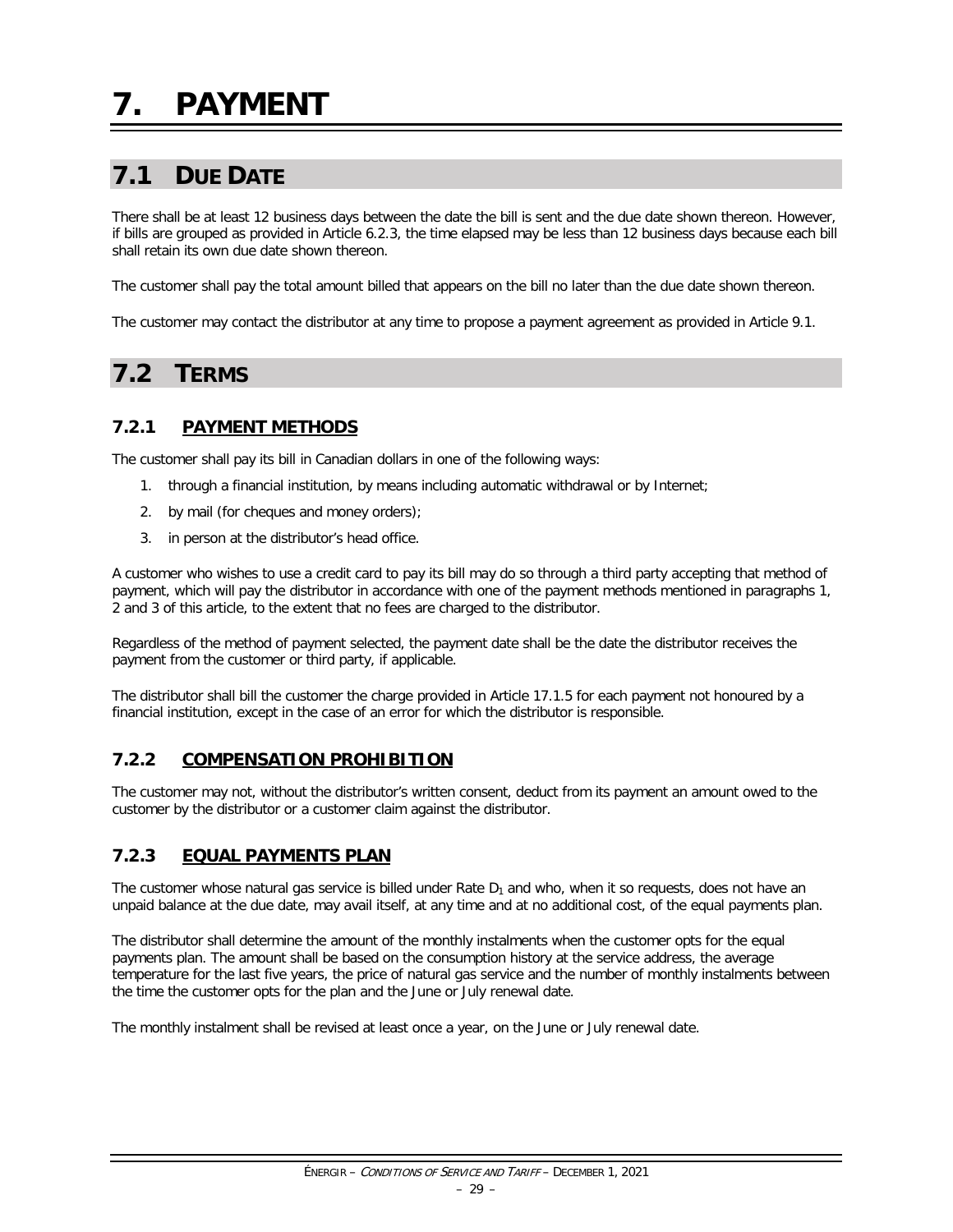When the equal payments plan is renewed in June or July, any debit balance in excess of the monthly instalment shall be spread over the next 12 months and any credit balance that is equal to or less than the new monthly instalment shall be applied to the customer's next bill. A credit balance that exceeds the new monthly instalment shall be refunded by cheque or by deposit to the customer's bank account.

The distributor shall inform the customer in writing of the amount of the monthly instalment when it is established or revised, as applicable.

A customer who no longer wishes to avail itself of the equal payments plan shall so inform the distributor and may do so at any time without prior notice. Termination of the equal payments plan shall take effect on the customer's next bill.

The distributor may terminate the equal payments plan if the unpaid balance at the due date is equal to or greater than two monthly payments. The customer shall be informed of the termination of the equal payments plan by means of the bill.

# <span id="page-31-0"></span>**7.3 LIABILITY**

#### <span id="page-31-1"></span>**7.3.1 WRITTEN CONTRACT**

All customers who have entered into a given contract shall be solidarily liable for full payment of the bills.

#### <span id="page-31-2"></span>**7.3.2 OTHER CONTRACT**

All customers at the same service address shall be solidarily liable for full payment of the natural gas bills on which they are identified by name.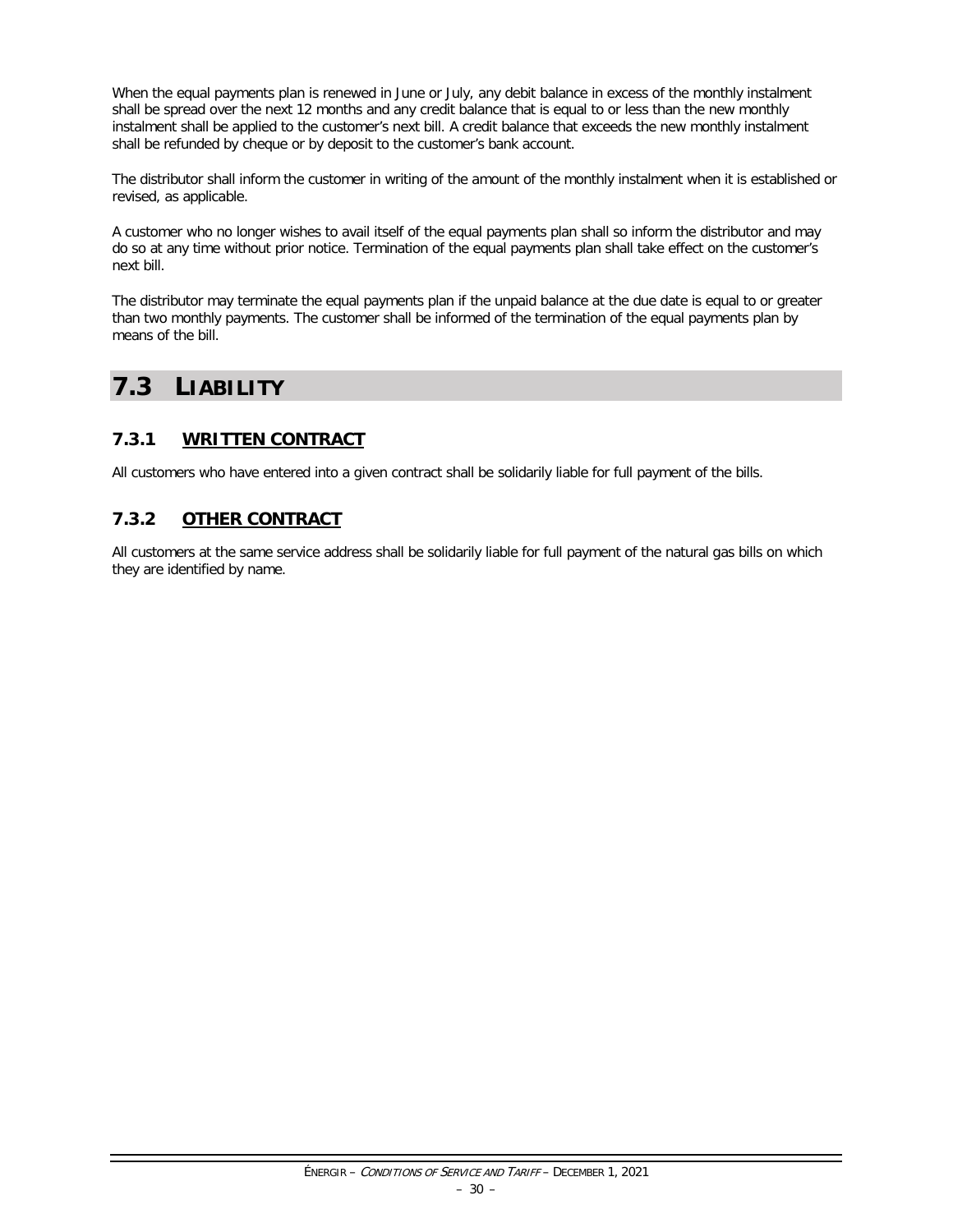## <span id="page-32-1"></span><span id="page-32-0"></span>**8.1 REQUIREMENT**

If the distributor requires a deposit for one or more natural gas services at a service address, it shall inform the customer of the reasons for it.

The customer may satisfy the deposit requirement by paying a cash amount or by providing equivalent security in order to guarantee payment for natural gas services.

If the deposit is paid in cash and the customer is an individual, the individual shall provide its social insurance number. The distributor may use the social insurance number for tax purposes only.

#### <span id="page-32-2"></span>**8.1.1 DOMESTIC USE**

#### **8.1.1.1 Natural Gas Service Request**

When service is requested, the distributor may require a deposit in the following cases:

- 1. the applicant fails to provide the following mandatory information in accordance with Article 4.2.1: family name and given name, date of birth and last address occupied in the 12 months preceding the request;
- 2. the applicant has in the past interfered with the distributor's pipes, mains, metering device or other device, has used the distributor's natural gas without its consent or has made a fraudulent payment.

#### **8.1.1.2 During the Term of the Contract**

The distributor may require a deposit in the following cases:

1. the customer's natural gas service has been interrupted by the distributor for non-payment of a bill on the due date;

However, the distributor shall not require a deposit from a customer using natural gas for space heating if the service interruption for non-payment and the reconnection both occur between December 1 and March 1 of the following year;

2. the customer has in the past interfered with the distributor's pipes, mains, metering device or other device, has used the distributor's natural gas without its consent or has made a fraudulent payment.

#### <span id="page-32-3"></span>**8.1.2 OTHER USES AND CUSTOMERS SUBJECT TO RATE DR**

#### **8.1.2.1 Natural Gas Service Request**

When service is requested, the distributor may require a deposit in the following cases:

- 1. following a credit check of the applicant, if the distributor considers it necessary;
- 2. the applicant has in the past interfered with the distributor's pipes, mains, metering device or other device, has used the distributor's natural gas without its consent or has made a fraudulent payment.

#### **8.1.2.2 During the Term of the Contract**

The distributor may require a deposit in the following cases:

- 1. the customer has failed to pay a natural gas bill on the due date during the previous 12 months;
- 2. the customer has in the past interfered with the distributor's pipes, mains, metering device or other device, has used the distributor's natural gas without its consent or has made a fraudulent payment;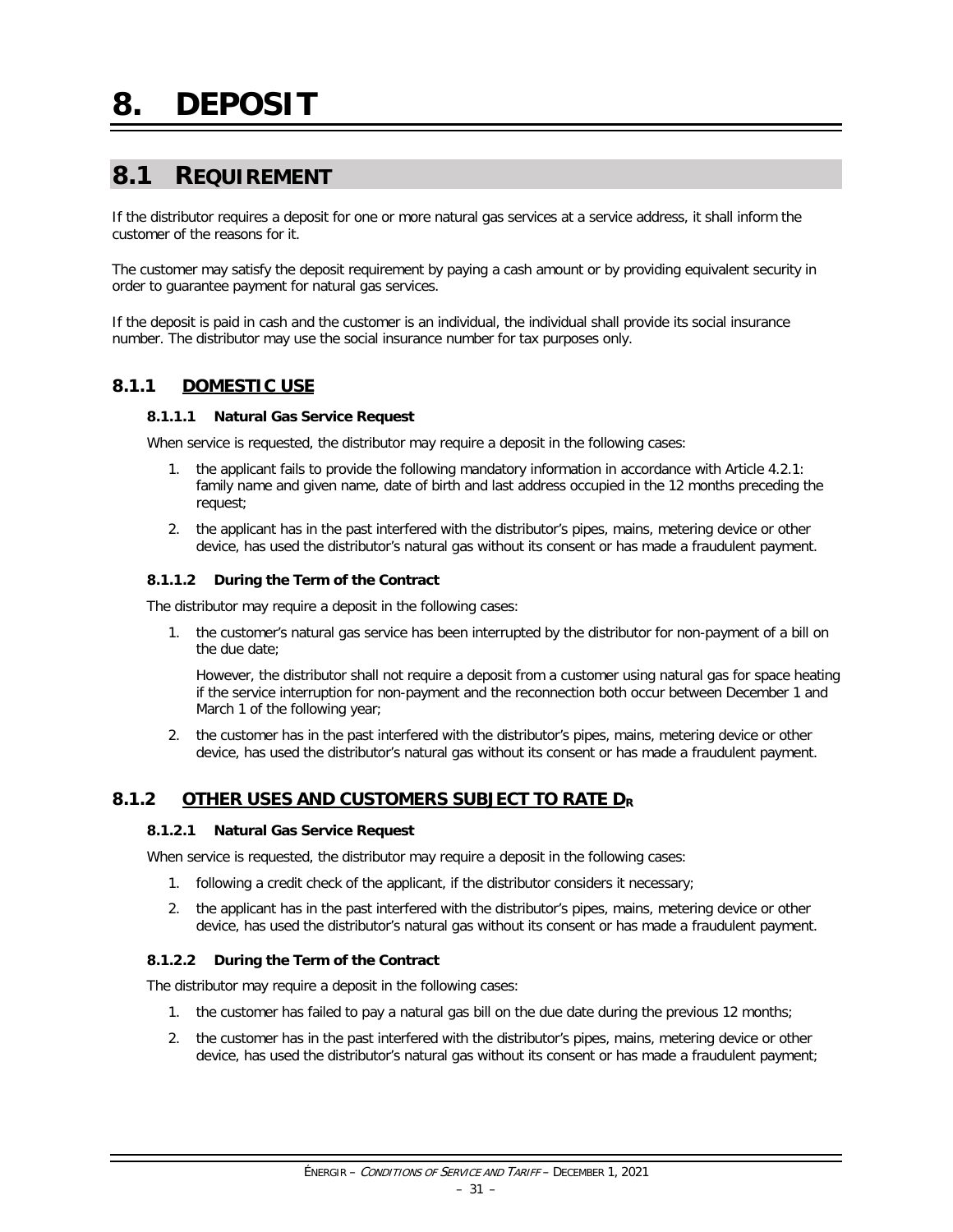- 3. at some point during the previous 24 months, the customer has availed itself of or was under the protection of the provisions of the *Bankruptcy and Insolvency Act*, R.S.C. 1985, c. B-3, the *Companies'* Creditors Arrangement Act, R.S.C. 1985, c. C-36, or the Farm Debt Mediation Act, S.C. 1997, c. 21;
- 4. the customer wishes to avail itself of the distributor's supply service;
- 5. following a credit assessment of the customer, when the customer makes a request of modification to its facilities with the effect that its consumption is increased to the equivalent of the double of the last 12 months;
- 6. following a credit assessment of a new customer, following an assignment of contract.

### <span id="page-33-0"></span>**8.2 AMOUNT**

The amount of the deposit required by the distributor shall be based on estimated or historical volumes withdrawn at the service address during a 12-month period or on the maximum contract capacity in the case of a customer subject to Rate D<sub>R</sub>.

#### <span id="page-33-1"></span>**8.2.1 DOMESTIC USE**

If the customer's service is interrupted for non-payment, in accordance with Article 9.4.3, for the first time in 12 months, the amount of the deposit shall not exceed the amount of the highest bill during a 12-month period.

In any other situation, the amount of the deposit shall not exceed the sum of the amounts of the highest two consecutive bills during a 12-month period.

#### <span id="page-33-2"></span>**8.2.2 OTHER USES**

The amount of the deposit, taking into consideration all services offered by the distributor, shall not exceed the sum of the amounts of the highest two consecutive, historical or estimated, bills during a 12-month period.

#### <span id="page-33-3"></span>**8.2.3 CUSTOMERS SUBJECT TO RATE DR**

The amount of the deposit required by the distributor shall not exceed the amount equivalent to the minimum daily obligation for a 12-month period.

### <span id="page-33-4"></span>**8.3 PAYMENT**

The cash deposit shall be paid to the distributor in accordance with the payment methods specified in Article 7.2.1. The remittance of any other security shall be made in accordance with the terms and conditions thereof. The distributor shall confirm in writing the payment of the deposit.

If the metering device is turned off and sealed, the distributor may require the deposit to be paid before the metering device is unsealed and turned on by the distributor.

If the metering device is not turned off or sealed, the deposit shall be paid within the time indicated by the distributor, in accordance with Article 7.1.

The distributor shall transfer any cash deposit to a trust account.

The customer may contact the distributor at any time to propose a payment agreement as provided in Article 9.1.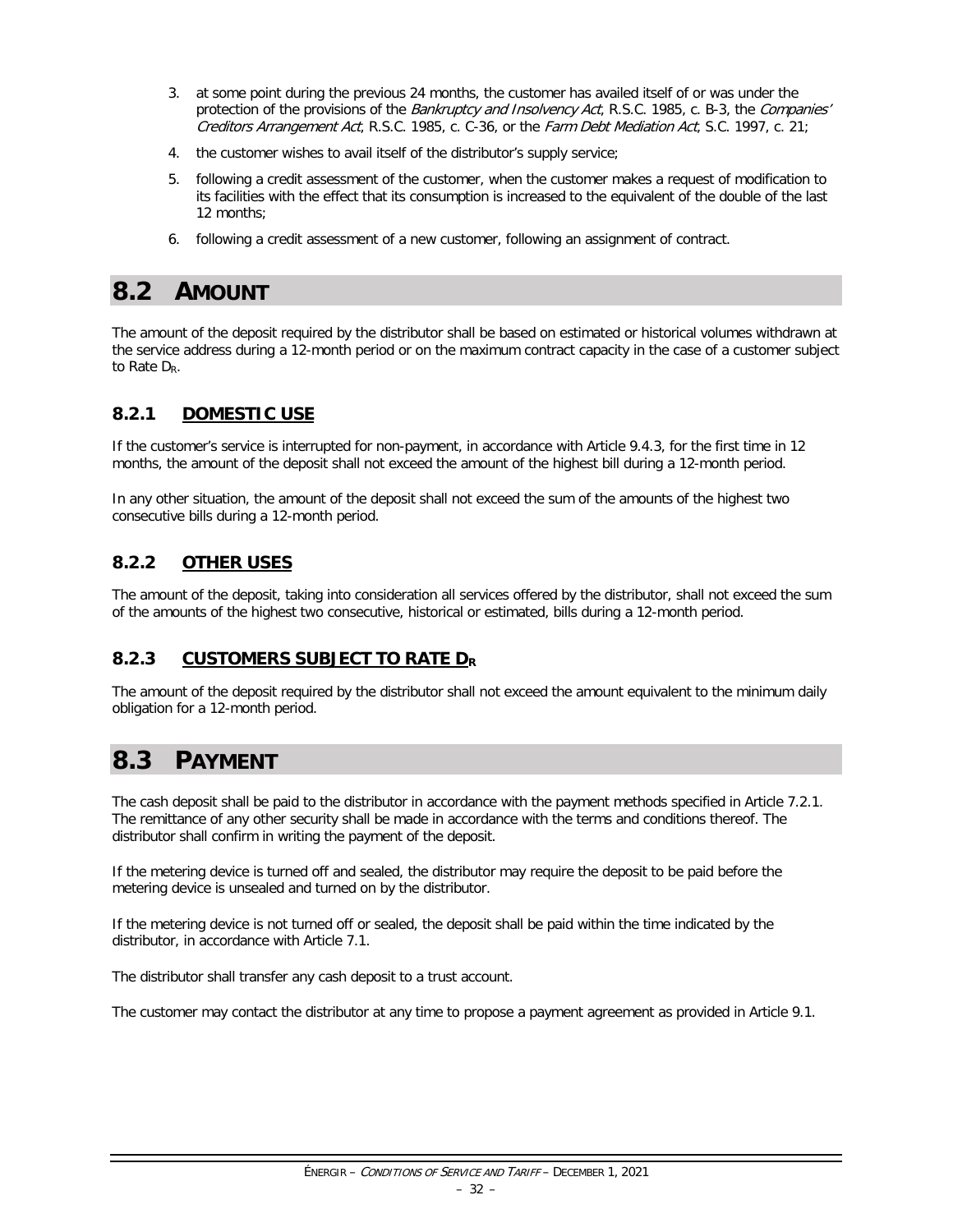## <span id="page-34-0"></span>**8.4 RETENTION PERIOD**

A deposit may be initially retained for:

- 1. 12 consecutive months or as long as the mandatory information set out in article 4.2.1 has not been provided, in the case of a customer who uses natural gas for domestic use;
- 2. 36 consecutive months in the case of a customer who uses natural gas for any other use;
- 3. 60 consecutive months in the case of a customer subject to rate  $D_R$ .

During the deposit retention period, if a final notice is sent to the customer, the distributor shall renew the deposit retention period for a period of 12 months if the new expiry date is later than the original expiry date of the retention period.

If, for a period of 12 consecutive months, the customer who uses natural gas for another use pays all of its bills by the due date specified therein, the deposit is returned in full, as provided in article 8.6.2.

## <span id="page-34-1"></span>**8.5 INTEREST ON CASH DEPOSIT**

#### <span id="page-34-2"></span>**8.5.1 INTEREST RATE**

The deposit shall produce interest that belongs to the customer.

The annual interest rate on the deposit shall be established on January 1 of each year based on the rate of nonregistered and non-redeemable Guaranteed Investment Certificates (GICs) for a 12-month term offered to individuals, as published by the National Bank of Canada on the first bank business day of each year.

The distributor shall submit to the Régie de l'énergie, no later than January 30 of each year, a report showing the rate of the source of the information used to establish it.

#### <span id="page-34-3"></span>**8.5.2 PAYMENT OF INTEREST**

During the deposit retention period, the distributor shall credit the interest produced by the deposit on the first bill issued at the beginning of each calendar year.

## <span id="page-34-4"></span>**8.6 USE OR RETURN TO THE CUSTOMER**

#### <span id="page-34-5"></span>**8.6.1 USE OF THE DEPOSIT**

#### **8.6.1.1 During the Term of the Contract**

During a contract term and notwithstanding a customer's request to that effect, the distributor may not apply the deposit to a natural gas bill.

However, in the case of a service interruption for non-payment, as provided in Article 9.4.3, if the bill issued following the interruption for non-payment is unpaid on the due date, the distributor may, without prejudicing its other rights and recourses, apply the cash deposit or the proceeds from the realization of any other security provided by the customer to a bill unpaid by its due date.

#### **8.6.1.2 On Termination of the Contract**

If a contract is terminated as provided in Article 4.9, the distributor may, without prejudicing its other rights and recourses, apply the cash deposit or the proceeds from the realization of any other security provided by the customer to a bill unpaid by its due date.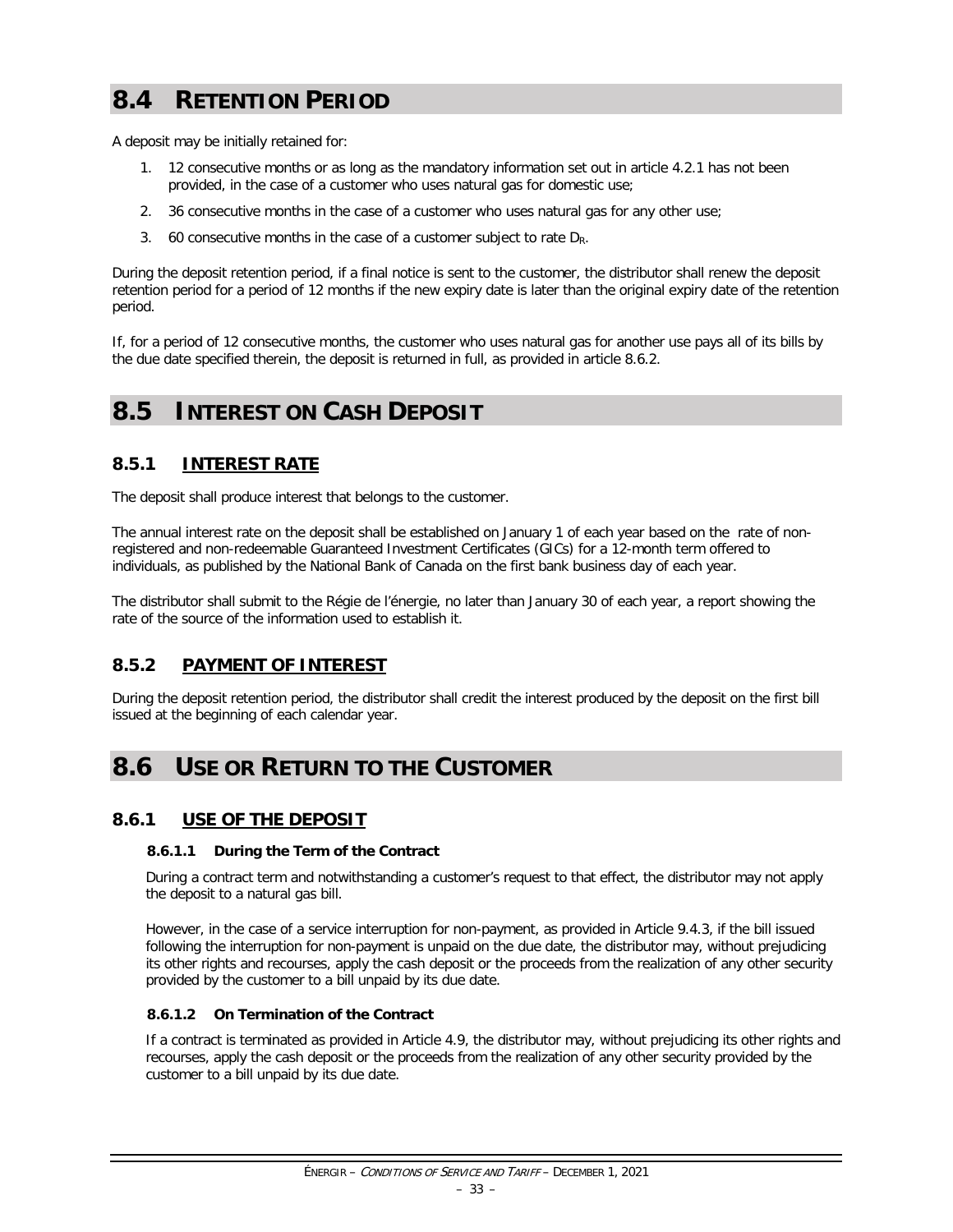After application to the unpaid bill, any balance from the cash deposit or other security shall be returned to the customer.

#### **8.6.1.3 Customers Subject to Rate DR**

The distributor may, without prejudicing its other rights and recourses, apply in part the cash deposit or the proceeds from the realization of any other security provided by the customer to a bill unpaid by its due date. The proportion of the deposit thus applied shall be determined by the distributor. However, the residual amount of the deposit may not be less than the equivalent of the largest two consecutive bills of a 12-month period.

#### <span id="page-35-0"></span>**8.6.2 RETURN OF THE DEPOSIT**

No more than 30 days after the deposit retention period has expired or the mandatory information set out in Article 8.1.1.1 has been complied with, the distributor shall refund to the customer by cheque or by deposit to the customer's bank account its total cash deposit with interest not yet credited or return the security it holds to the customer. If the amount to be refunded is lower than \$5.00, the distributor will, at the customer's request, refund it by cheque or by deposit to the customer's bank account.

However, when a contract expires, the period for returning the deposit may be extended up to 10 business days to ensure payment is honoured.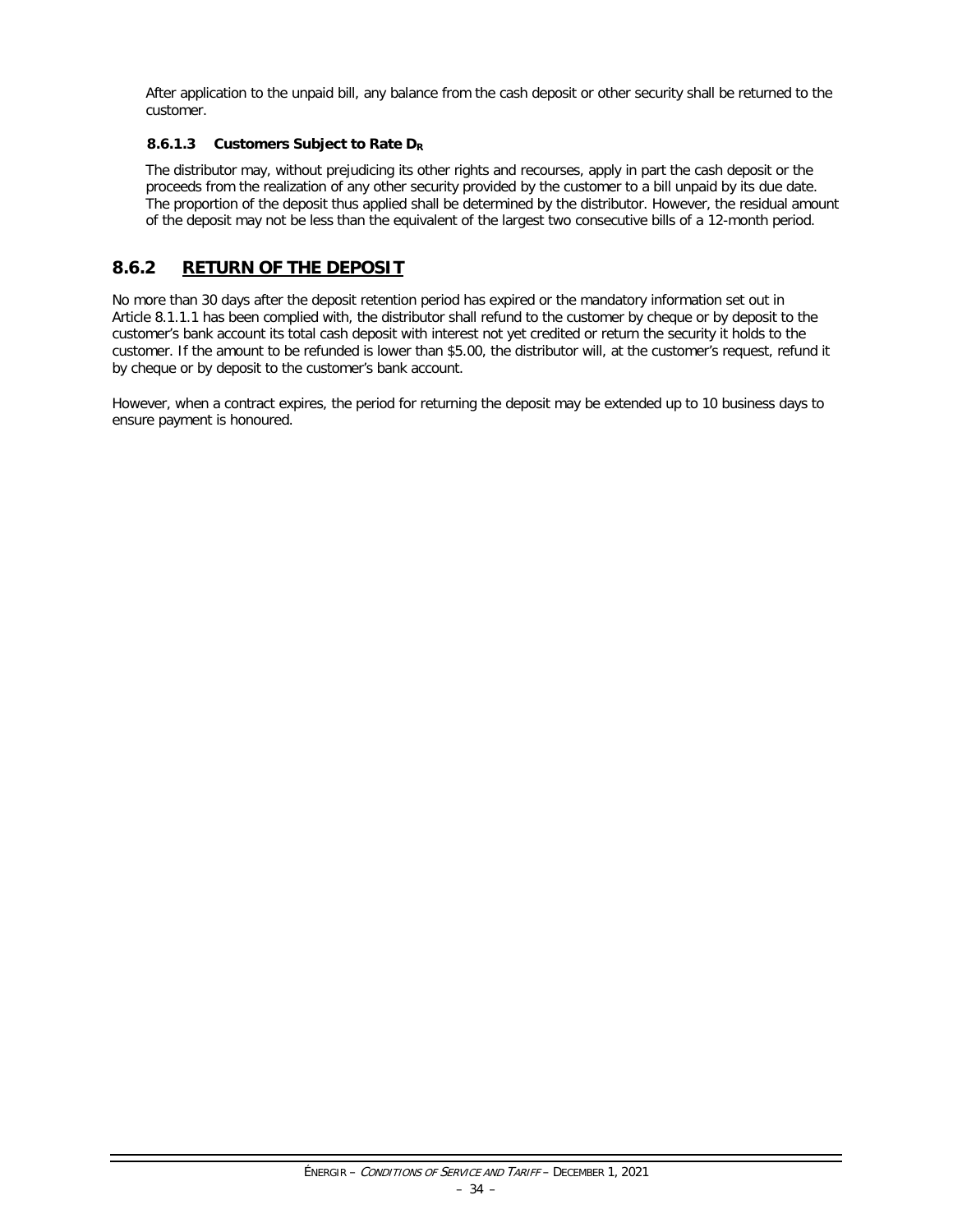# **9.1 PAYMENT AGREEMENT**

The customer may contact the distributor at any time to propose a payment agreement to spread the payment of the unpaid amounts owing on the due date over a period of time and to provide for full payment of the bills issued during the period covered by the agreement.

The distributor shall inform the customer of this possibility on any collection notice sent to it.

# **9.2 PAYMENT DEFAULT**

The customer shall immediately pay in full any unpaid amount on the due date.

# **9.3 LATE PAYMENT CHARGE**

The late payment charge for which the rate is set out in Article 17.1.6 shall be added each month to the unpaid balance from the day following the due date.

# **9.4 COLLECTION PROCEDURES**

With the exception of the cases specifically covered by the Act respecting the mode of payment for electric and gas service in certain buildings, R.S.Q., c. M-37, the collection procedures for non-payment on the due date shall be as follows.

# **9.4.1 COLLECTION NOTICES**

1. Reminder

If a bill remains unpaid after the due date, the distributor shall send a written reminder to the billing address or communicate a reminder by telephone.

2. Final notice

If a bill remains unpaid following the reminder, the distributor shall send a final written notice under separate cover to the billing address using a method that provides proof the notice was sent. The notice shall inform the customer that unless payment is made, natural gas service may be interrupted.

Before interrupting service for non-payment between December 1 and March 1 of the following year, the distributor shall contact a domestic-use customer who uses the natural gas for space heating to propose a payment agreement.

# **9.4.2 COLLECTION VISIT**

If the bill is not fully paid following the final notice and there is no payment agreement or a payment agreement has not been complied with, the distributor may visit the service address to collect the amounts due on the date of that visit. Article 9.4.2 does not apply to customers subject to Rate DR.

The distributor may make such a collection visit from 8:00 a.m. to 8:00 p.m., from Monday to Saturday.

Between December 1 and March 1 of the following year, the distributor may make a collection visit to the service address of a domestic-use customer who uses the natural gas for space heating, to propose a payment agreement.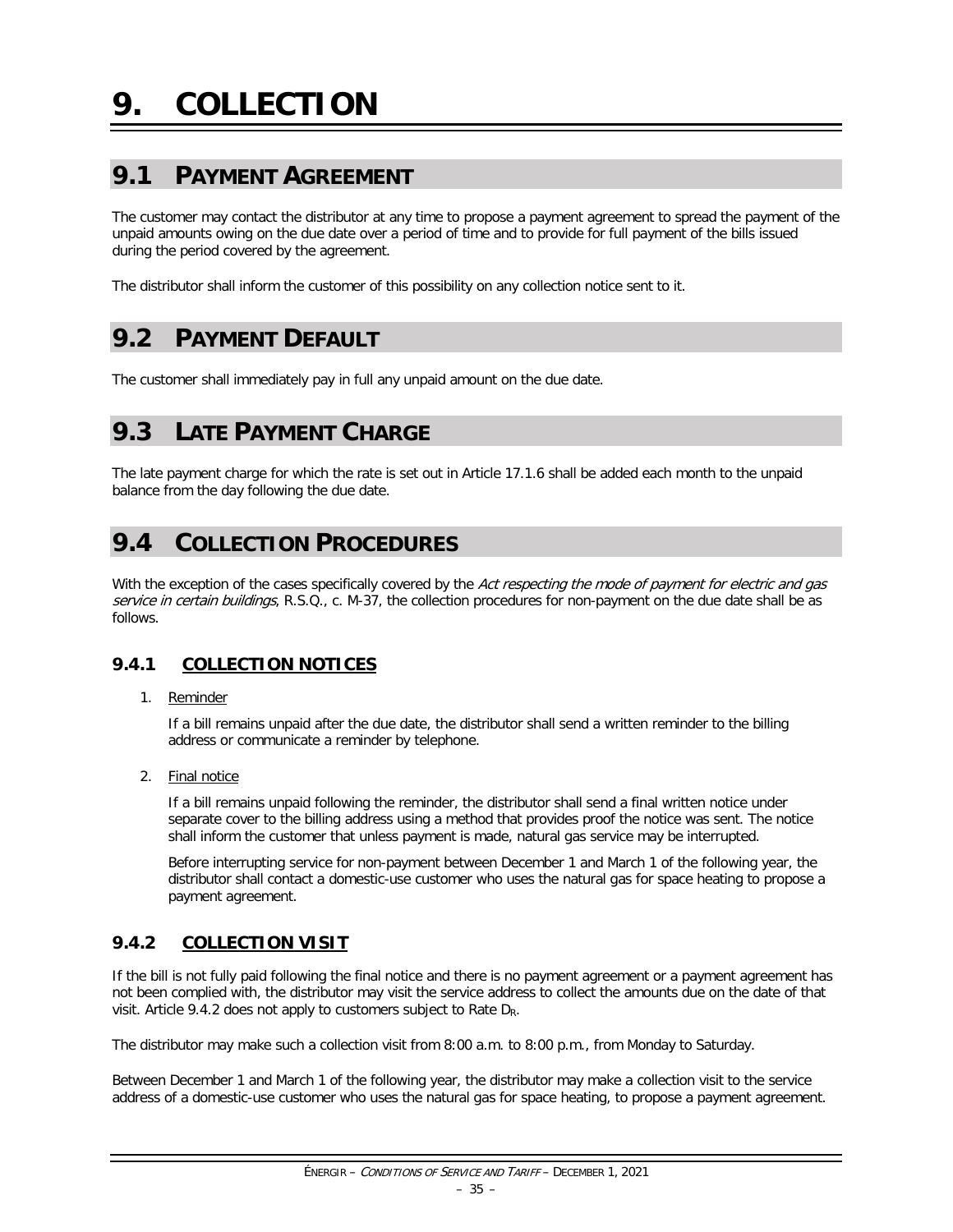Following a collection visit, the collection charge provided in Article 17.1.7 shall be billed to the customer who pays its bill before service is interrupted.

### **9.4.3 INTERRUPTION FOR NON-PAYMENT**

At the time of the collection visit, or in the case of customers subject to Rate  $D_R$ , after the sending of a final notice pursuant to article 9.4.1, if the amount required in the final notice or agreed to under a payment agreement remains unpaid, the distributor may interrupt natural gas service. In that event, the distributor shall ask the customer to notify the owner of the property affected by the interruption, if applicable.

However, between December 1 and March 1 of the following year, the distributor may interrupt the natural gas service of a domestic-use customer who uses natural gas for space heating only in the following cases:

- 1. the customer and the distributor have not entered into a payment agreement; or
- 2. the customer is not complying with the payment agreement entered into with the distributor.

# **9.5 RECONNECTION**

Following a service interruption for non-payment, the distributor shall reconnect the service when the customer pays the amounts due and the reconnection charge set out in Article 17.1.8 and provides any deposit required.

In the event that a new contract comes into effect with a person requesting service for a service address affected by the interruption for non-payment, the reconnection charge pursuant to Section 17.1.8 may be billed to the customer causing the interruption for non-payment notwithstanding the end of the distribution contract to which he was a party.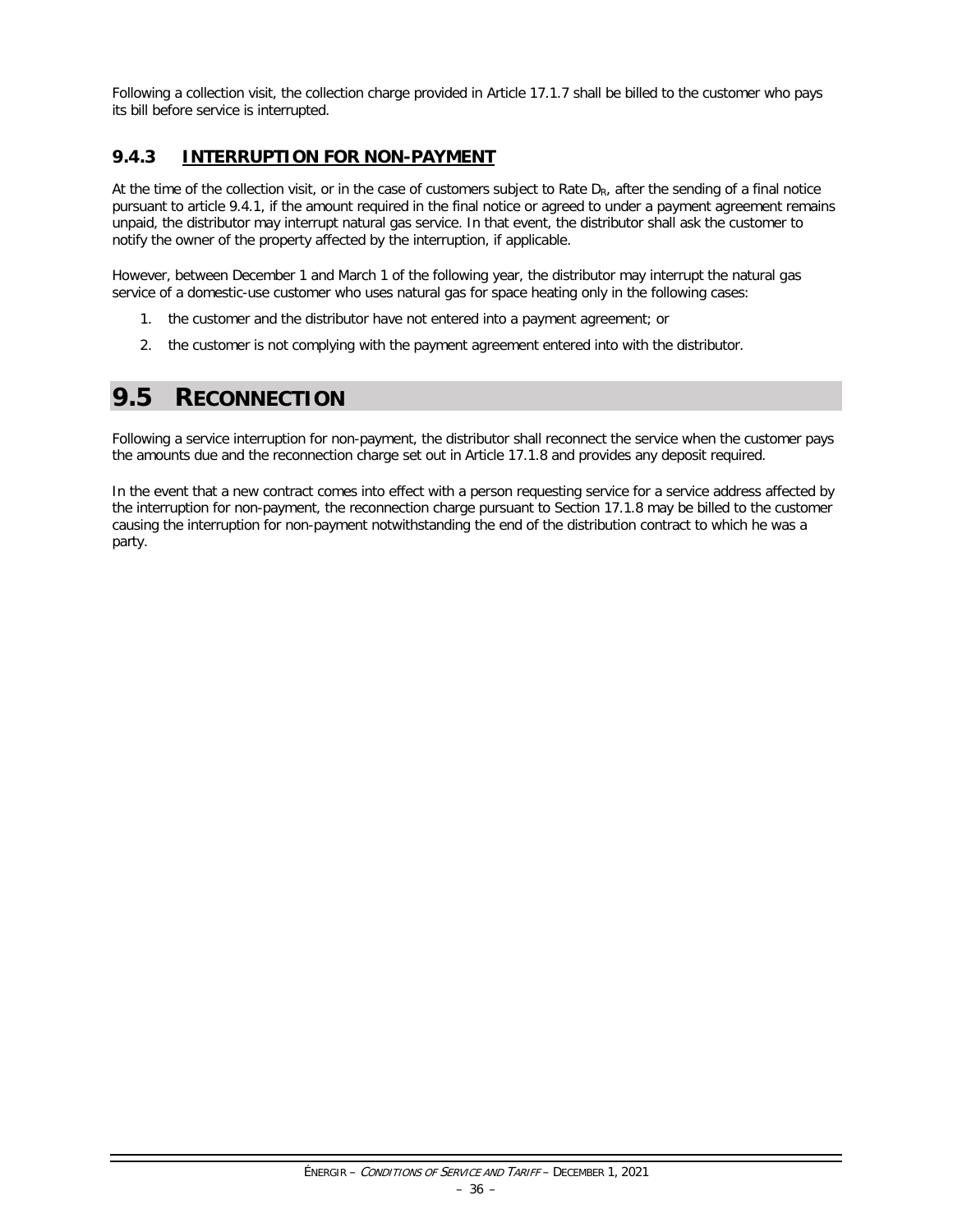# Section III

# **Tariff**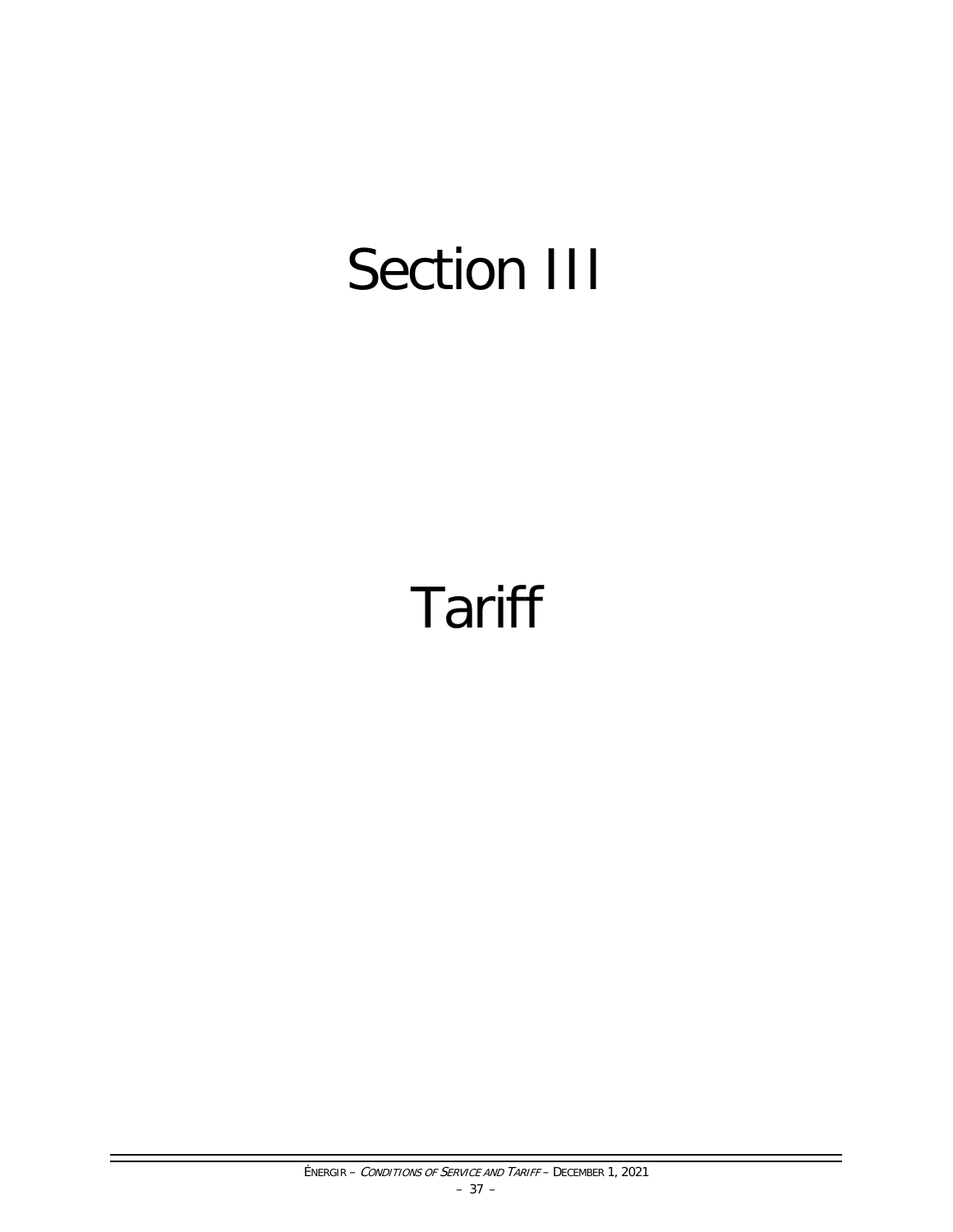**This corrected page replaces page 38 of the original document dated December 1, 2021. Addition of a new combination of services for customers who are supplied with RNG tariff for part of their consumption, and natural gas by direct purchase with transfer ownership for the other part starting January 1, 2022. Added combinaison of services in supply starting June 10, 2022**

# **10. OPTIONS AVAILABLE TO CUSTOMERS**

# **10.1 SERVICE OPTIONS**

Subject to Article 18.2.2, a customer's choice of services, as provided in Chapter 3, is subject to certain advance notices. Under certain conditions, it may be possible for the distributor to accept the customer's request on shorter notice; however, the rate impact of such request on all customers could justify refusal of the request.

A customer who uses the distributor's natural gas supply service must, for the equivalent volumes, use all of the distributor's services except for the "cap-and-trade emission allowances system" service for which the withdrawals of a customer can be partially or totally exempted.

A customer who provides its own transportation service must, for the equivalent volumes, at the same time provide the natural gas it withdraws at its facilities.

A customer who uses the distributor's natural gas supply service shall be subject, by default, to the variable price of natural gas supply not determined by a fixed-price supply agreement.

# **10.2 COMBINATION OF CUSTOMER'S AND DISTRIBUTOR'S SERVICES**

A customer may not, at a single metering point, for either natural gas supply and transportation service, including make-up gas service, simultaneously use the distributor's services and provide its own services.

In addition, a customer who wishes to supply the distributor with the natural gas it withdraws at its facilities may not combine supply service with transfer of ownership and supply service without transfer of ownership.

Exceptionally, however, a customer who uses firm service as well as interruptible service at a single metering point shall be entitled to use its own transportation service for the firm portion of its load while using the distributor's transportation service for the interruptible portion. In addition, a customer using "Make-up Gas Service to Avoid an Interruption" may combine its own natural gas supply and transportation services with those of the distributor for this make-up portion of its load.

Also, a customer who provides, in part, renewable natural gas at a single metering point shall be entitled to:

1. use the distributors' supply service as well as its own supply service: when this renewable natural gas is produced within the franchise, a customer shall be entitled, furthermore, at a single metering point, to use the distributor's transportation service as well as, for the renewable natural gas produced within the franchise, its own transportation service.

The natural gas then provided by a customer must be "with transfer of ownership";

2. use the renewable natural gas supply tariff for the distributor's supply service as well as supply its own service of traditional natural gas. The volume of traditional natural gas supplied by the customer during each contractual period must correspond to the total volume of supply that he intends to withdraw during the same period.

For direct purchase supply customers without transfer of ownership, during each contract period, Énergir will apply to the customer's monthly bill a credit equivalent to the price of network gas for that month multiplied by the volume consumed in RNG by the customer.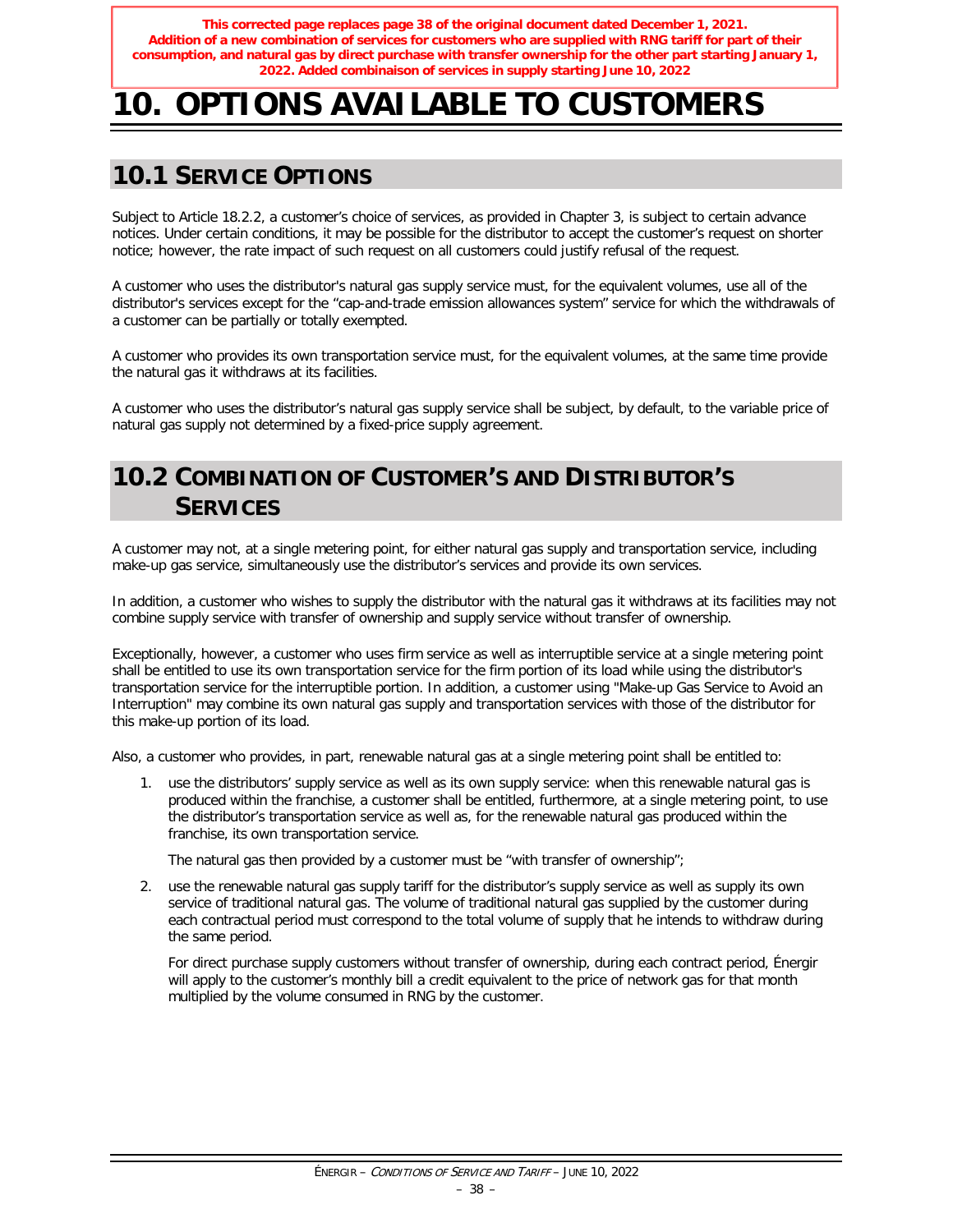# **10.3 COMBINATIONS OF SERVICES**

A customer who uses the distributor's natural gas supply service must, for the equivalent volumes, at the same time use the distributor's transportation and load-balancing services.

A customer who wishes to use the "Competitive Make-up Gas" service must use the transportation supplied from time to time by the distributor.

A customer who provides the transportation service needed to move the natural gas it withdraws at its facilities to the distributor's territory must, for the equivalent volumes, at the same time supply the distributor with the natural gas it withdraws at its facilities.

# **10.4 CUSTOMER GROUPING**

Customers may form a group to provide their natural gas supply service. Subject to Article 18.2.1, customers may form a group to provide their transportation and load-balancing services if they are all related persons, each to all the others, within the meaning of the Taxation Act, R.S.Q., c. I-3. In the latter case, the customer grouping shall also apply to natural gas supply service.

For all customer groupings, only the monitoring of volume imbalances shall be carried out for all of the grouped metering points as if there were a single metering point. Billing for all of the distributor's services, including billing of volume imbalances, will continue to be made on an individual basis in accordance with each service's rate provisions.

Customer groupings are not permitted for distribution service.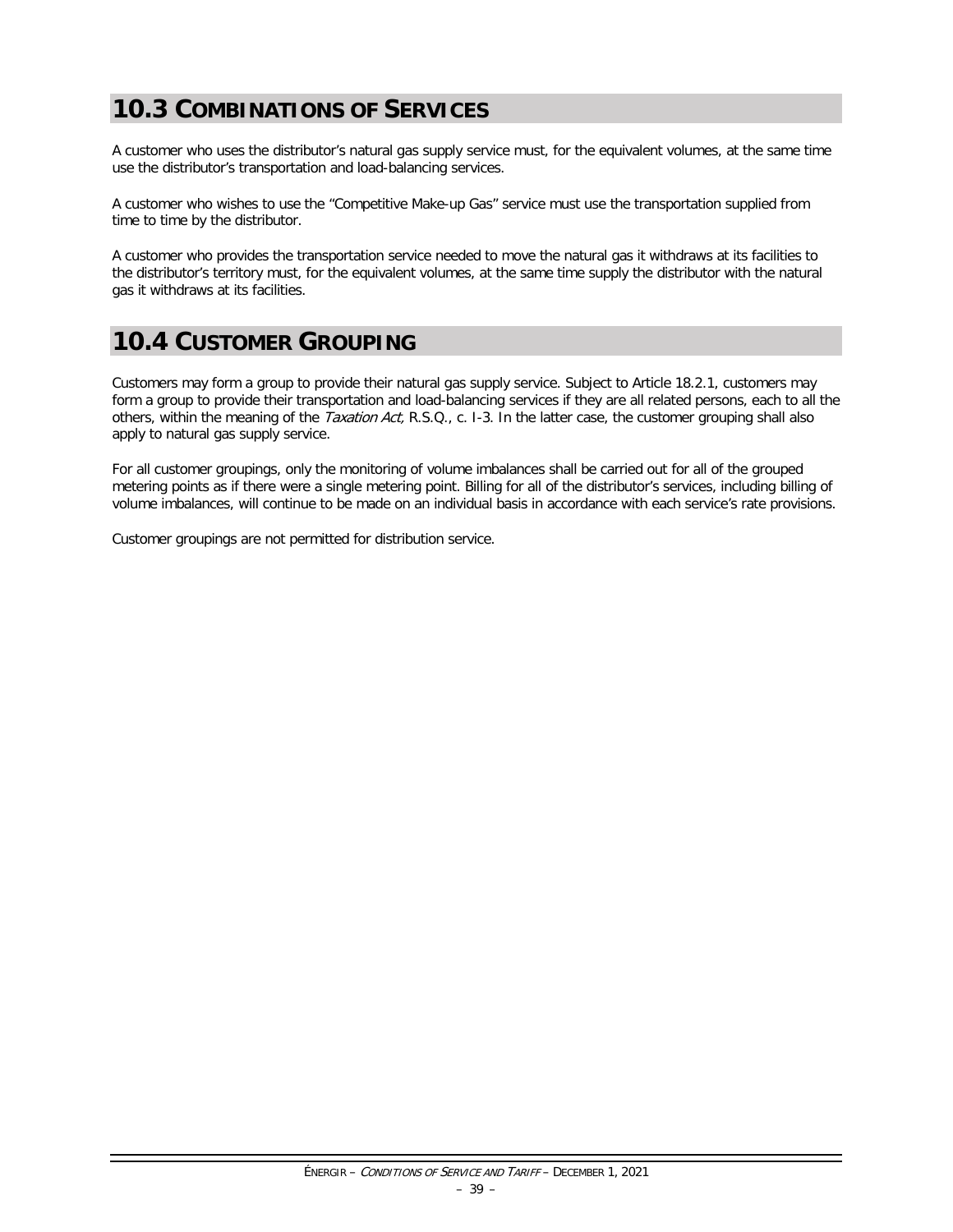**This corrected page replaces page 40 of the original document dated December 1, 2021. The final rate of the renewable natural gas has been approuved starting January 1, 2022 and creation of the RNG supply tariff starting January 1, 2022.**

# **11. SUPPLY**

# **11.1 DISTRIBUTOR'S SERVICE**

# **11.1.1 APPLICATION**

For any customer who wishes to purchase from the distributor the natural gas it withdraws at its facilities.

A customer whose normalized annual load is between 7,500 m<sup>3</sup> and 1,168,000 m<sup>3</sup> may enter into a fixed-price supply agreement with the distributor.

# **11.1.2 NATURAL GAS SUPPLY RATE**

#### **11.1.2.1 Natural Gas Supply Price**

For each m<sup>3</sup> of volume withdrawn, the traditional natural gas supply price, as of January 1, 2022, is 17.619¢/m<sup>3</sup>. The price may be adjusted monthly to reflect actual cost of acquisition.

For each  $m<sup>3</sup>$  of volume withdrawn, the renewable natural gas supply price, as of January 1, 2022, is 52.729¢/m³.

When a customer enters into a fixed-price supply agreement with the distributor, in writing, within the allowed timeframe, the specific gas supply price shall be the cost of acquisition of the natural gas from the specific supplier in accordance with the customer's commitment under the agreement. The distributor does not guarantee the fixed gas supply price agreed upon with the specific supplier. The customer is billed this specific price commencing on the day deliveries from the specific supplier begin and for as long as these deliveries continue. Should the specific supplier no longer be able to meet its commitments to the distributor, the customer will be transferred to the distributor's variable-price natural gas supply service once the natural gas already delivered by the specific supplier for the customer in question has been fully used.

#### **11.1.2.2 Inventory-Related Adjustment**

The natural gas supply price is accompanied by an adjustment to take into account variations in the value of inventories resulting from a change in the natural gas supply price, as well as costs associated with maintaining the inventories. This adjustment is described in the "Inventory-related Adjustments" chapter.

#### **11.1.2.3 Charge for Transfer to Supply Service**

Any existing customer who wishes to use or withdraw the distributor's traditional natural gas supply service without giving the prior notice of entry or withdraw required in Articles 11.1.3.2, 11.1.3.3 or 11.2.3.4 shall be subject to a charge for transfer to the distributor's supply service payable in a single payment on the date the transfer is made.

This charge shall be calculated by applying the price of transfer to the distributor's traditional natural gas supply service in effect at the date of the transfer to the customer's forecasted normalized annual consumption.

For each  $m<sup>3</sup>$  of volume withdrawn, the price of transfer for the entry to the distributor's traditional natural gas supply service, as of January 1, 2022, is 0.000¢/m<sup>3</sup>. This price is revised monthly.

For each m<sup>3</sup> of volume withdrawn, the price of transfer for the withdrawal from the distributor's traditional natural gas supply service, as of January 1, 2022, is 0.324¢/m<sup>3</sup>. This price is revised monthly.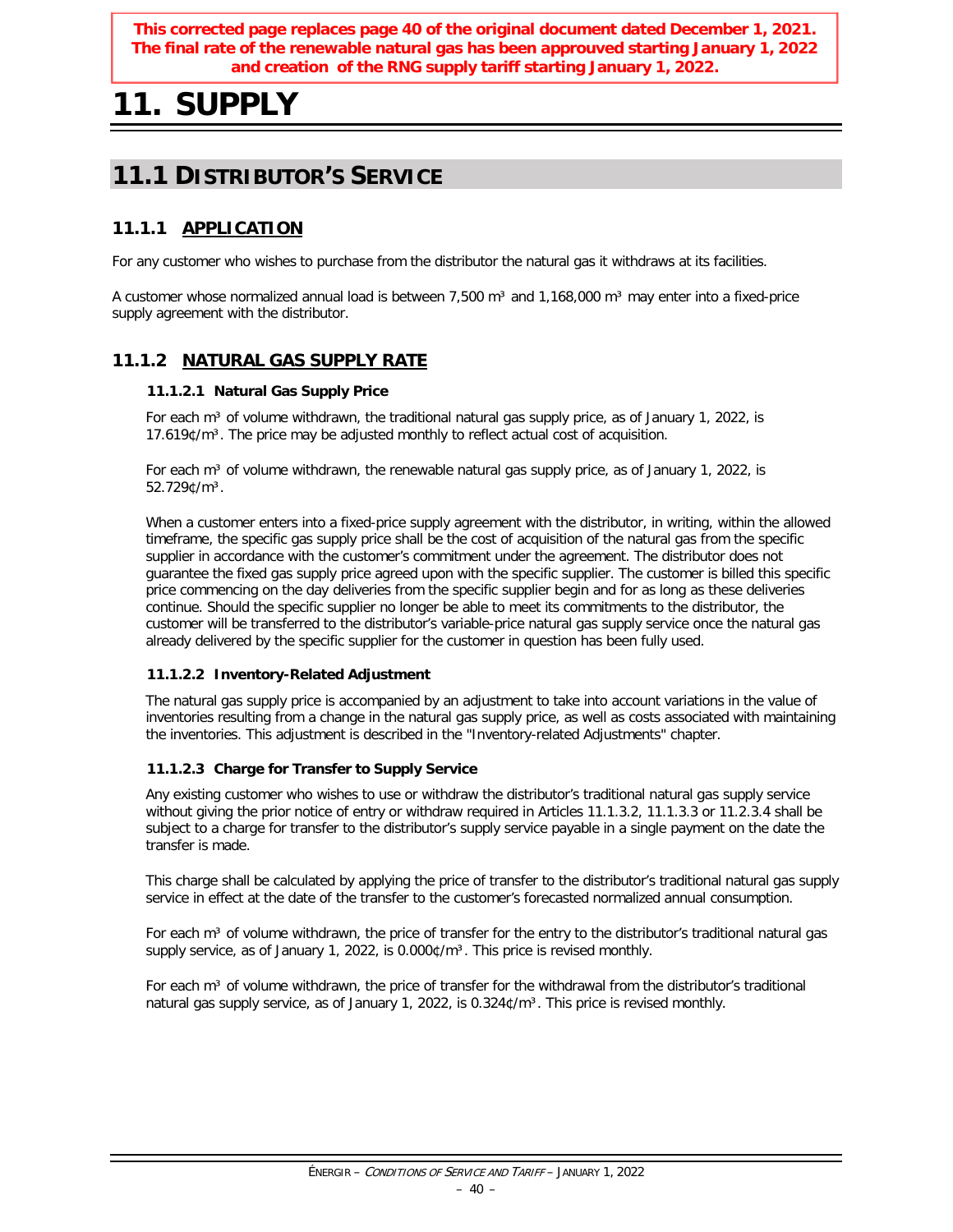### **11.1.3 TERMS AND CONDITIONS**

#### **11.1.3.1 Daily Contract Volume (DCV)**

For a customer who has entered into a fixed-price supply agreement with the distributor, the DCV is the volume the specific supplier agrees to deliver to the distributor over the course of one day at an agreed upon delivery point. The DCV is agreed on the basis of the estimated average daily volume for the contract period.

For purposes of load balancing of customers grouped by the specific supplier, the individual DCVs shall be those provided by the specific supplier, failing which they shall be prorated according to the estimated volumes for the contract period.

#### **11.1.3.2 Prior Notice of Entry**

A customer who wishes to avail itself of the distributor's traditional natural gas supply service must so notify the distributor in writing at least 6 months in advance.

On shorter notice, the customer may avail itself of the distributor's traditional natural gas supply service only if it is operationally possible for the distributor to provide it. Moreover, the customer will be required to pay the charge for transfer to the distributor's traditional natural gas supply service stipulated in Article 11.1.2.3.

#### **11.1.3.3 Prior Notice of Withdrawal**

Subject to Article 11.1.3.6, a customer who wishes to opt out of the distributor's traditional natural gas supply service must so notify the distributor in writing at least 6 months in advance.

On shorter notice, the customer will be required to pay the transfer charge for the withdrawal from the distributor's traditional natural gas supply service set out in Article 11.1.2.3.

Notwithstanding the foregoing, the customer must have used the distributor's traditional natural gas supply service for a minimum of 12 months prior to retiring from the service.

#### **11.1.3.4 Prior Notice of Commitment to a Fixed-Price Supply Agreement**

A customer who wishes to enter into a fixed-price supply agreement with the distributor must so notify the distributor in writing at least 60 days, but no more than 120 days, in advance.

In addition, a customer who is currently using the distributor's natural gas supply service may enter into a fixed-price supply agreement with the distributor provided the customer has used the distributor's natural gas supply service:

- 1. for a minimum of 12 months;
- 2. for a minimum 12 months in addition to the number of months remaining under the fixed-price supply agreement when it is cancelled if the customer uses the distributor's natural gas supply service after terminating its fixed-price supply agreement before the end of the agreed term.

On shorter notice, the customer would be entitled to enter into a fixed-price supply agreement with the distributor only if the distributor agrees to it.

#### **11.1.3.5 Renewable Natural Gas**

A customer who wishes to make or modify the portion of its consumption subject to the renewable natural gas supply rate must submit a request in writing to the distributor at least 60 days in advance, indicating the targeted consumption percentage.

Notwithstanding the foregoing, any new qualification or increase of consumption percentage subject to the renewable natural gas rate will be given only if it is operationally possible for the distributor to supply the renewable natural gas to the customer. If it is not operationally possible to provide renewable natural gas to a customer, the customer will be registered to the request list on a first-come, first on the list basis. Thereafter, the allocation of new available renewable natural gas units will be made according to the following terms and conditions: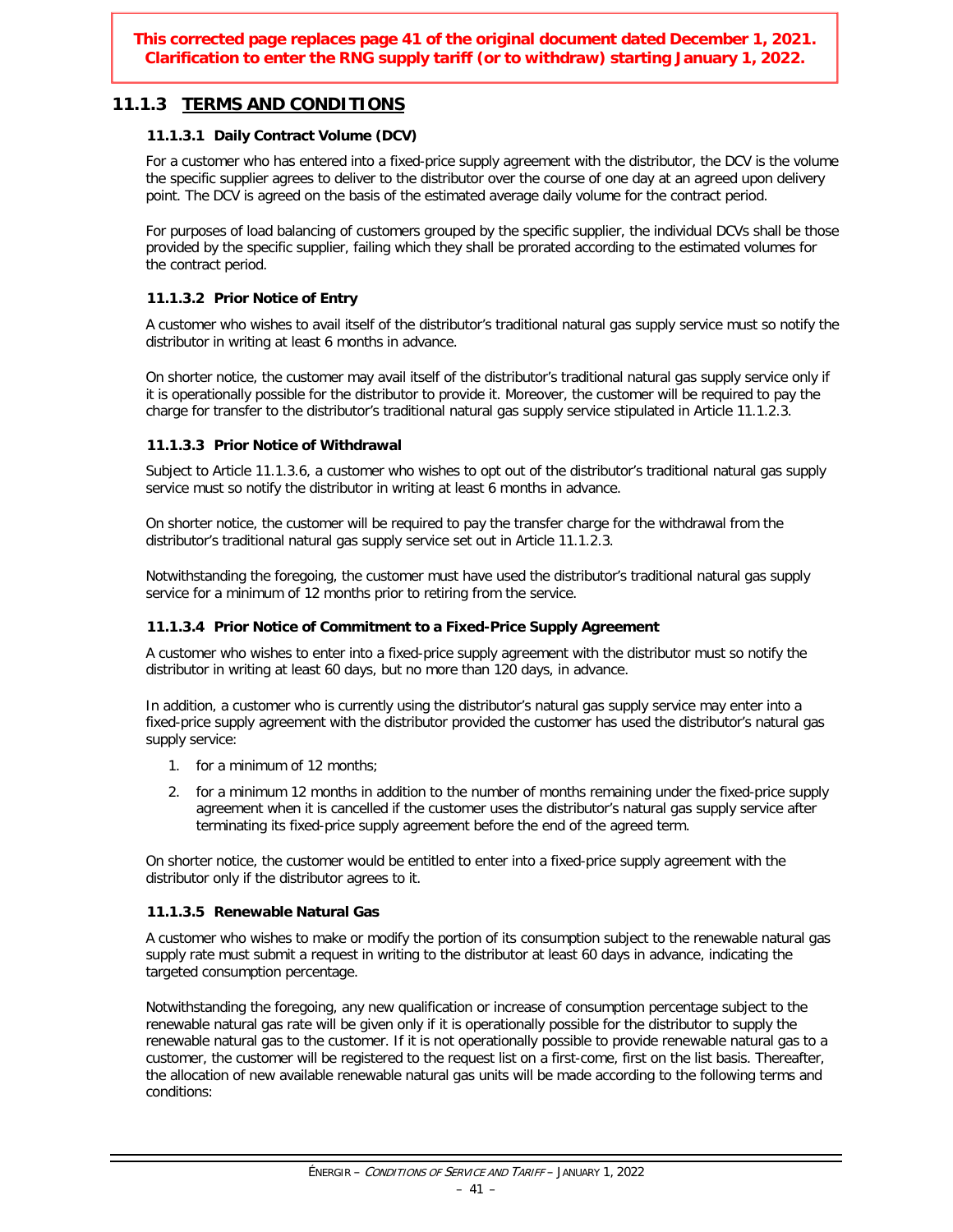#### **This corrected page replaces page 42 of the original document dated December 1, 2021. Added terms and conditions for the allocation of new available renewable gas units starting January 1, 2022.**

- For the customers whose service address is associated with a single-family home, duplex our triplex, 50,000 m<sup>3</sup> will be allocated, according to the ranks on the lists;
	- For the other customers, the units will be allocated according to the ranks on the list:
		- o During the first round, in maximum tiers of 50,000 m<sup>3</sup>;<br>o During the second round, up to a percentage of consum
		- During the second round, up to a percentage of consumption targeted by the customer.

In the event the distributor is unable to supply the percentage of renewable natural gas targeted by the customer, the distributor may transfer part of the customer's consumption at the traditional natural gas supply rate and settle the price difference through a financial settlement.

A customer who wishes to withdraw from the distributor's renewable natural gas supply rate must notify the distributor in writing at least 60 days in advance.

#### **11.1.3.6 Contract Term**

Any written traditional natural gas supply service contract must be for a minimum of 12 months.

#### **11.1.3.7 Gas Quality**

The monthly average gross heating value of the natural gas delivered shall be at least 36.00 MJ/m<sup>3</sup> unless the customer and the distributor agree on a lower value.

# **11.2 CUSTOMER-PROVIDED SERVICE**

# **11.2.1 APPLICATION**

For any customer who wishes to supply the distributor with the natural gas it withdraws at its facilities.

# **11.2.2 RATE**

#### **11.2.2.1 Service Price**

**With transfer of ownership**: The distributor purchases the natural gas from the customer at the distributor's natural gas supply price at the time of delivery at an agreed delivery point and resells the natural gas to the customer at its facilities at the natural gas supply price in effect at the time.

**Without transfer of ownership**: The distributor receives the natural gas from the customer at an agreed upon delivery point and delivers it to the customer at its facilities. The customer shall not be billed for the price of the distributor's natural gas supply service.

#### **11.2.2.2 Inventory-Related Adjustment**

**With transfer of ownership**: The natural gas supply price is accompanied by an adjustment to take into account variations in the value of inventories resulting from a change in the natural gas supply price, as well as costs associated with maintaining the inventories. This adjustment is described in the "Inventory-related Adjustments" chapter.

**Without transfer of ownership**: The customer is not billed for inventory-related adjustment of the natural gas supply price.

#### **11.2.3 TERMS AND CONDITIONS**

#### **11.2.3.1 Daily Contract Volume (DCV)**

The DCV is the volume the customer agrees to deliver to the distributor over the course of one day at an agreed upon delivery point. The DCV is agreed on the basis of the estimated average daily volume for the contract period.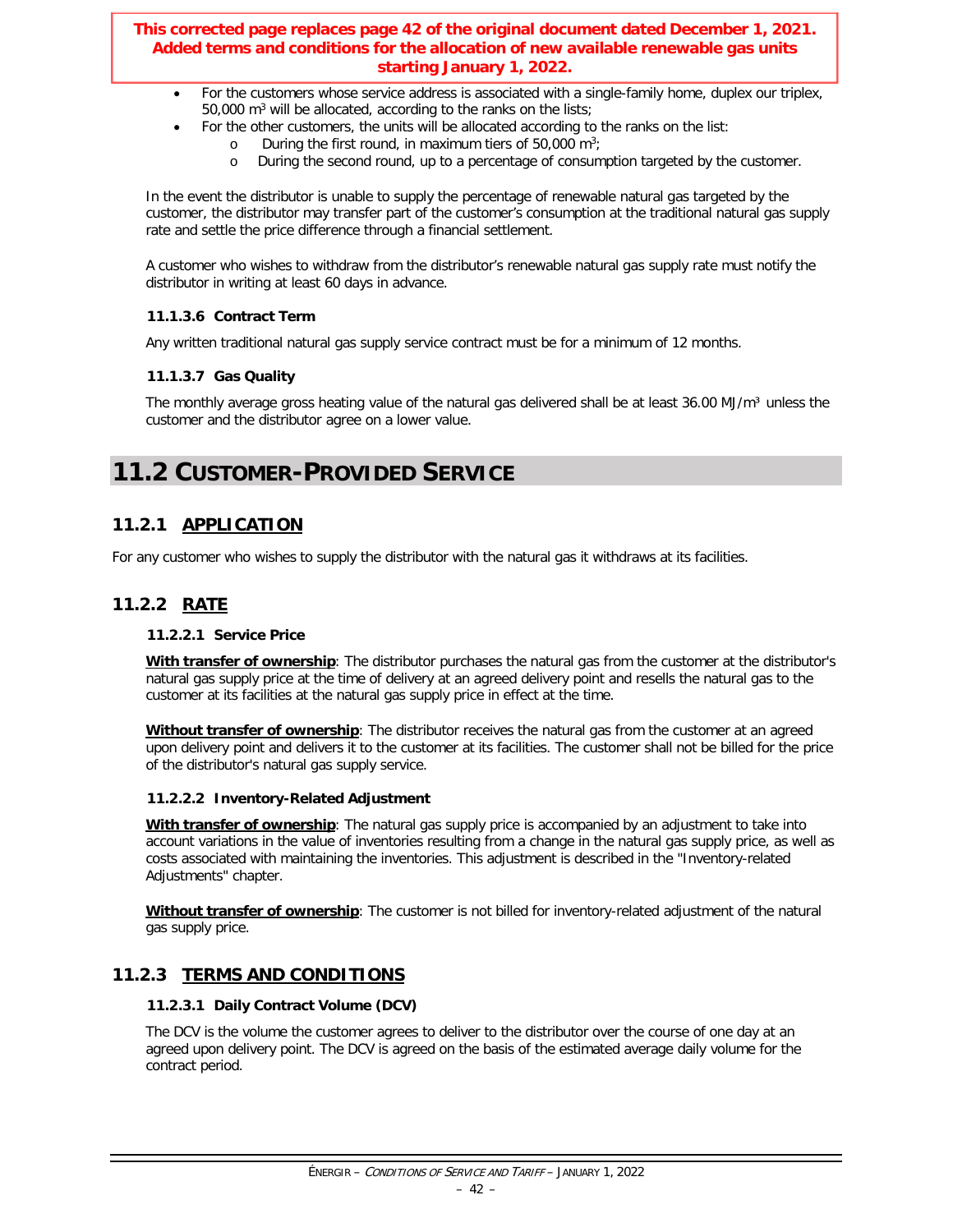For purposes of individual billings of grouped customers' volume imbalances and load balancing, the individual DCVs shall be those provided by the grouped customers, failing which they shall be prorated according to the estimated volumes for the contract period.

#### **11.2.3.2 Adjustment of Daily Contract Volumes (DCVs)**

#### **11.2.3.2.1 Prior Notice**

DCVs may be adjusted only when it is economic and operationally possible for the distributor to agree to the adjustment.

A customer must address its request for a DCV adjustment to the distributor as soon as possible and no later than 10:00 a.m. (ET) on the day preceding the day on which the adjustment would take effect. On shorter notice, the DCVs can be adjusted only if the distributor agrees to it.

#### **11.2.3.2.2 Conditional Adjustment**

Before accepting a DCV adjustment request, the distributor may require that the customer agree to adjust its load proportionally. In the absence of a proportional load adjustment, the customer's DCV shall be considered non-adjusted and the customer's bill shall be based on this non-adjusted DCV.

#### **11.2.3.2.3 Anticipated Contract-Period Volume Imbalance**

If the distributor anticipates that the customer will have a volume imbalance of more than 5% at the end of the contract period, it may require the customer to adjust its DCV or load in order to avoid such imbalance.

#### **11.2.3.3 Volume Imbalances**

#### **11.2.3.3.1 Daily Volume Imbalances**

A daily volume imbalance occurs when the customer delivers, over the course of one day, a volume of natural gas different from what it has agreed to deliver (DCV). When the volume delivered exceeds the DCV, there is a delivery overage; when the volume delivered is less than the DCV, there is a delivery shortage.

The delivery overage is purchased by the distributor, and the delivery shortage is sold to the customer, at the following price:

- 1. from 0% to 2% of the initial DCV:
	- a) the distributor's natural gas supply price plus, as applicable, the distributor's transportation price;
- 2. above 2% of the initial DCV:
	- a) the lower, in the case of an overage, or the higher, in the case of a shortage, of:
		- the distributor's natural gas supply price, and
			- the market price for the same service at the time the imbalance occurred;
	- b) this price shall be increased, as applicable, by the lower, in the case of an overage, or the higher, in the case of a shortage, of:
		- the distributor's natural gas supply price, and
		- the market price for the same service at the time the imbalance occurred;
	- c) in addition, the distributor shall bill the customer for all additional costs incurred to manage the delivery overage or shortage.

Notwithstanding the existence of a daily volume imbalance, the volume the customer has agreed to deliver, the initial DCV, shall continue to be used, as applicable, to calculate the contract-period volume imbalance and to bill the load-balancing service.

In the case of a customer who supplies the distributor with the natural gas it withdraws at its facilities, with or without transfer of ownership, the delivery overage under a "Make-up Gas to Avoid an Interruption" contract is transferred to the regular supply contract. The transportation service related to this delivery overage is purchased by the distributor on the terms and conditions described above.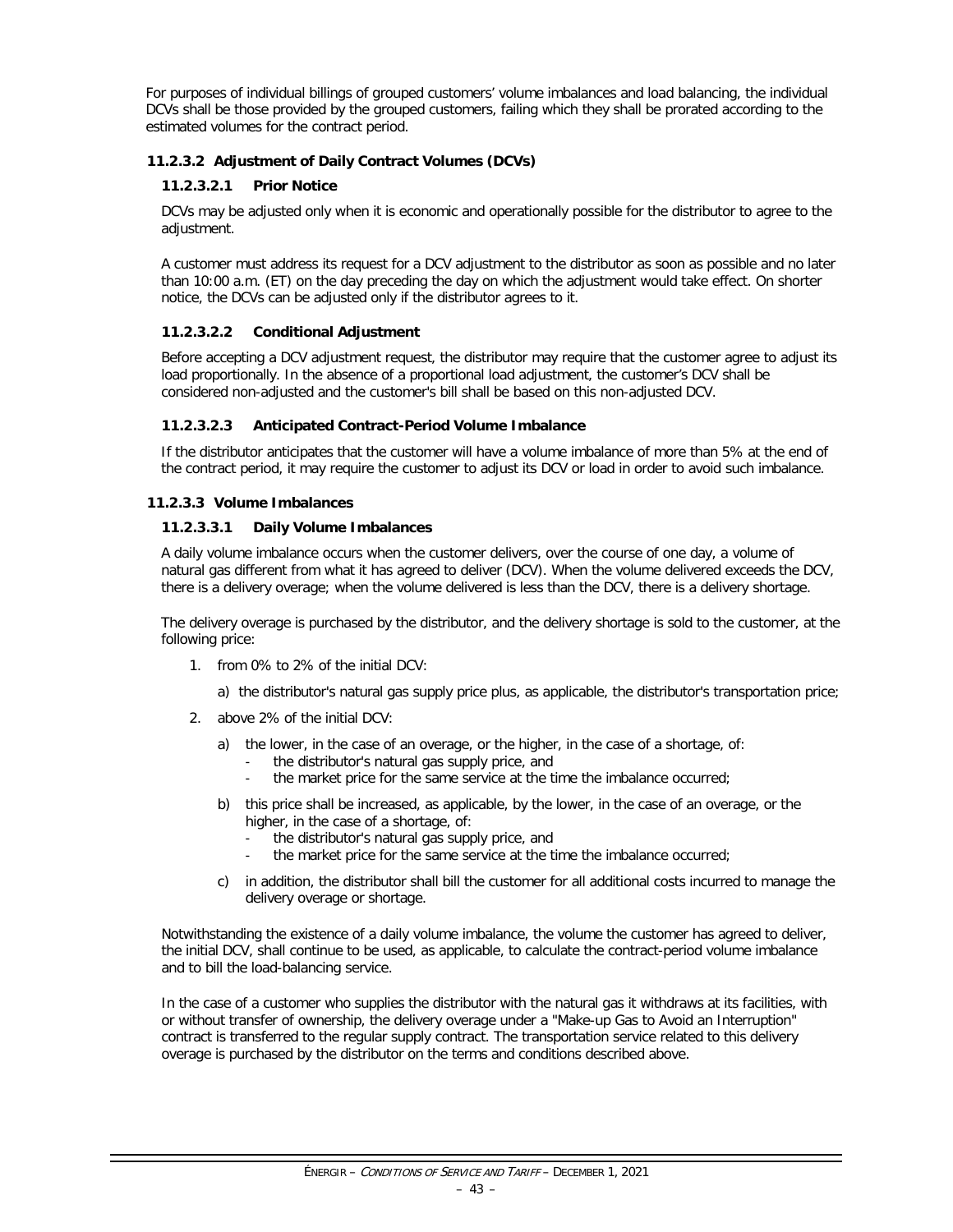Exceptionally, when a customer uses at a single metering point both the distributor's natural gas services and renewable natural gas produced within the franchise, or when a customer uses only revewable natural gas produced within the franchise, the delivery overage is purchased by the distributor and the delivery shortage is sold to the customer, at the distributor's natural gas supply price.

#### **11.2.3.3.2 Contract-Period Volume Imbalances**

A contract-period volume imbalance occurs when the customer withdraws, during the contract period, a volume of natural gas different from what it has agreed to deliver (sum of the DCVs).

When a customer uses at a single metering point both the distributor's natural gas services and renewable natural gas, the volume withdrawn considered in the parameter calculations of the contract-period volume imbalances is the renewable natural gas volume in the customer's supply contract.

A customer who is not subject to a "Competitive Make-up Gas" contract can choose one of the following two options:

- 1. financial settlement of the volume imbalance at the end of the contract period; or
- 2. carry-forward, over the 12 months of the following contract period, of a volume imbalance of up to 5% of the volume withdrawn during the contract period; any excess over 5% of the volume withdrawn must still be settled financially.

The choice must be made by written notice to the distributor before the start of the supply contract. If written notice is not provided, any volume imbalance will be settled financially at the end of the contract period.

Notwithstanding a customer choice to carry forward, the distributor may require financial settlement of the volume imbalance at the end of the contract period if the customer represents a financial risk.

A customer subject to a "Competitive Make-up Gas" contract must settle financially the volume imbalance for the contract period.

When the volume withdrawn is less than the sum of the DCVs, there is a delivery overage; when the volume withdrawn exceeds the sum of the DCVs, there is a delivery shortage.

The delivery overage is purchased by the distributor, and the delivery shortage is sold to the customer, at the following price:

- 1. from 0% to 5% of the volume withdrawn:
	- a) if the customer chose the financial settlement option:
		- the distributor's average natural gas supply price during the contract period plus, as applicable, the average transportation price during the contract period;
	- b) if the customer chose to carry forward the volume imbalance:
		- no purchase or sale, as this portion is transferred to the following contract period;
- 2. above 5% of the volume withdrawn:
	- a) the lower, in the case of an overage, or the higher, in the case of a shortage, of:
		- the distributor's average natural gas supply price during the contract period, and
		- the average market price for the same service during the customer's contract period;
	- b) this price shall be increased, as applicable, by the lower, in the case of an overage, or by the higher, in the case of a shortage, of:
		- the distributor's average transportation price during the contract period, and
		- the average market price for the same services during the customer's contract period;
	- c) in addition, the distributor shall bill the customer for all additional costs incurred to manage the delivery overage or shortage.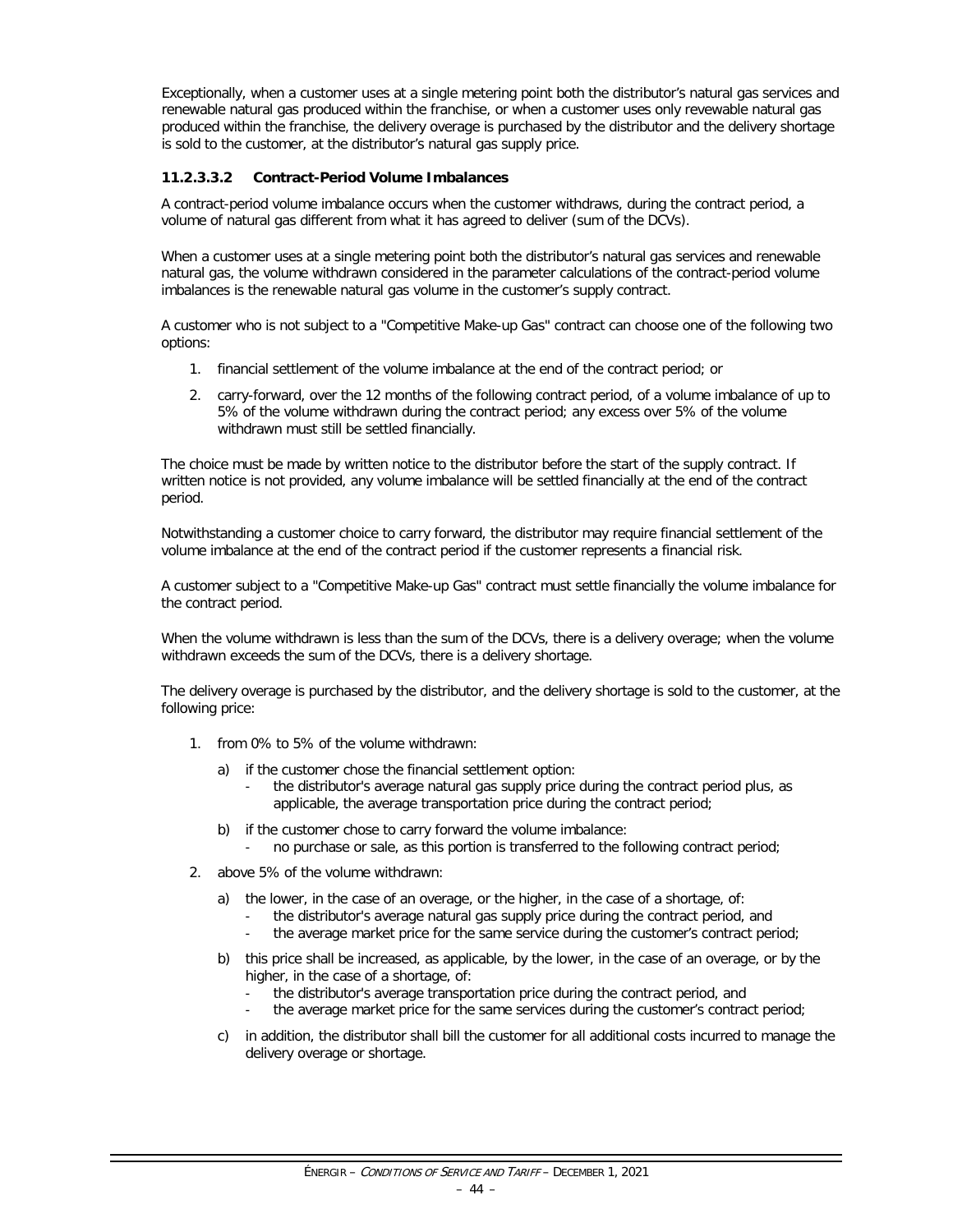Exceptionally, when a customer uses at a single metering point both the distributor's natural gas services and renewable natural gas produced within the franchise, or when a customer uses only revewable natural gas produced within the franchise, the delivery overage or the delivery shortage shall be exempted from the contract-period volume imbalances rules in this article.

#### **11.2.3.3.3 Residual Billing of Certain Imbalances**

In the case of a delivery overage, a customer providing its own natural gas supply service with transfer of ownership, whose natural gas delivery overage has already been purchased by the distributor at the distributor's natural gas supply price, shall be billed only the difference between the price already paid by the distributor and the price resulting from the application of Articles 11.2.3.3.1 and 11.2.3.3.2.

In the case of a delivery shortage, a customer providing its own natural gas supply service with transfer of ownership, and, as applicable, using the distributor's transportation service, whose natural gas delivery shortage has already been billed by the distributor at the natural gas supply price and, as applicable, at the distributor's transportation price, shall be billed only the difference between the price already charged by the distributor and the price resulting from the application of Articles 11.2.3.3.1 and 11.2.3.3.2.

#### **11.2.3.3.4 Billing of Volume Imbalances in the Case of Customer Groupings**

The daily or contract period volume imbalance of grouped customers, as applicable, is prorated according to their respective volumes withdrawn during the contract period. The volume imbalance is then billed individually to the customers in accordance with the provisions of Articles 11.2.3.3.1, 11.2.3.3.2 and 11.2.3.3.3.

The volume imbalance may be billed to a single member of a customer grouping if requested in writing by the same member.

#### **11.2.3.3.5 Exchange of Volume Imbalances among Customers**

Customers may exchange their volume imbalances among themselves provided they notify the distributor before the latter has billed them.

#### **11.2.3.3.6 Compensation**

In the event a customer defaults on payment of any amount related to natural gas supply, the distributor has the right to offset it against any amount the distributor owes the customer.

#### **11.2.3.4 Prior Notice of Entry**

Subject to Article 11.1.3.5, a customer who wishes to supply the distributor with the natural gas it withdraws at its facilities must notify the distributor in writing at least 6 months in advance.

On shorter notice, the customer will be required to pay the charge for transfer to the distributor's natural gas supply service set out in Article 11.1.2.3.

Notwithstanding the foregoing, the customer must have used the distributor's supply service for a minimum of 12 months prior to retiring from the service.

#### **11.2.3.5 Customer Obligations**

A customer must:

- 1. be the actual owner and end-user of the natural gas;
- 2. ensure the security of its supply. In particular, in the event that a supplier cease its deliveries, the customer shall, within a period not exceeding the last day of the month following the knowledge of the facts, identify a new supplier. The customer will be transferred to the distributor's natural gas supply service upon failure to provide the identification within the prescribed period and will be subject to articles 11.1.2.3 and 11.1.3.5;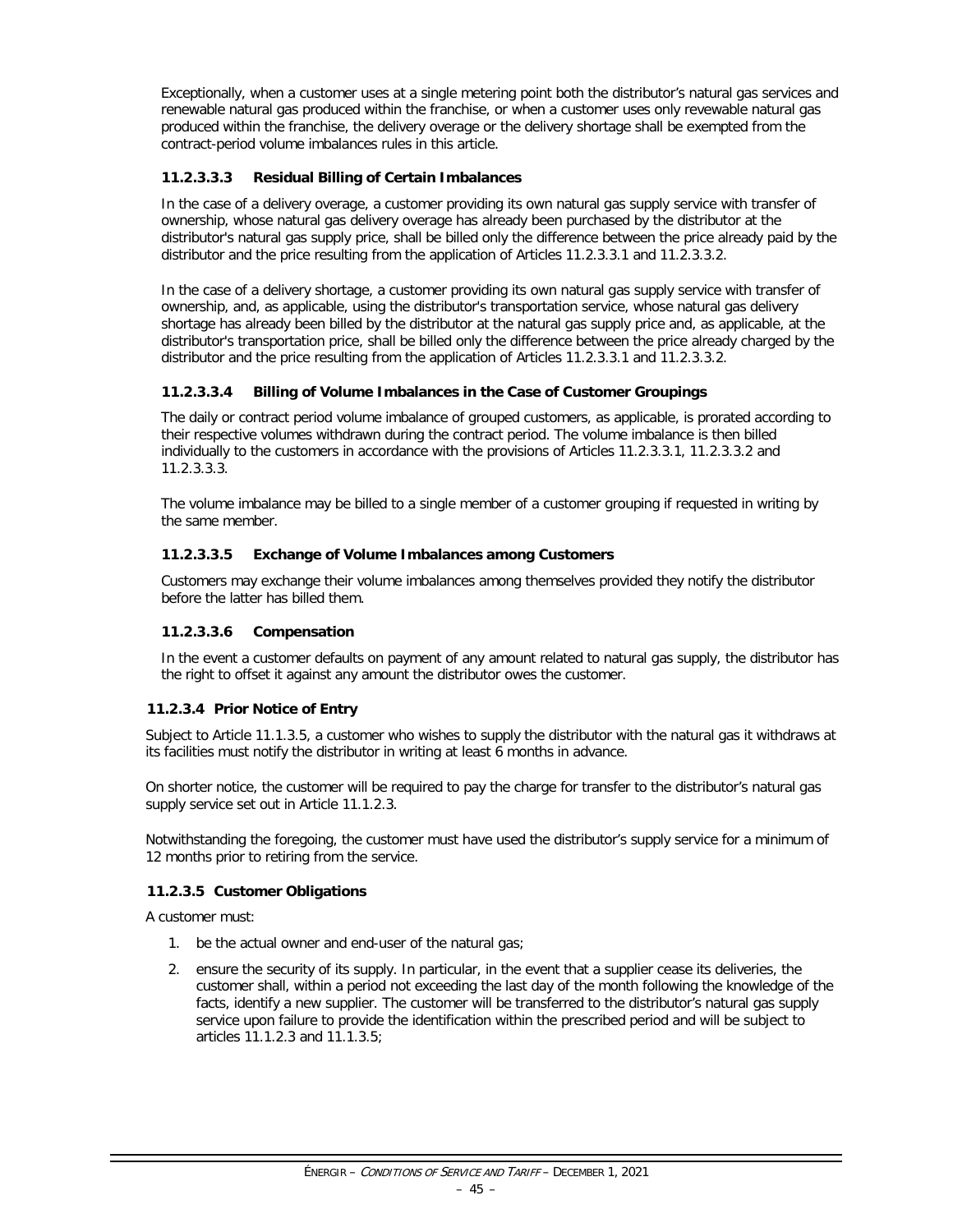#### **This corrected page replaces page 46 of the original document dated December 1, 2021. Addition of the customer obligation when he's supplying renewable natural gas starting January 1, 2022.**

- 3. provide to the distributor all information related to the volume it intends to withdraw at its facilities, by distinguishing the volumes of renewable natural gas from the volumes of traditional natural gas, in order to allow the distributor to adequately plan, manage and control all volumes carried in its distribution system;
- 4. agree that the natural gas it withdraws will be a mixture of the natural gas it sold or delivered to the distributor with any other natural gas the distributor may carry in its distribution system;
- 5. hold the required authorizations or ensure that they are held, if necessary, for export, outside the province of origin, of the natural gas it intends to sell to the distributor or have delivered to its facilities;
- 6. ensure, as applicable, that the natural gas it intends to sell or deliver to the distributor meets the transporter's quality standards and can be mixed without inconvenience with the distributor's other supplies;
- 7. hold, as applicable, all required contracts with the transporter(s) so that the natural gas sold or delivered to the distributor is moved to the transporter's delivery point in the province of origin or to the delivery point in the distributor's territory during the contract period agreed upon with the latter;
- 8. acknowledge the distributor's exclusive right to manage prudently and diligently the daily allocation of natural gas volumes carried in its distribution system, giving priority to the interest of all its customers over the interest of a particular customer;
- 9. when supplying renewable natural gas to the distributor, ensure all of the following:
	- a. sell or deliver to the distributor renewable natural gas according to the Act of the Régie de l'énergie;
	- b. declare to the distributor where the renewable natural gas intends to sell or to deliver to the distributor, either in Quebec or outside Quebec;
	- c. provide, on request, all supporting documents required by the distributor demonstrating the contractual chain of acquisition of renewable natural gas from the producer to the customer, allowing in particular to establish the organic origin of the reneable natural gas, the physical connection to the gas system in North America and the volumes delivered.

#### **11.2.3.6 Gas Quality**

The monthly average gross heating value of the natural gas delivered shall be at least 36.00 MJ/m<sup>3</sup> unless the customer and the distributor agree on a lower value.

# **11.3 MAKE-UP GAS SERVICE**

### **11.3.1 APPLICATION**

For any customer that qualifies for distribution service  $D_5$ : Interruptible and that wishes to purchase from or supply to the distributor, from time to time, the natural gas it withdraws at its facilities, provided the minimum volume of make-up gas withdrawn during the contract period, at a single metering point, divided by the number of days in the contract period is 3,200 m<sup>3</sup>/day.

A customer may use the make-up gas service for the following uses:

- 1° "Competitive Make-up Gas" service to temporarily withdraw a greater volume of gas;
- 2° "Make-up Gas to Avoid an Interruption" service.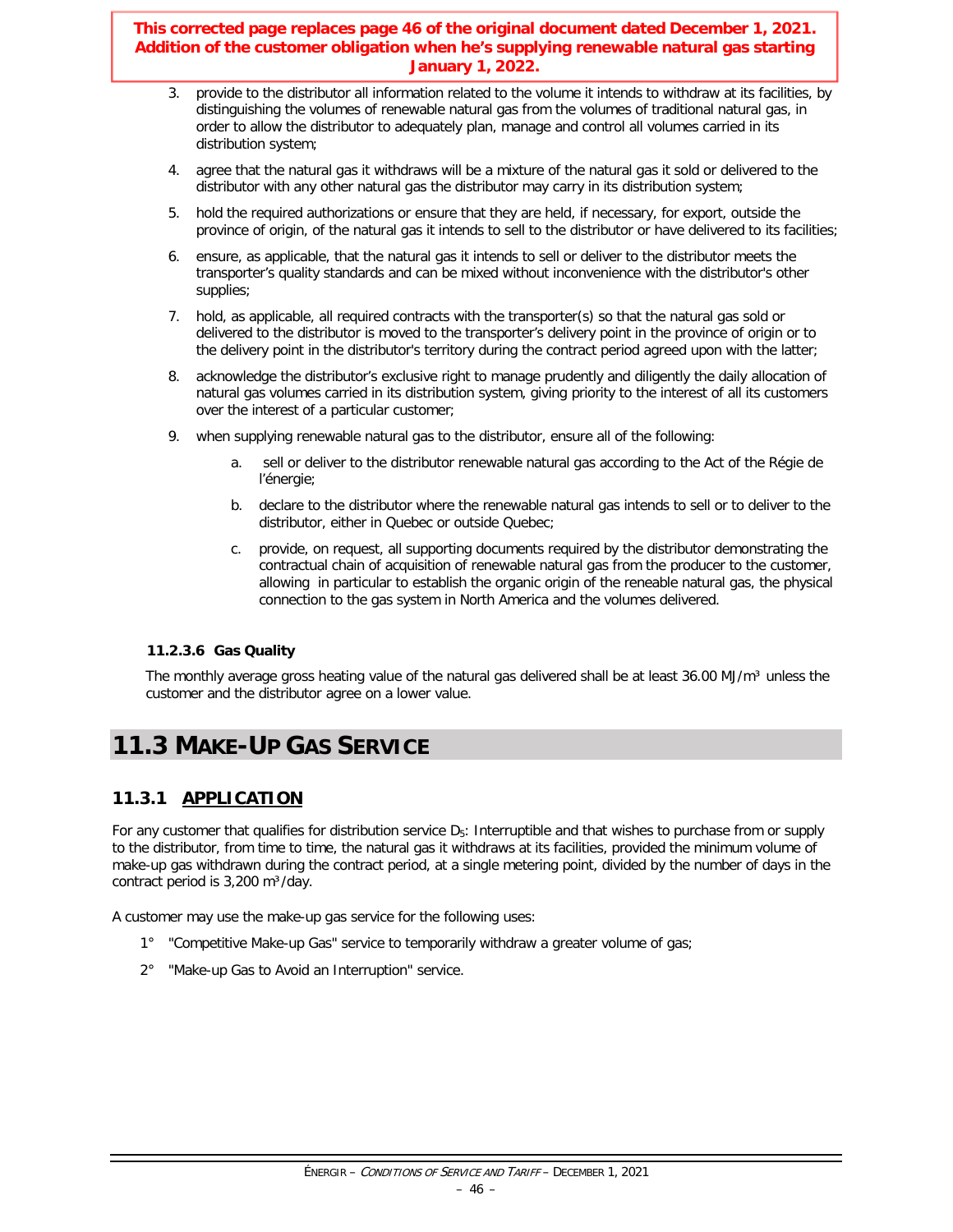# **11.3.2 RATE**

A customer who uses the distributor's "Make-up Gas" service is billed, as applicable, the price of the supply of natural gas supplied from time to time to serve it for the quantity of make-up gas delivered for its needs.

A customer who supplies its own natural gas, with or without transfer of ownership, is subject to the provisions of Article 11.2.2.

A customer who uses the make-up gas service is billed, as applicable, the price of the transportation provided from time to time by the distributor to serve it.

A customer who uses the "Competitive Make-up Gas" service is billed the price of load balancing provided from time to time by the distributor to serve it.

A customer who uses the "Make-up Gas to Avoid an Interruption" service is not billed for the load balancing.

A customer who uses the make-up gas service is subject to the provisions of Article 15.4, with the exception of Article 15.4.1 which is replaced by Article 11.3.1.

### **11.3.3 TERMS AND CONDITIONS**

#### **11.3.3.1 Daily Contract Volume (DCV)**

The DCV for the make-up gas service is equal to the estimated average daily volume for the period of the make-up gas deliveries.

A customer using the "Make-up Gas to Avoid an Interruption" service must agree to deliver to, or contract from the distributor, on the scheduled interruption day, a DCV equal to its load for that same day. If the consumption for the scheduled interruption day is different than the agreed DCV, the customer's DCV will be equal to its load on the scheduled interruption day.

On a scheduled interruption day, the customer using the "Competitive Make-up Gas" who wishes to withdraw volumes of natural gas exceeding the agreed upon DCV for this service must agree to deliver to, or contract from the distributor, during that day, an additional DCV equal to its excess load. The provisions related to the excess portion of consumption are identical to those governing the "Make-up Gas to Avoid an Interruption" service.

The provisions governing adjustments to make-up gas service DCVs are identical to those governing natural gas supply service with or without transfer of ownership.

#### **11.3.3.2 Volume Imbalances**

The provisions governing the make-up gas service volume imbalances are identical to those governing natural gas supply service with or without transfer of ownership; the make-up gas service DCV is added to the DCV for natural gas supply service, with or without transfer of ownership, for the monitoring of volume imbalances.

#### **11.3.3.3 Prior Notice of Use**

Deliveries under make-up gas service shall only be permitted when it is economic and operationally possible for the distributor to provide them or to agree to them.

A customer who wishes to avail itself of the make-up gas service must notify the distributor thereof as soon as possible and no later than 10:00 a.m. (ET) on the day preceding the day on which the make-up gas service would begin. On shorter notice, the customer may avail itself of make-up gas service only if the distributor agrees to it.

#### **11.3.3.4 Contract Term**

The term for written make-up gas service contracts may be less than 12 months.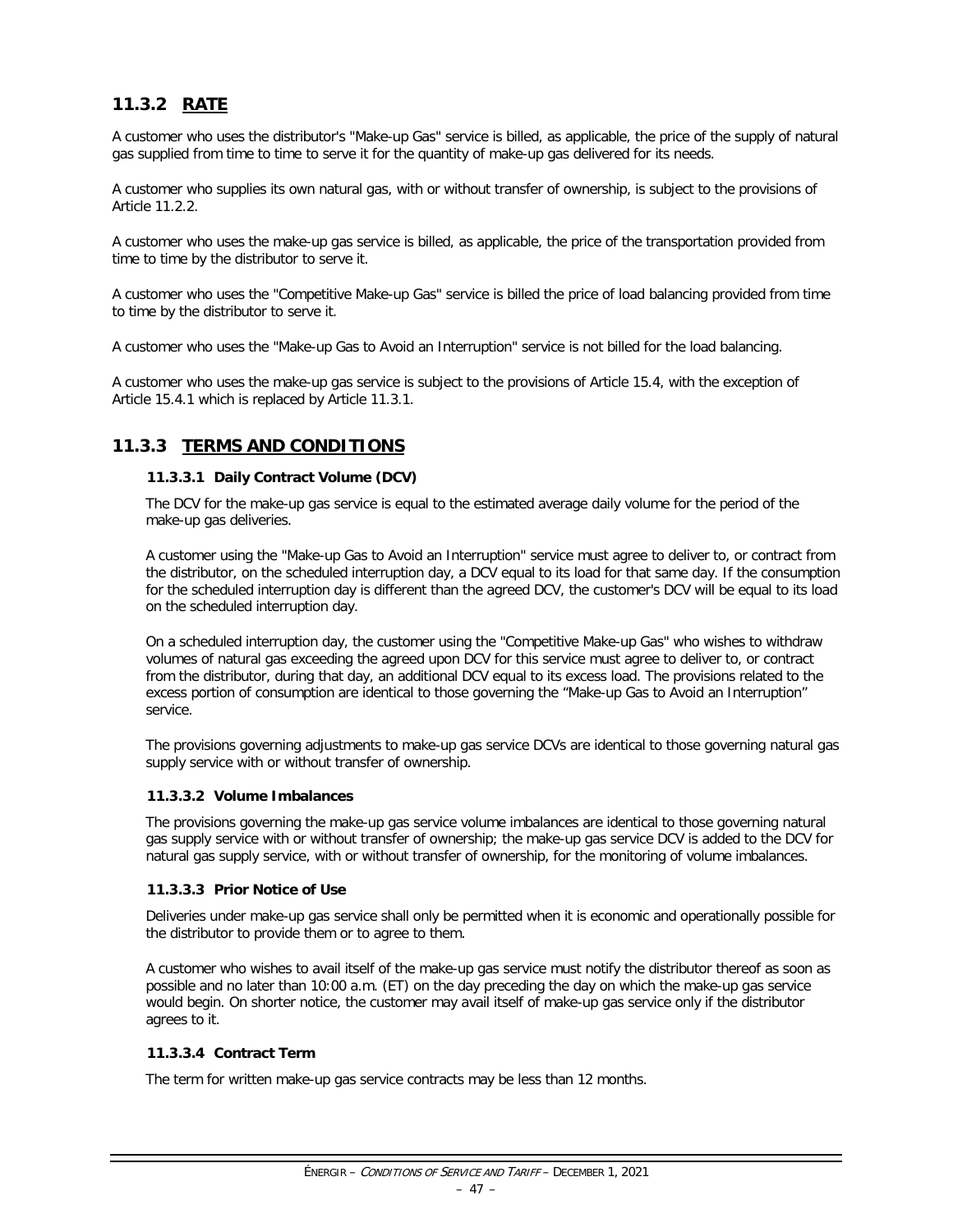# **11.4 CONTRIBUTION TO GREENING THE GAS SYSTEM**

# **11.4.1 APPLICATION**

For any customer whose percentage of renewable natural gas consumption is less than the percentage of renewable natural gas imposed by the regulation. As of October 1, 2021, it is set at 1%.

# **11.4.2 RATE FOR CONTRIBUTION TO GREENING THE GAS SYSTEM**

For each  $m<sup>3</sup>$  of volume withdrawn of natural gas, the price of the contribution to the greening of the gas system, as of December 1, 2022, is 0.000¢/m³.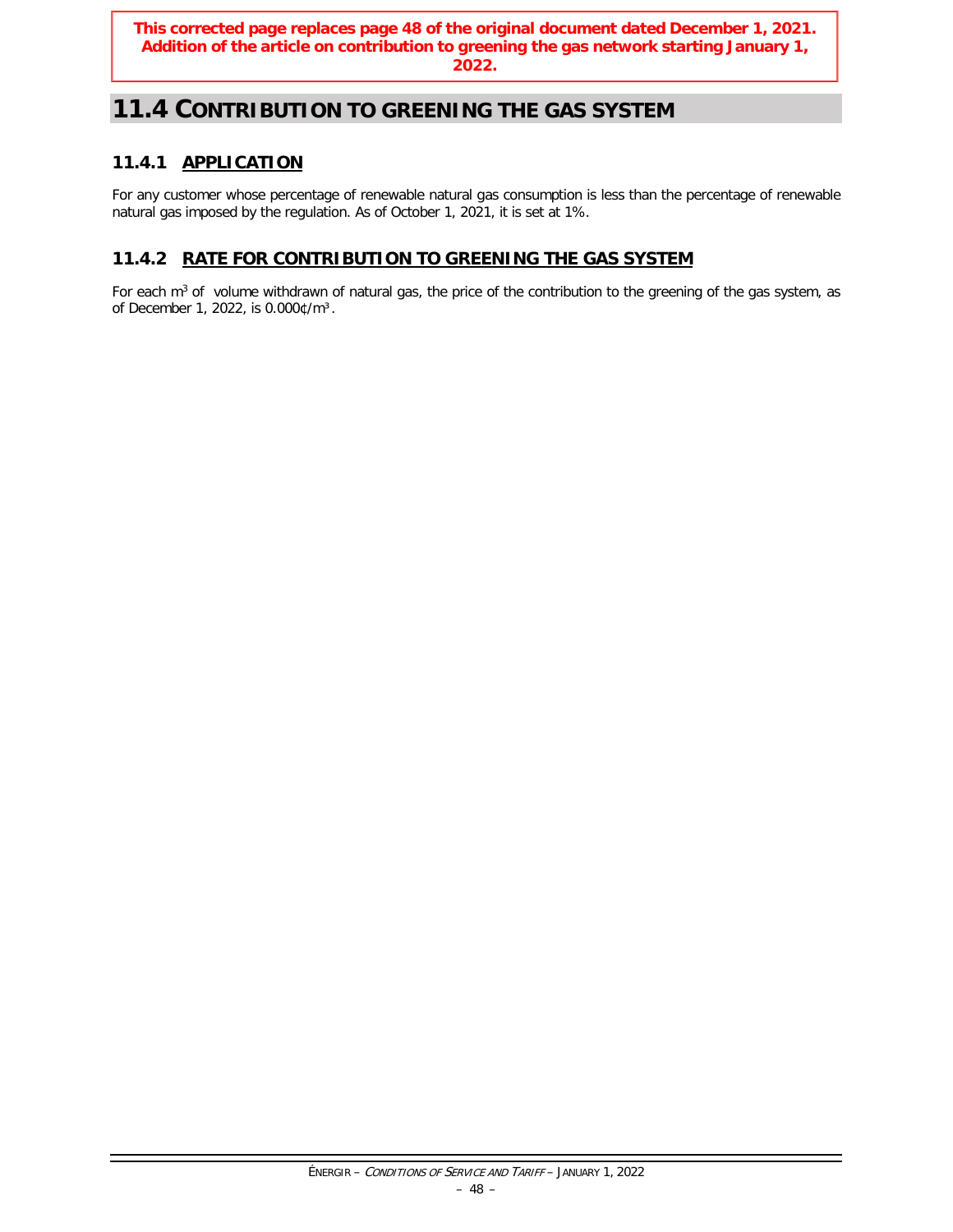# **12.1 DISTRIBUTOR'S SERVICE**

# **12.1.1 APPLICATION**

For any customer who wishes to purchase from the distributor the transportation service needed to move to the distributor's territory the natural gas it withdraws at its facilities.

# **12.1.2 TRANSPORTATION RATE**

#### **12.1.2.1 Transportation Price**

The transportation prices may be periodically adjusted to reflect actual cost of acquisition.

#### **12.1.2.1.1 Transportation Basis Price**

For each m<sup>3</sup> of volume withdrawn, the transportation basis price, as of December 1, 2021, is 3.115¢/m<sup>3</sup>.

#### **12.1.2.2 Inventory-Related Adjustment**

The transportation prices are accompanied by an adjustment to take into account variations in the value of inventories resulting from a change in the transportation price, as well as costs associated with maintaining the inventories. This adjustment is described in the "Inventory-related Adjustments" chapter.

### **12.1.3 MINIMUM ANNUAL OBLIGATION (MAO)**

The volume withdrawn during each contract year must be at least equal to the MAO applicable for the same period.

#### **12.1.3.1 Establishment of MAO - Distribution Rate D1 and D5 Customers**

The MAO applicable for each contract year is that agreed upon in the distribution service.

#### **12.1.3.2 Establishment of MAO - Distribution Rate D3 and D4 Customers**

For the first contract year

The MAO is equal to the projected volume, agreed upon with the customer, multiplied by 78%.

#### For each subsequent contract year

The MAO is equal to the volume for the 12 months of previous year multiplied by 78%.

When the volume for the 12 months of the previous year is less than the MAO defined for the same 12 months, this latter MAO, multiplied by 78%, becomes the current year MAO.

Where, for the current year, a projected volume has been agreed upon with the customer and the volume exceeds both the previous year's volume and the MAO defined for the same year, the current year MAO is equal to the projected volume, agreed upon with the customer, multiplied by 78%.

#### **12.1.3.3 Billing of the Volume Deficit**

If, at the end of a contract year, a customer has withdrawn a volume that is less than its MAO, transportation service will be billed for the volume deficit at the price stipulated in Article 12.1.2.1.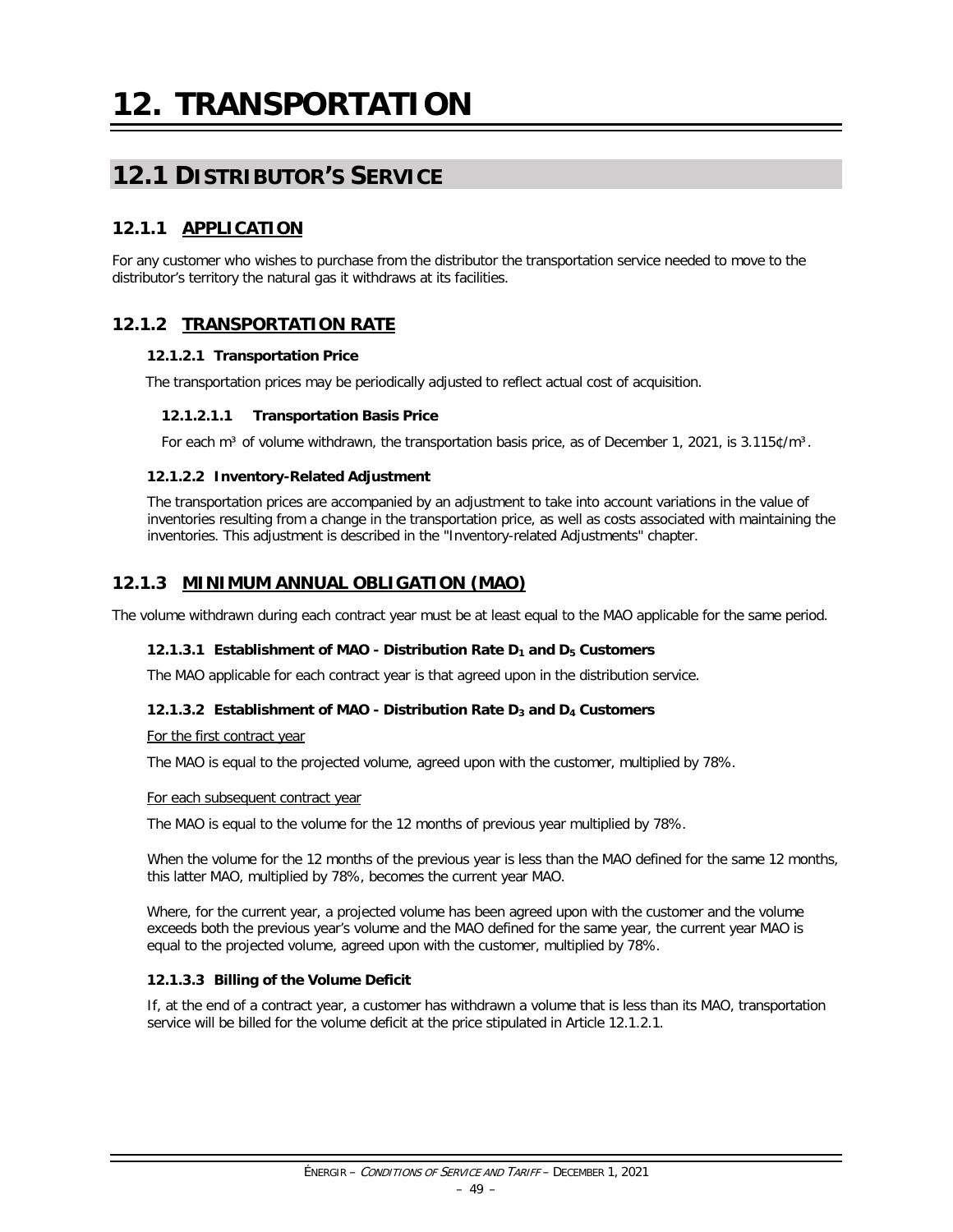#### **12.1.3.4 Reduction**

Except where a customer has replaced natural gas with another energy source, the distributor shall reduce the bill for MAOs if the distributor succeeds in freeing itself, in whole or in part, from its own obligations with respect to the transportation service.

#### **12.1.3.5 Revision of MAO Following Implementation of Energy Efficiency Measure**

Notwithstanding the foregoing, when a Distribution Rate  $D_3$  or  $D_4$  customer participates in an energy efficiency program under the Global Energy Efficiency Plan (GEEP), a new projected annual volume is established. The new projected annual volume is equal to the volume used to calculate the MAO (initial volume) less the marginal reduction recognized by the program and is applied from the date the measure is implemented.

A customer wishing to benefit from the reduction of its projected annual volume must so notify the distributor no later than one year after the payment date for the financial assistance.

#### For the contract year the measure is implemented

The volume used to calculate the MAO is based on the initial volume and the new projected annual volume prorated in accordance with the volumes withdrawn in the corresponding periods of the year preceding the implementation of the measure.

#### For the subsequent contract year

The volume used to calculate the MAO is the new projected annual volume multiplied by 78%.

### **12.1.4 TERMS AND CONDITIONS**

#### **12.1.4.1 Prior Notice of Entry**

A customer who wishes to avail itself of the distributor's transportation service at the earliest on November 1<sup>st</sup> must so notify the distributor in writing before the previous March 1st. Notwithstanding the compliance or not by the customer of the notice required under this Article, a customer may avail itself of the distributor's transportation service only if it is possible for the distributor to provide it.

#### **12.1.4.2 Prior Notice of Withdrawal**

Subject to Article 12.2.1, a customer who wishes to opt out of the distributor's transportation service, in order to provide the service itself, must so notify the distributor in writing at least 60 days in advance.

Notwithstanding the compliance or not by the customer to the notice required under this Article, the latter may opt out of the distributor's transportation service only if it is economic and operationally possible for the distributor to agree to it.

#### **12.1.4.3 Contract Term**

The term for written transportation service contracts must be a minimum of 12 months, except for make-up gas service contracts for which the contract term may be less than 12 months.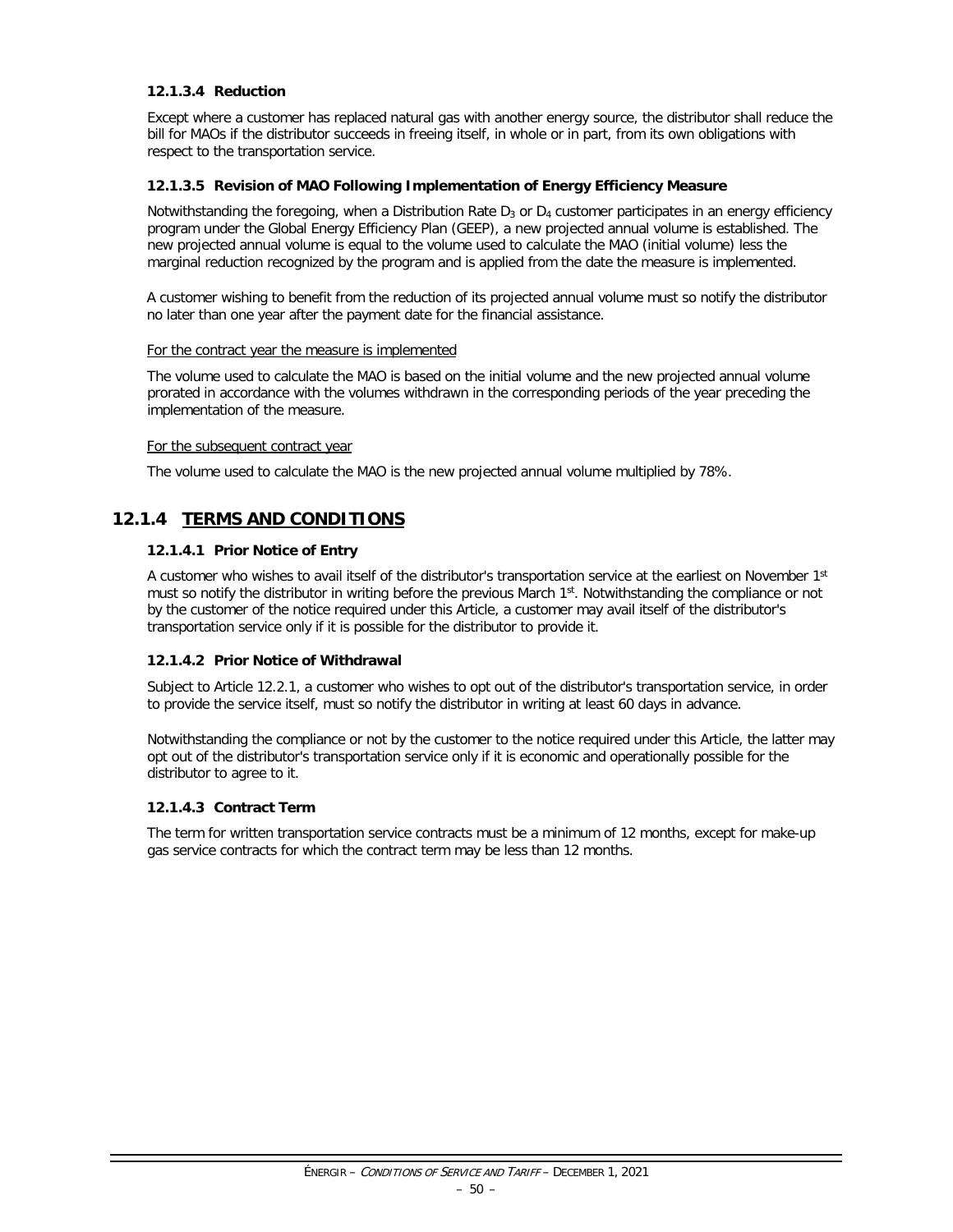# **12.2 CUSTOMER-PROVIDED SERVICE**

# **12.2.1 APPLICATION**

For any customer who wishes to provide the distributor with the transportation service needed to move to the distributor's territory the natural gas it withdraws at its facilities.

Subject to Article 18.2.2, only Distribution Rate  $D_1$ ,  $D_3$  and  $D_4$  customers may provide the distributor with their own transportation service. In addition, Northern Zone customers must still use part of the distributor's transportation service.

### **12.2.2 RATE**

#### **12.2.2.1 Distributor's Service Price**

The transportation prices may be periodically adjusted to reflect actual cost of acquisition.

#### **12.2.2.1.1 Transportation Basis Price**

For each m<sup>3</sup> of volume withdrawn, the transportation basis prices, as of December 1, 2021, are as follows:

| <b>Southern Zone</b>  | <b>Northern Zone</b>     |
|-----------------------|--------------------------|
| 0.0000/m <sup>3</sup> | $0.081$ ¢/m <sup>3</sup> |

#### **12.2.2.2 Inventory-Related Adjustment**

A customer shall not be billed for the inventory-related adjustment for the transportation price.

### **12.2.3 TERMS AND CONDITIONS**

#### **12.2.3.1 Assignment of Transportation Capacity held by the Distributor**

A customer who wishes to opt out of the distributor's transportation service shall be permanently assigned the transportation capacity already held for it by the distributor. Subsequently, the customer shall pay the transporter directly for the transportation service thus acquired.

Exceptionally, however, a customer who wishes to opt out, in whole or in part, of the distributor's transportation service to contract and consume renewable natural gas produced within the distributor's franchise shall not be assigned the transportation capacity for this portion of its consumption. However, where the customer ceases its consumption of renewable natural gas produced within the firm on a shorter period than 60 months shall be permanently assigned the transportation capacity for the residual period.

Notwithstanding the preceding paragraph, and to the extent that it is economic and operationally possible for the distributor to agree to it, Distribution Rate  $D_1$ ,  $D_3$  or  $D_4$  customers may provide their transportation service directly, after having submitted a request to the distributor within the time limits stipulated in Article 12.2.3.2.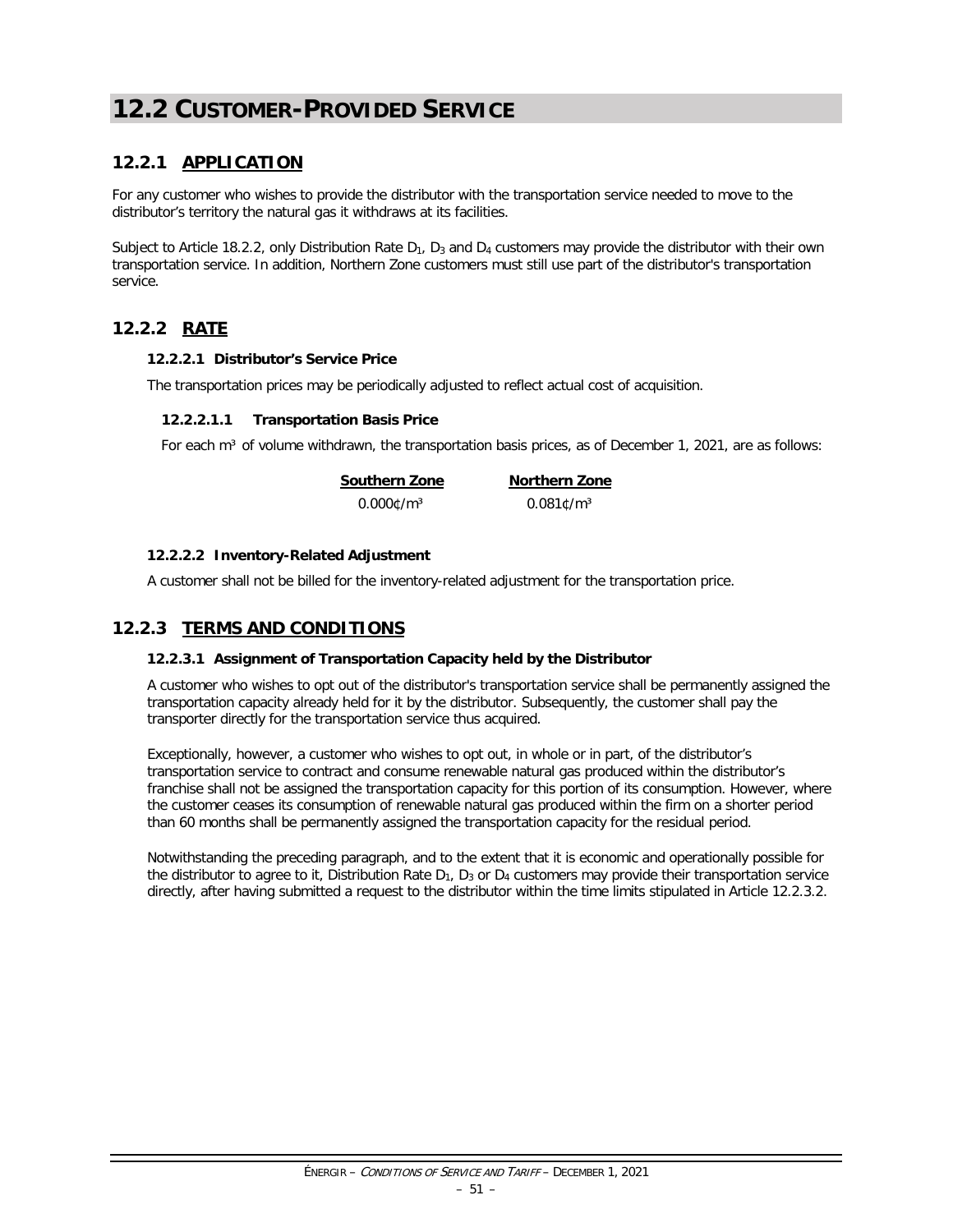#### **12.2.3.1.1 Term of Assigned Transportation Contracts**

The transportation capacity assigned to a customer will come from the distributor's contracts:

- 1. "Firm Transportation Short Haul between Parkway and Énergir's franchise" contract with TransCanada PipeLines Limited whose remaining term is closest to the average remaining term of all the distributor's contracts; and
- 2. "M12 between Dawn and Parkway" contract with Union Gas Limited whose remaining term is closest to the one described in the previous paragraph.

#### **12.2.3.1.2 Calculation of Assigned Capacity**

The capacity assigned to a customer will be equal to the customer's total annual requirements. The capacity assigned to meet the customer's total annual requirements is based on the average annual volume of the two years preceding the assignment or, as applicable for a new customer, the projected annual volume, divided by 365 days. The annual volume is normalized for temperatures for Distribution Rate  $D_1$  and  $D_3$ customers.

#### **12.2.3.1.3 Subsequent Assignment of Assigned Capacity**

A customer who is assigned the transportation capacity held for it by the distributor may in turn assign the capacity to a third party. When the customer decides to permanently dispose of assigned capacity by returning it directly to the transporter, it must first offer it to the distributor. The customer must ensure that any subsequent assignee of such capacity is subject to the same obligation.

#### **12.2.3.1.4 Management of Assigned Capacity**

A customer who is assigned transportation capacity shall be responsible for managing any increase or decrease required to meet its needs.

#### **12.2.3.2 Prior Notice of Entry**

A customer who wishes to provide its transportation service must so notify the distributor in writing at least 60 days in advance.

Notwithstanding the compliance or not by the customer to the notice required under this Article, the latter may provide its transportation service only if it is economic and operationally possible for the distributor to agree to it.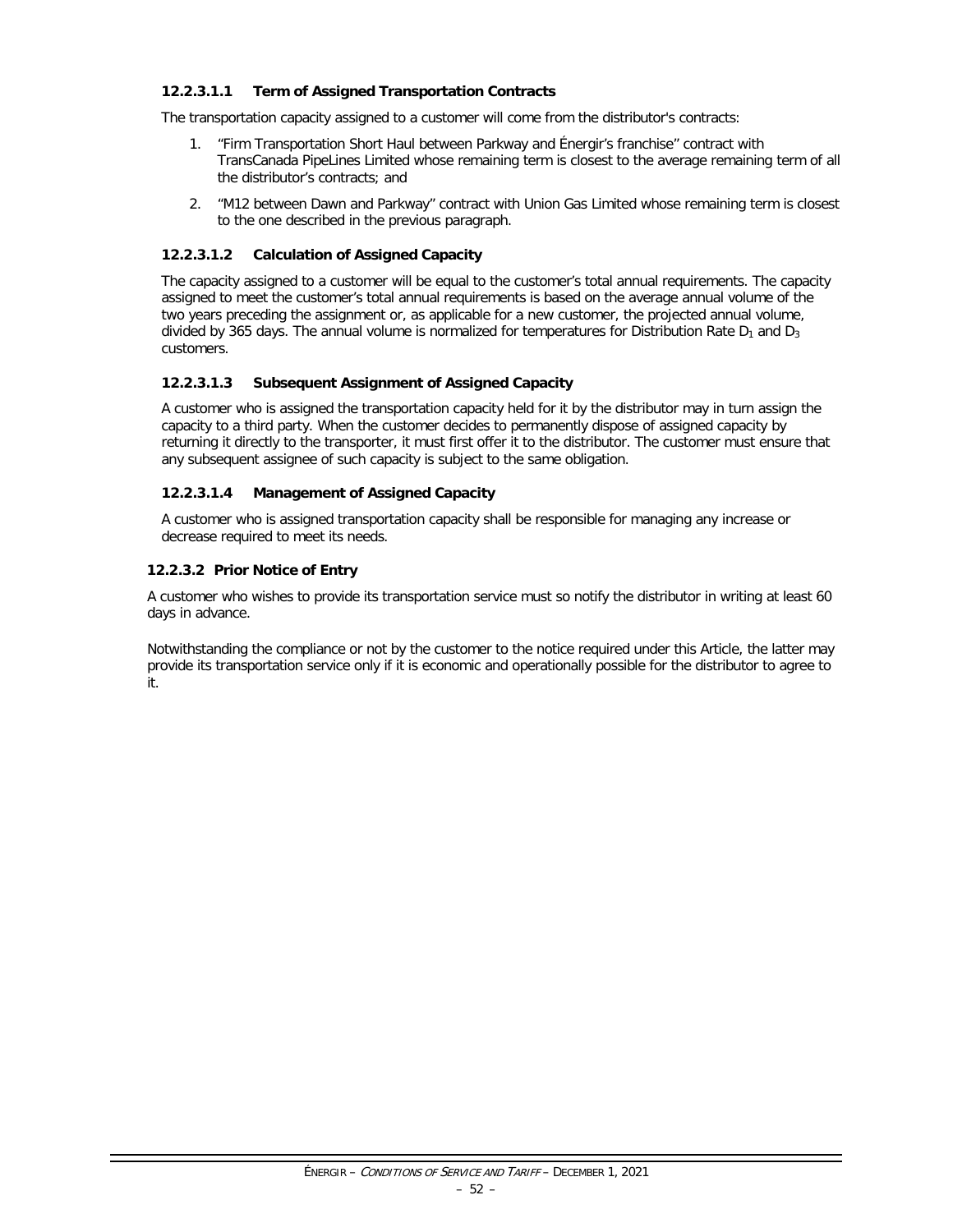# **13.1 DISTRIBUTOR'S SERVICE**

# **13.1.1 APPLICATION**

For any customer who wishes to purchase from the distributor, in whole or in part, the load-balancing service needed to manage on a daily basis the natural gas it withdraws at its facilities.

# **13.1.2 LOAD-BALANCING RATE**

The load-balancing price may be periodically adjusted to reflect the actual cost of load balancing tools.

#### **13.1.2.1 Price for Customers whose Annual Volume is Less than 75,000 m³**

For each m<sup>3</sup> of volume withdrawn, the unit price is  $3.890$  ¢/m<sup>3</sup>.

Notwithstanding the above, a Distribution Rate  $D_1$  customer who opts out of the distributor transportation service in accordance with Article 18.2.2 is subject to the load balancing price stipulated in Article 13.1.2.2.

#### **13.1.2.2 Price for Other Customers and for Customers Subject, as of September 30, 2012, to Article 13.1.2.2 of** Conditions of Service and Tariff **in Effect as of December 1, 2010**

For each m<sup>3</sup> of volume withdrawn, excluding "Competitive Make-up Gas" and "Make-up Gas to Avoid an Interruption" volumes, the unit price in  $\ell/m^3$  is calculated as follows:

$$
\frac{434.0 \times (P-W) + 1309.5 \times (W-A)}{ \text{Annual Volume}}
$$

Where **A**: **A**nnual Average Daily Load

- **W**: **W**inter Average Daily Load (period from November 1 to March 31)
- **P: P**eak Daily Load

The calculation of the  $A$ , **W** and **P** parameters is detailed in Article 13.1.3. For  $D_5$  distribution service customers, the **A**, **W** and **P** parameters used in the formula are the parameters modified to take account of the interruption days.

However, the price may not be less than  $-1.561 \text{C/m}^3$  nor greater than 7.638 $\text{C/m}^3$ .

#### **13.1.2.3 Average Price**

Article 13.1.2.2 does not apply when the firm or interruptible service volume withdrawn between October 1, 2020 and September 30, 2021 is nil or does not represent 12 consecutive months of consumption.

These customers will be subject to an average unit price based on their distribution rate, in accordance with the following table:

| <b>Distribution</b> | Price          |
|---------------------|----------------|
| Rate                | $\text{C/m}^3$ |
| D1                  | 3.890          |
| $D_3$               | 0.940          |
| D4                  | 0.902          |
| $D_5$ – Category A  | 1.190          |
| $D_5$ – Category B  | 1.728          |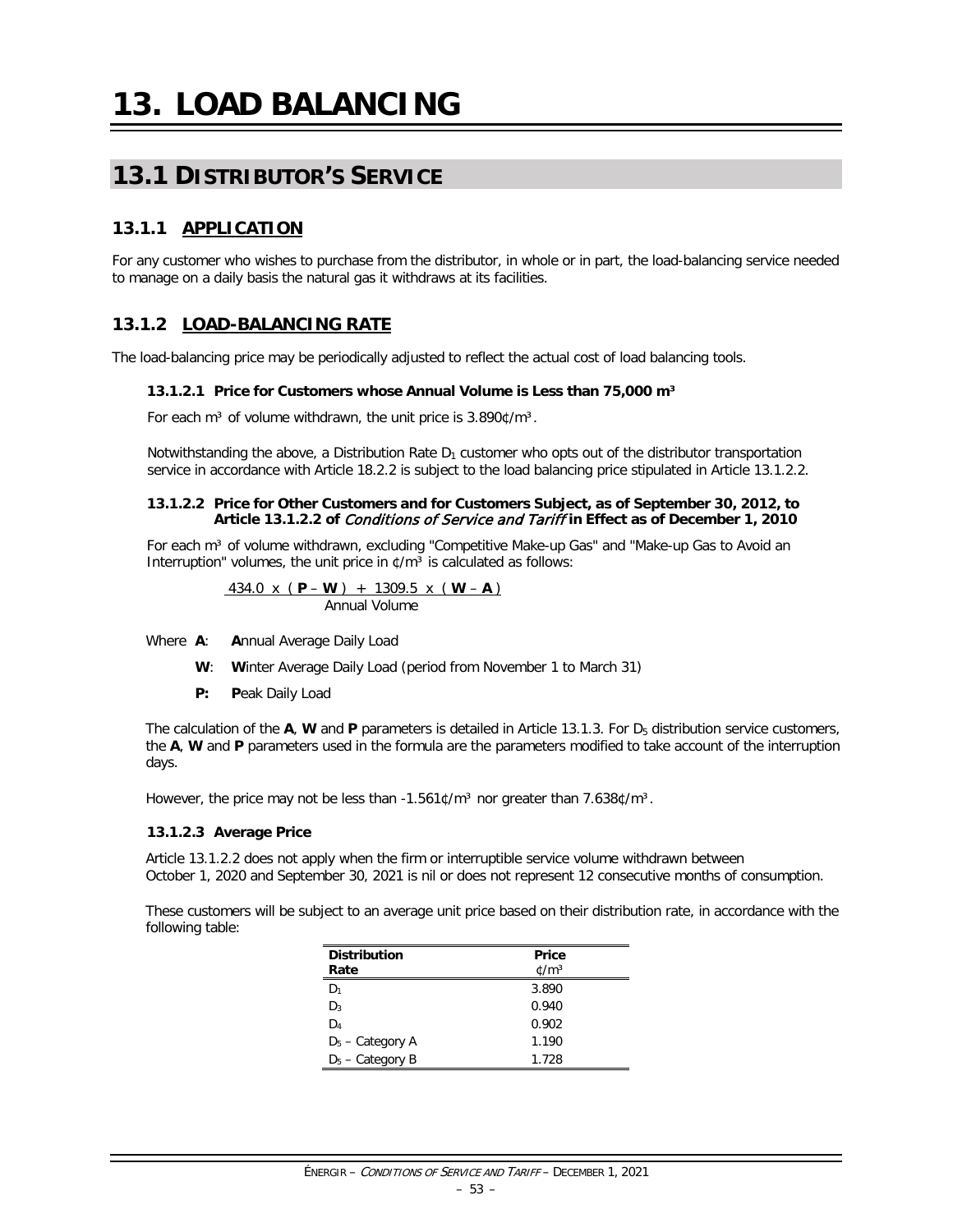#### **13.1.2.4 Contract Change**

The load balancing price will be revised during the year, following any contract change to the distribution service  $D_5$ : Interruptible resulting in a sub-rate or category change, or if the customer transfers from firm service to interruptible service or vice versa.

The price will be set in accordance with the terms and conditions set forth in Articles 13.1.2.1 to 13.1.2.3, as applicable, based on the volume from October 1, 2020 to September 30, 2021.

#### **13.1.2.5 Load Balancing Service Settlement**

A load balancing service settlement is billed when:

- 1. a customer ceases to use the distributor's load balancing service. The settlement is calculated at the moment it ceases to use the distributor's service as follows:
	- a) price based on volume of 12 months preceding the cessation of service, in accordance with Article 13.1.2.2, multiplied by the volume of the 12 months preceding the cessation; less
	- b) total amounts billed for load balancing during the 12 months preceding the cessation.
- 2. a customer subject to Articles 13.1.2.2 and 13.1.2.3 requests settlement. The settlement is calculated as of September 30, 2022 as follows:
	- a) price based on volume from October 1, 2021 to September 30, 2022, in accordance with Article 13.1.2.2, multiplied by the volume from October 1, 2021 to September 30, 2022; less
	- b) total amounts billed for load-balancing from October 1, 2021 to September 30, 2022.

To take advantage of this option, the customer must have, at the time of the settlement calculation, a history of consumption as well as consumption of more than  $75,000$  m<sup>3</sup> for the period of October 1, 2021 to September 30, 2022.

The request must be sent in writing to the distributor before the beginning of the reference period used for the calculation of the settlement. The customer then remains subject to the load-balancing service settlement for a minimum of three years. Similarly, if the customer withdraws from this option, he must wait another three years to avail himself of it.

For any customer subject to Article 13.1.2.2 who requests a settlement, a load-balancing service settlement will be billed based on the volume from October 1, 2020 to September 30, 2021, in accordance with Article 13.1.2.2, in the case of a debit balance only.

### **13.1.3 CALCULATION OF PARAMETERS**

Subject to Articles 13.1.2.1 and 18.2.3, the consumption parameters shall be calculated as follows:

#### **13.1.3.1 Parameters for Distribution Rates D1, D3 and D4 customers**

- **A** = Volume from October 1, 2020 to September 30, 2021 No. days from October 1, 2020 to September 30, 2021
- **W** = Volume from November 1, 2020 to March 31, 2021 No. days from November 1, 2020 to March 31, 2021
- **P** = Maximum daily load from November 1, 2020 to March 31, 2021

For Distribution Rates  $D_1$  and  $D_3$  customers except customers subject to rate combination  $D_3$ - $D_5$ , the maximum daily load for the winter months is estimated as follows:

**P** = (MaxDL) x multiplier

Where **MaxDL** = Highest of the average daily loads of each month from November 2020 to March 2021

Where **multiplier** = Maximum  $(2.1 - (1.1 \times A + \text{MaxDL})$ ; 1)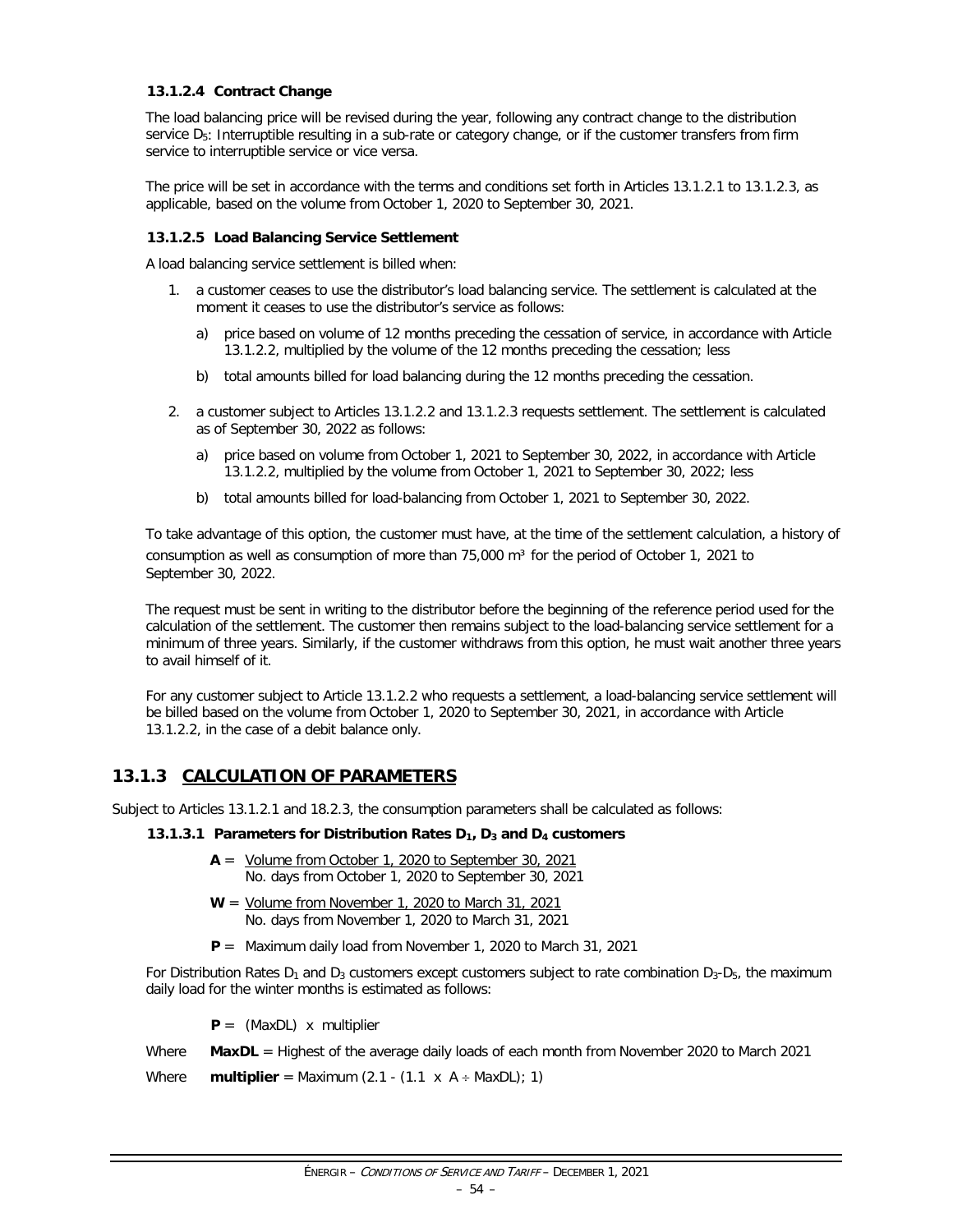#### **13.1.3.2 Parameters for Distribution Rate D5 Customers**

Parameters **A, W** and **P** are modified as follows to consider interruption days:

| $A =$ Volume from October 1, 2020 to September 30, 2021<br>No. days from October 1, 2020 to September 30, 2021 | (No. days from October 1, 2020 to September 30, 2021 $-$ MaxD)<br>(No. days from October 1, 2020 to September 30, 2021 - ActualD) |
|----------------------------------------------------------------------------------------------------------------|-----------------------------------------------------------------------------------------------------------------------------------|
| $W =$ Volume from November 1, 2020 to March 31, 2021<br>No. days from November 1, 2020 to March 31, 2021       | (No. days from November 1, 2020 to March 31, 2021 – $MaxD$ )<br>(No. days from November 1, 2020 to March 31, 2021 - ActualD)      |

 $P =$  Maximum daily load from November 1, 2020 to March 31, 2021 x maximum  $(75 -$ **MaxD**; 0) 75

Where **MaxD** = Maximum number of interruption days referred to in Article 15.4.6, subparagraph 1

Where **ActualD** = Actual number of interruption days from October 1, 2020 to September 30, 2021

Volumes withdrawn under "Competitive Make-up Gas" service or "Make-up Gas to Avoid an Interruption" service are not considered in the parameter calculations.

### **13.1.4 VOLUME TRANSPOSITION**

For customers subject to the load balancing price stipulated in Article 13.1.2.2, who supply the distributor with the natural gas they withdraw at their facilities, or who have entered into a fixed-price supply agreement with the distributor, the calculation of the load balancing price is based on a transposed load profile determined as follows, subject to Article 18.2.3:

#### **TL** = **L + TUD – DCV**

Where  $TL = Transposed Load (monthly or daily, as the case may be)$ 

 $\mathsf{L}$  = Load (monthly or daily, as the case may be)

**TUD** = Theoretical Uniform Delivery (sum of the DCVs from October 1, 2020 to September 30, 2021  $\div$  No. days from October 1, 2020 to September 30, 2021 having a DCV)

**DCV** = Daily Contract Volume

The TUD and DCVs are calculated on a monthly basis for customers without daily readings.

#### **13.1.5 TERMS AND CONDITIONS**

#### **13.1.5.1 Prior Notice of Entry**

A customer who wishes to avail itself of the distributor's load balancing service must so notify the distributor in writing at least 60 days in advance. Notwithstanding the required prior notice, the customer may avail itself of the distributor's load balancing service only if it is possible for the distributor to provide it.

#### **13.1.5.2 Prior Notice of Withdrawal**

The customer who wishes to opt out of the distributor's load balancing service, in order to provide the full service itself, must so notify the distributor in writing at least 60 days in advance. On shorter notice, the customer may opt out of the distributor's load balancing service only if it is possible for the distributor to agree to it.

#### **13.1.5.3 Contract Term**

The term for written load balancing service contracts must be a minimum of 12 months, except for make-up gas service contracts for which the contract term may be less than 12 months.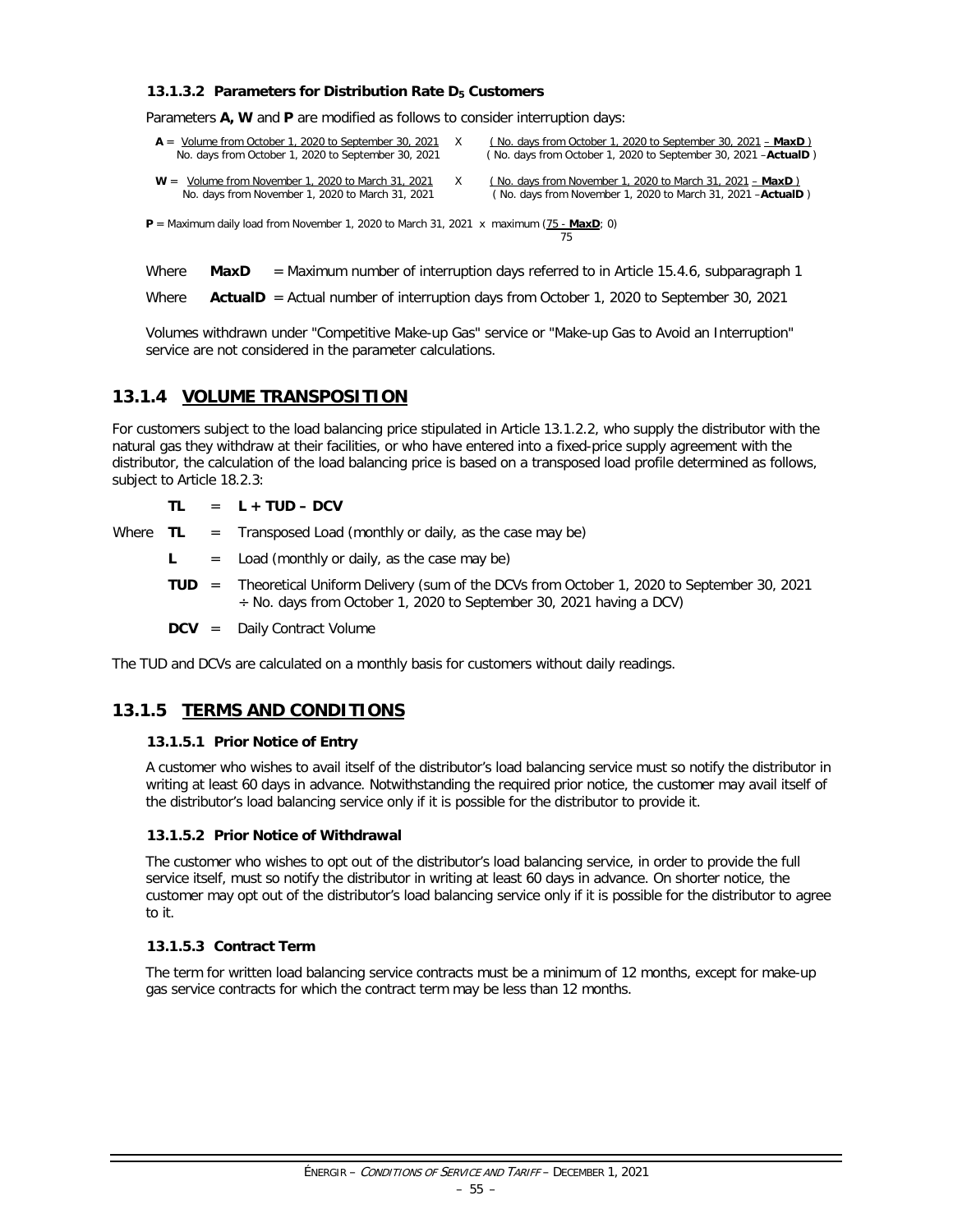**This corrected page replaces page 56 of the original document dated December 1, 2021. Prices for volume imbalances have been modified as of January 1,2022 to reflect TransCanada PipeLines Limited rates and clarification on which client is subject to the change.**

# **13.2 CUSTOMER-PROVIDED SERVICE**

# **13.2.1 APPLICATION**

For any customer who wishes to provide, in whole or in part, with the load balancing service needed to manage on a daily basis the natural gas it withdraws at its facilities or it injects in the distribution system subject to Article 18.2.2.

A customer subject to Rate  $D_1$ ,  $D_3$  or  $D_4$  who wishes to provide its full load balancing service shall agree to deliver to the distributor each day a DCV equal to its load for that same day; the terms and conditions shall be those relative to volume imbalances stipulated under the "Customer-Provided Service" Article under Supply Service.

A customer subject to Rate D<sub>R</sub> is subject to Article 13.2.2.2 "Differences Between Nominated Volumes and Volumes Injected" excepted of the customer injecting RNG.

# **13.2.2 RATE**

#### **13.2.2.1 Service Price**

The customer shall not be billed for the price of the load balancing service it provides for itself in whole or in part.

#### **13.2.2.2 Differences Between Nominated Volumes and Volumes Injected**

The charges for differences between nominated volumes and volumes injected are as follows:

#### Daily imbalances

No charges shall be required if the daily difference between the nominated volume and the volume injected is less than the greater of 75 GJ or 2% of the total nominated volume at a receipt point or the greater of 75 GJ or 2% of the total nominated volume in the consumption zone.

In the case where the daily difference between the nominated volume and the volume injected is higher than the greater of 75 GJ or 2% in the consumption zone and at a receipt point:

- 1. No charges shall be required if the daily difference between the nominated volume and the volume injected at that receipt point by a customer is in the sense opposite to the daily difference between nominated volumes and volumes injected in the consumption zone;
- 2. Charges shall however be required when this difference is in the same sense as the daily difference in the consumption zone.

In the latter case, the daily imbalance of the consumption zone shall be allocated among all customers having a billable daily imbalance, in proportion to their individual imbalance in excess of the greater of 75 GJ or 2% of their nomination.

The daily imbalance prices are as follows:

| <b>Difference</b>                             | First    | <b>Next</b> | Next      | Next exceeding |
|-----------------------------------------------|----------|-------------|-----------|----------------|
|                                               | 2% to 4% | 4% to 8%    | 8% to 10% | 10%            |
| Price $(\text{\textdegree}$ /m <sup>3</sup> ) | .099     | 2.746       | 4.119     | 5.493          |

#### Cumulative difference account balance

The cumulative difference account balance shall be calculated by adding or deducting any daily difference to the previous cumulative difference account balance. This balance may be reduced in accordance with Article 15.5.8.

Charges shall be payable if the cumulative daily account balance is higher than the greater of 150 GJ or 4% of the greater of the nominated volumes or the average nominated volumes for the past 30 days.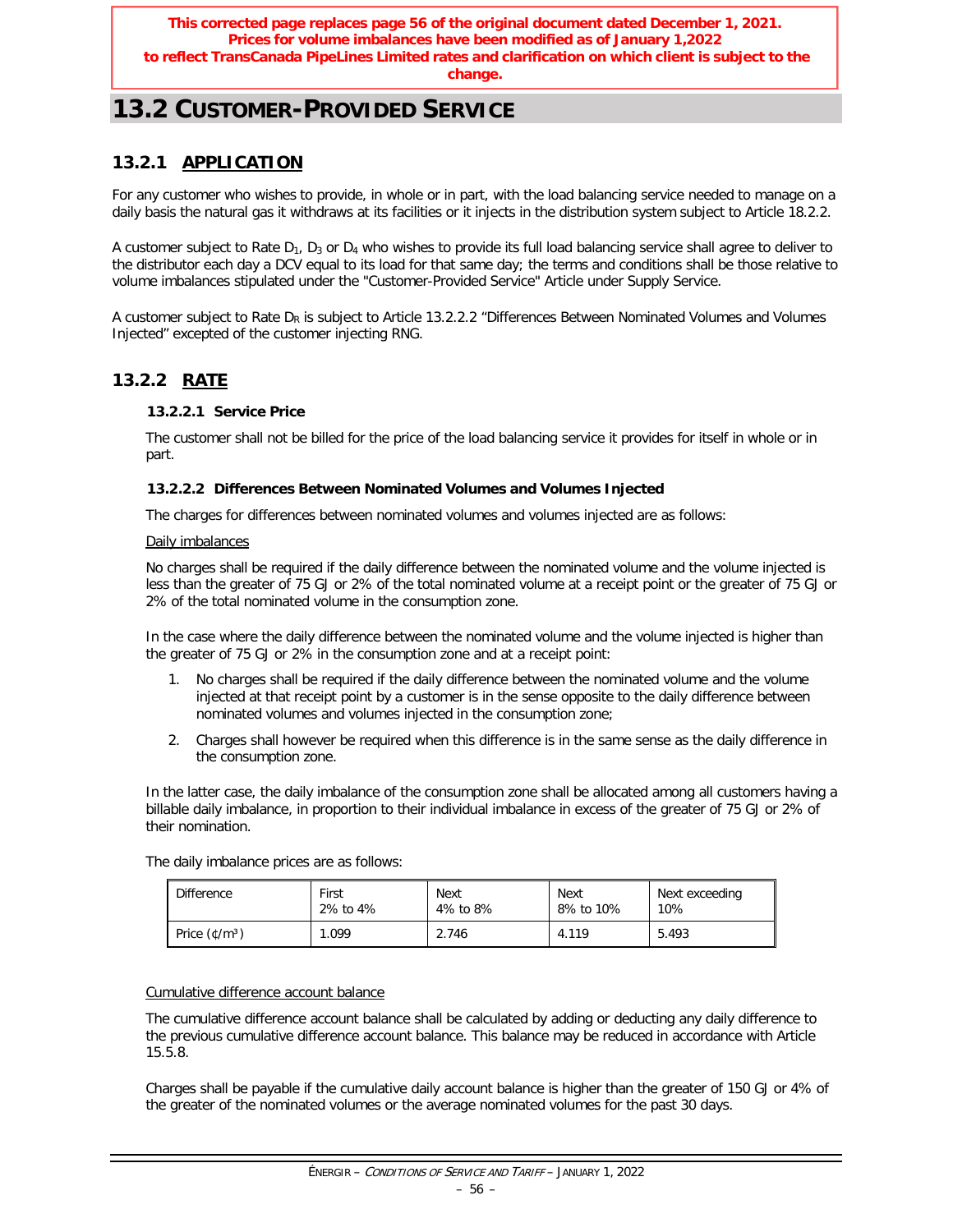#### **This corrected page replaces page 57 of the original document dated December 1, 2021. Prices for volume imbalances have been modified as of January 1,2022 to reflect TransCanada PipeLines Limited rates.**

The prices applicable to the cumulative differences are as follows:

| Balance                                            | First<br>4% to 6% | Next exceeding<br>6% |
|----------------------------------------------------|-------------------|----------------------|
| Price $(\text{\textsterling}/\text{\textsf{m}}^3)$ | 0.824             | 1.373                |

These prices may be periodically adjusted to reflect modifications to TransCanada PipeLines rates.

### **13.2.3 TERMS AND CONDITIONS**

#### **13.2.3.1 Prior Notice of Entry**

A customer who wishes to provide its full load balancing service must so notify the distributor in writing at least 60 days in advance. On shorter notice, the customer may provide full load balancing service only if it is possible for the distributor to agree to it.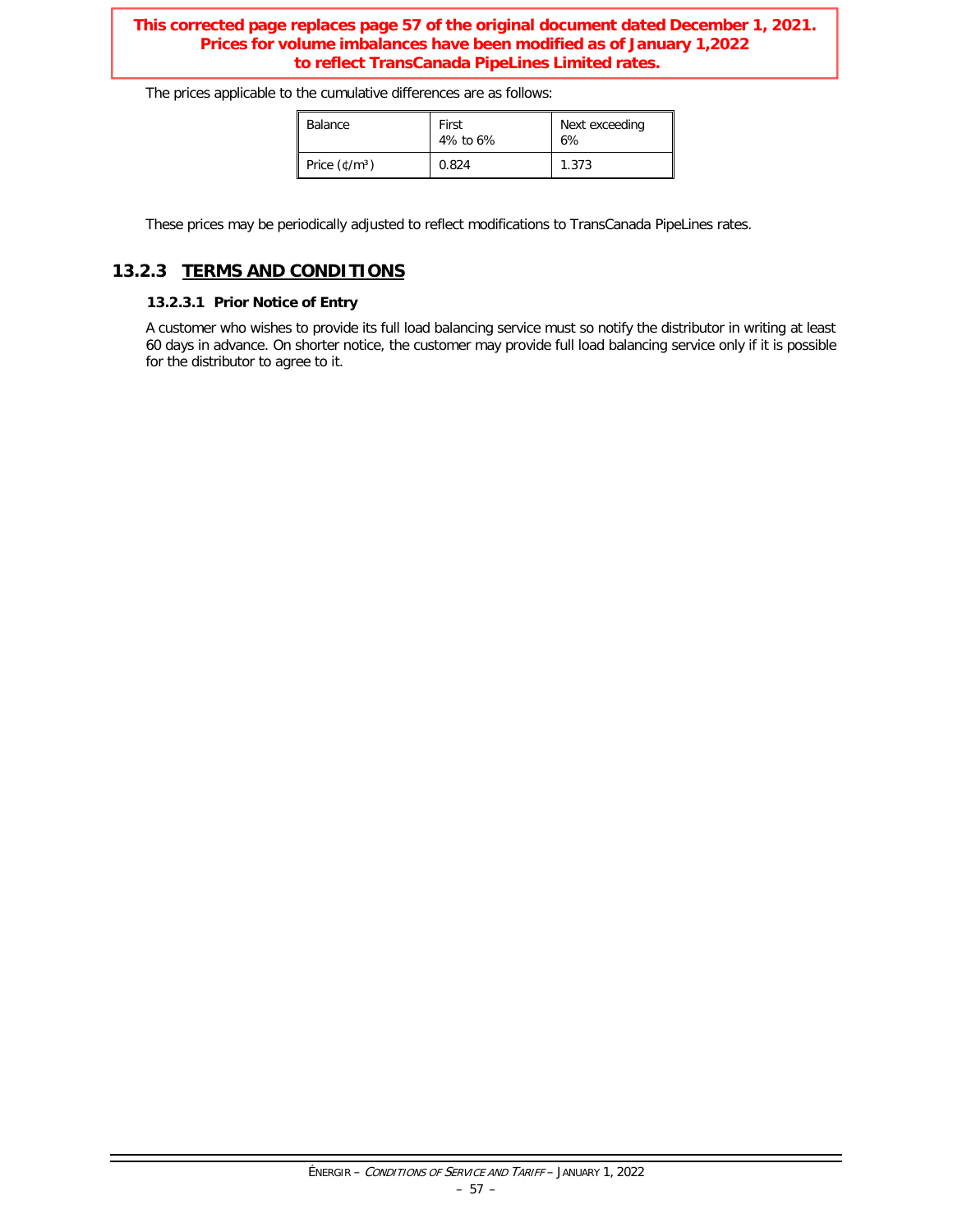# **14.1 DISTRIBUTOR'S SERVICE**

### **14.1.1 NATURAL GAS SUPPLY AND TRANSPORTATION SERVICES, AND FIXED-PRICE SUPPLY AGREEMENTS**

When applicable, the inventory-related adjustments for natural gas supply and transportation services as well as fixed-price supply agreements, may vary monthly. They are calculated individually for each customer, according to the customer's load profile, after application, where applicable, of the volume transposition stipulated in the Load balancing Rate, except for Distribution Rate  $D_1$  customers, whose load profile is less than 75,000 m<sup>3</sup>/year, for whom the adjustments are calculated according to the overall load profile for all customers subject to this rate.

When a customer ceases to use the distributor's natural gas supply or transportation service, there may be an inventory-related adjustment balance that the customer must pay to, or receive from, the distributor. The balance is calculated individually for each customer, according to the customer's load profile, after application, where applicable, of the volume transposition stipulated in the Load balancing Rate, and is billed to the customer.

When a customer enters into a fixed-price supply agreement with the distributor, there may be a natural gas supply inventory-related adjustment balance that the customer must pay to, or receive from, the distributor. Any inventoryrelated adjustment balance payable by the customer shall be spread in equal amounts over a 12-month period.

Inventory-related adjustments do not apply to volumes withdrawn pursuant to "Competitive Make-up Gas" or "Make-up Gas to Avoid an Interruption" contracts.

# **14.2 CUSTOMER-PROVIDED SERVICE**

# **14.2.1 NATURAL GAS SUPPLY SERVICE**

#### With transfer of ownership

The inventory-related adjustment may vary monthly. It is calculated individually for each customer, according to the customer's load profile, after the application, where applicable, of the volume transposition stipulated in the Load balancing Rate, except for Distribution Rate  $D_1$  customers for whom the adjustment is calculated from the overall load profile for all customers subject to this rate.

When a customer ceases to use the natural gas supply service with transfer of ownership, there may be an inventory-related adjustment balance that the customer must pay to, or receive from, the distributor. The balance is calculated individually for each customer, according to the customer's load profile, and is billed to the customer.

The inventory-related adjustment does not apply to volumes withdrawn pursuant to "Competitive Make-Up Gas" or "Make-up Gas to Avoid an Interruption" contracts.

#### Without transfer of ownership

A customer shall not be billed for the inventory-related adjustment for the natural gas supply price.

### **14.2.2 TRANSPORTATION SERVICE**

A customer who supplies its own transportation service shall not be billed for the inventory-related adjustment for the transportation price.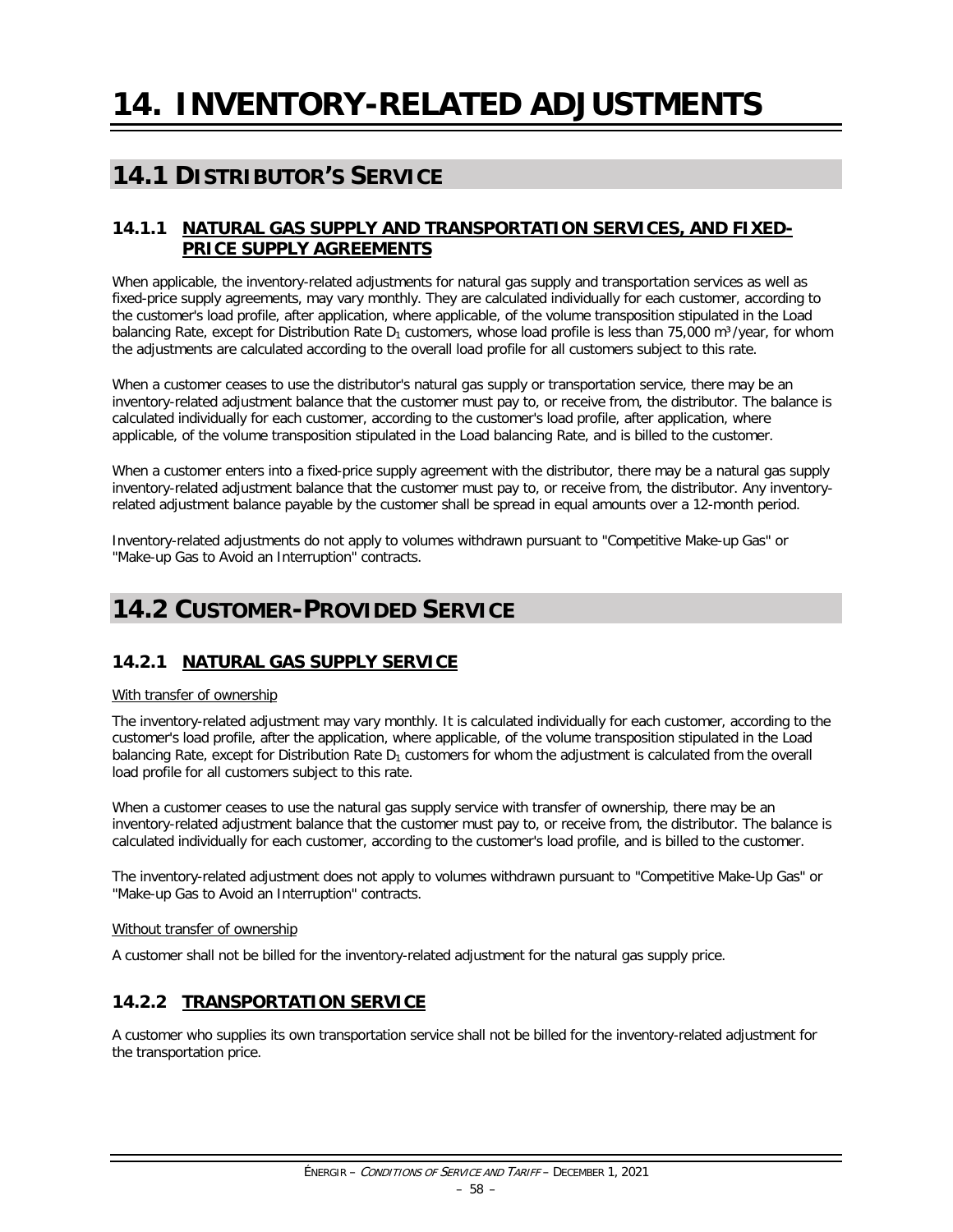# **15.1 GENERAL PROVISIONS**

# **15.1.1 RIGHT TO MOST ADVANTAGEOUS RATE**

A customer is entitled to the most advantageous distribution rate according to the following conditions:

- 1. the distribution rate must be agreed upon for the entire term of the written contract, subject to subsequent amendments, agreed to by the parties, to the subscribed volume, the minimum annual obligation (MAO) and the agreed upon price;
- 2. A customer who has a verbal contract may change distribution rates on agreement with the distributor.

### **15.1.2 DEFAULT DISTRIBUTION RATE**

Rate  $D_1$  applies by default except in the case of customers who inject natural gas in the distribution system for whom Rate  $D_R$  applies by default.

### **15.1.3 CONTRACT TERM**

The term for all written contracts must be a minimum of 12 months, except for make-up gas service contracts for which the contract term may be less than 12 months.

### **15.1.4 CUSTOMER GROUPINGS**

Customer groupings are not permitted for distribution service.

### **15.1.5 SUBSEQUENT ADJUSTMENTS**

The distribution rates are subject to rate modifications ordered by the Régie de l'énergie after they come into force to reflect any change in operating costs arising from the decision of a competent authority (legislator, governments, public agencies) ("fait du prince").

# **15.2 DISTRIBUTION SERVICE D1: GENERAL**

### **15.2.1 APPLICATION**

For any customer intending to withdraw, at its facilities, natural gas that must be moved within the distributor's territory.

For all withdrawals of firm service natural gas measured at a single metering point. A customer may not, from a single metering point, withdraw natural gas simultaneously under Rate  $D_1$  and under another Distribution Rate.

# **15.2.2 DISTRIBUTION RATE D1**

#### **15.2.2.1 Basic Fee**

The basic fees per metering device depend on annual volume withdrawn as follows: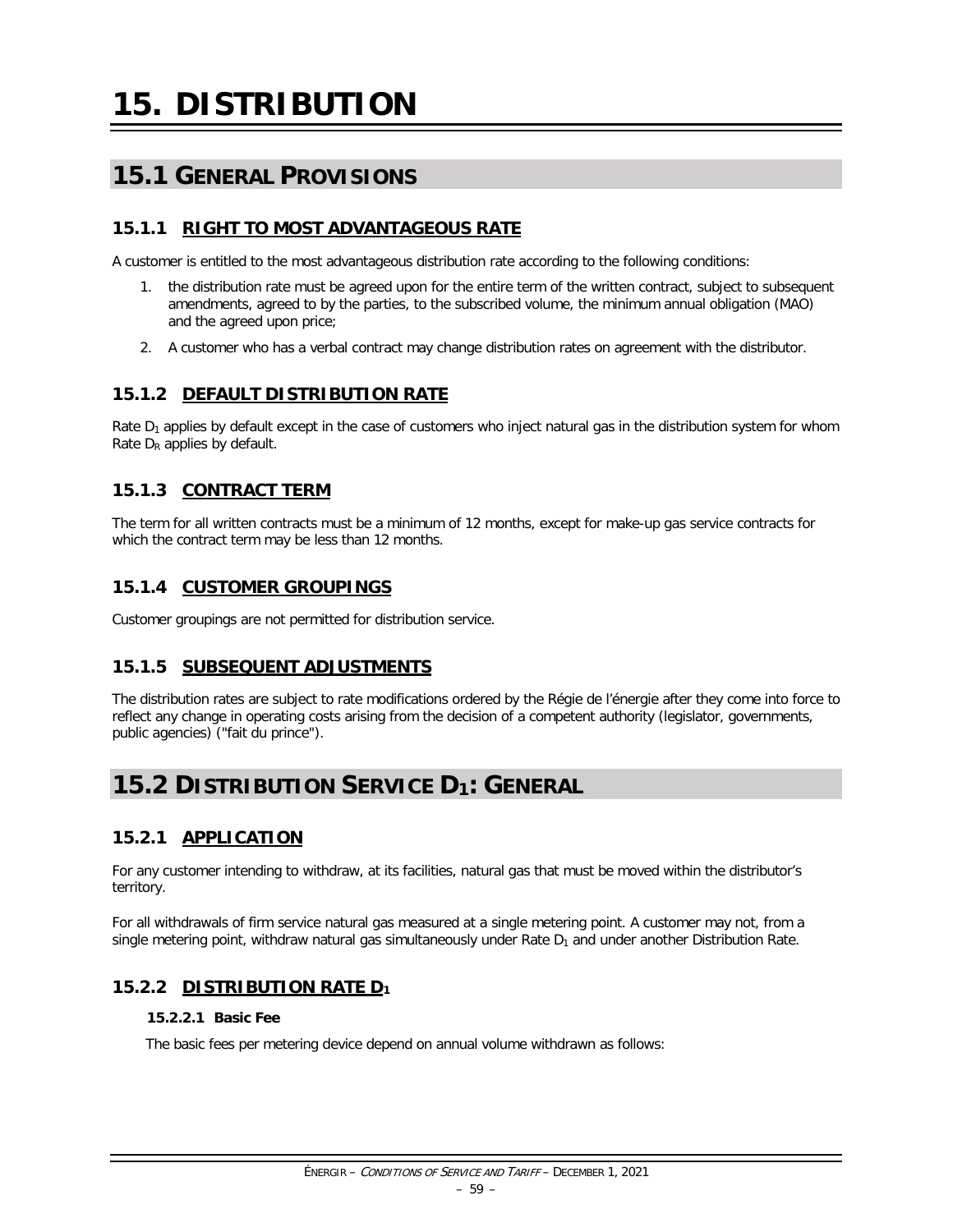#### **This corrected page replaces page 60 of the original document dated December 1, 2021. Peak service supplement for the customers subject to Hydro Quebec's DT rate as of June 15, 2022.**

|      |           | <b>Volume Withdrawn</b> | Price                 |         |
|------|-----------|-------------------------|-----------------------|---------|
|      |           | m <sup>3</sup> /Year    | ¢/Metering device/Day |         |
| from | 0         | to                      | 10.950                | 57.118  |
| from | 10,950    | to                      | 36,500                | 116.381 |
| from | 36,500    | to                      | 109,500               | 138.817 |
| from | 109,500   | to                      | 365,000               | 146.497 |
| from | 365,000   | to                      | 1,095,000             | 192.147 |
| from | 1.095.000 | to                      | 3,650,000             | 253.185 |
|      | 3.650.000 |                         | and over              | 629.786 |

The price is then multiplied by the number of days of the billing period.

#### **15.2.2.2 Unit Prices for the Volume Withdrawn**

For each  $m<sup>3</sup>$  of volume withdrawn at the levels below multiplied by the number of days in the billing period, the unit prices are as follows:

|      | <b>Volume Withdrawn</b> | Price<br>$\frac{\text{m}}{\text{m}^3}$ |         |    |          |        |
|------|-------------------------|----------------------------------------|---------|----|----------|--------|
| firs | 30                      | from                                   | 0       | to | 30       | 28.594 |
| next | 70                      | from                                   | 30      | to | 100      | 19.530 |
| next | 200                     | from                                   | 100     | to | 300      | 16.879 |
| next | 700                     | from                                   | 300     | to | 1,000    | 12.786 |
| next | 2,000                   | from                                   | 1,000   | to | 3,000    | 9.465  |
| next | 7.000                   | from                                   | 3,000   | to | 10,000   | 6.649  |
| next | 20,000                  | from                                   | 10,000  | to | 30,000   | 5.352  |
| next | 70,000                  | from                                   | 30,000  | to | 100,000  | 4.441  |
|      | $m3$ exceeding 100,000  |                                        | 100,000 |    | and over | 3.676  |

### **15.2.3 RATE REBATES**

#### **15.2.3.1 Rate Rebate to Compete with Fuel Oil**

If required by the competitive situation, the distributor and the customer may agree for up to 12 months, within the limits of the Rate Flexibility Program, a copy of which is available upon request, to a percentage reduction applicable to the Distribution Rate.

#### **15.2.3.2 Rate Rebate to Compete with Dual Energy**

If required by the competitive situation, the distributor and the customer may agree, within the limits of the dual energy section of the Rate Flexibility Program, a copy of which is available upon request, to a percentage reduction applicable to the Distribution Rate.

# **15.2.4 PEAK SERVICE SUPPLEMENT**

The article 15.2.4 doesn't apply to customers subject to Hydro Quebec's DT rate.

#### **15.2.4.1 Single-Family or Single-Dwelling Domestic Use Customers**

For natural gas withdrawals by single-family or single-dwelling domestic use customers measured by a separate metering device (unless the distributor has other means to measure the load) and intended to supply facilities capable of using an energy source other than natural gas during off-peak periods:

the additional unit price is  $40.0$  $\textdegree$ /m<sup>3</sup>.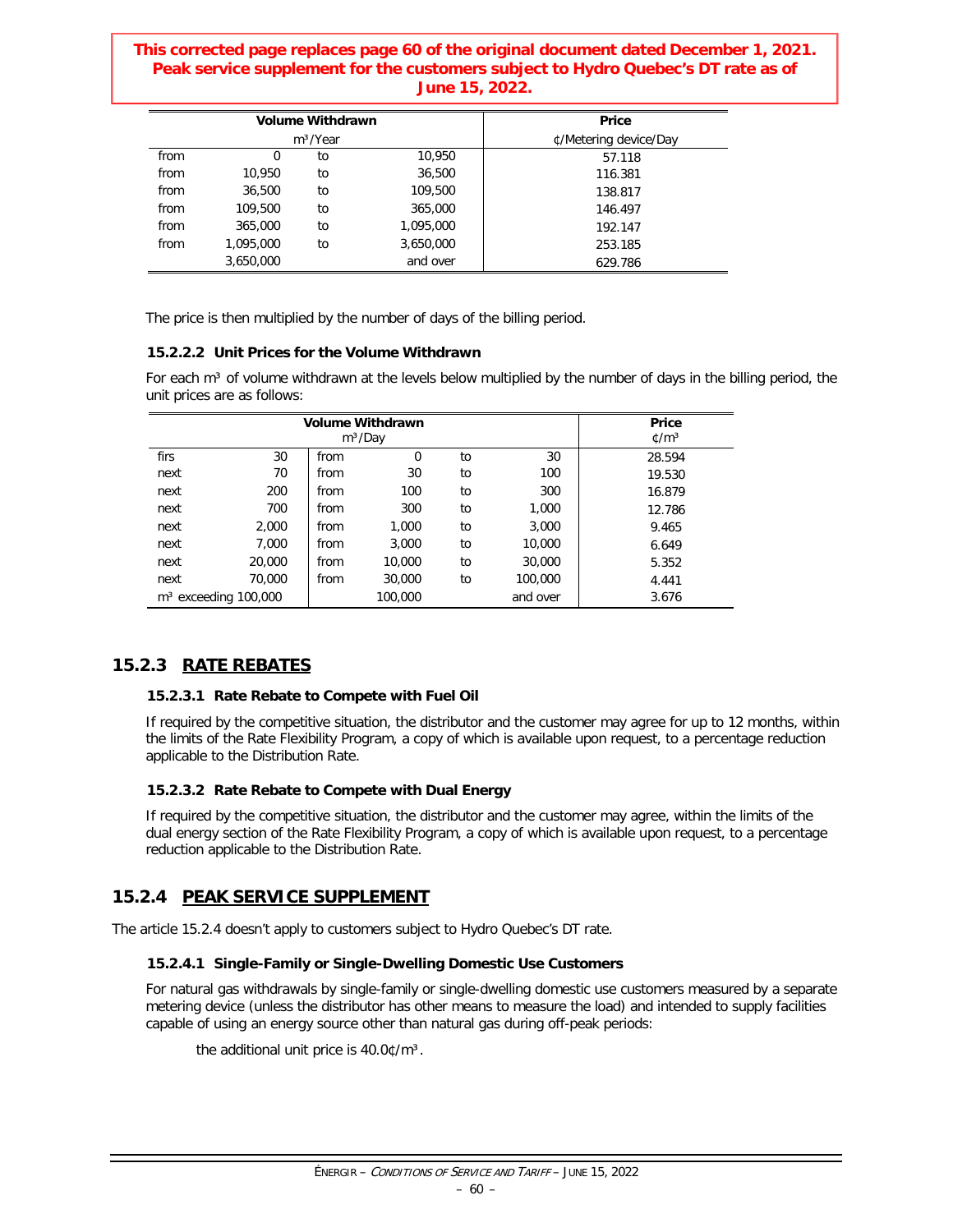#### **15.2.4.2 Other Customers**

For natural gas withdrawals by other customers measured at a single metering point when the customer has facilities capable of using an energy source other than natural gas during off-peak periods:

The additional unit price is established in column (1) of the following table:

| <b>Monthly</b><br><b>Load Factor</b> | <b>Unit Price</b><br><b>Volumes</b><br>$<$ 75,000 m <sup>3</sup> | <b>Unit Price</b><br><b>Volumes</b><br>$>75,000 \text{ m}^3$ |
|--------------------------------------|------------------------------------------------------------------|--------------------------------------------------------------|
| %                                    | $(1)$ $\ell/m^3$                                                 | $(2)$ ¢/m <sup>3</sup>                                       |
| Over 50.0                            | 0.0                                                              | 0.0                                                          |
| 50.0                                 | 38.2                                                             | 5.4                                                          |
| 40.0                                 | 43.7                                                             | 10.9                                                         |
| 30.0                                 | 54.8                                                             | 22.0                                                         |
| 25.0                                 | 65.6                                                             | 32.8                                                         |
| 20.0                                 | 86.1                                                             | 53.3                                                         |
| 18.0                                 | 100.0                                                            | 67.2                                                         |
| 16.0                                 | 120.8                                                            | 88.0                                                         |
| 14.0                                 | 153.8                                                            | 121.0                                                        |
| 12.0                                 | 212.4                                                            | 179.6                                                        |
| 10.0 and lower                       | 250.0                                                            | 217.2                                                        |

From November 1 to March 31

The additional unit price for all load factors falling between the load factors shown in the table shall be interpolated linearly.

The monthly load factor (LF) shall be calculated as follows:

| $LF =$ | <b>VDM</b> | x 100 |  | where: $VDM =$ volume withdrawn during the month        |
|--------|------------|-------|--|---------------------------------------------------------|
|        | MDV x D    |       |  | $MDV =$ maximum daily volume withdrawn during the month |
|        |            |       |  | $=$ number of days in the month                         |

#### **15.2.5 MINIMUM ANNUAL OBLIGATION (MAO)**

The distributor may agree, with a customer whose service address is newly connected to the distribution system or with a customer who receives financial assistance, on an MAO for the entire contract term. If, at the end of a contract year, the customer has withdrawn a volume that is less than its MAO, it will be billed for the volume deficit at the lower of the average price of the Distribution Rate paid during the 12 months of the contract year or of the average price of the Distribution Rate resulting from the billing of the volume deficit uniformly distributed over the contract year.

# **15.3 DISTRIBUTION SERVICES D3 AND D4: STABLE LOAD**

### **15.3.1 APPLICATION**

For any customer intending to withdraw at its facilities, natural gas that must be moved within the distributor's territory.

#### Distribution service D<sub>3</sub>

For all withdrawals of firm and stable service natural gas measured at a single metering point when the customer's subscribed volume is at least 333 m<sup>3</sup>/day, when the customer's load factor, calculated as an A / P ratio according to the non-transposed parameters defined in the load balancing service, is at least 60% and when the annual volume of natural gas is at least 75,000 m<sup>3</sup>. A customer may, at a single metering point, withdraw natural gas simultaneously under Rate  $D_3$  and under Rate  $D_5$ .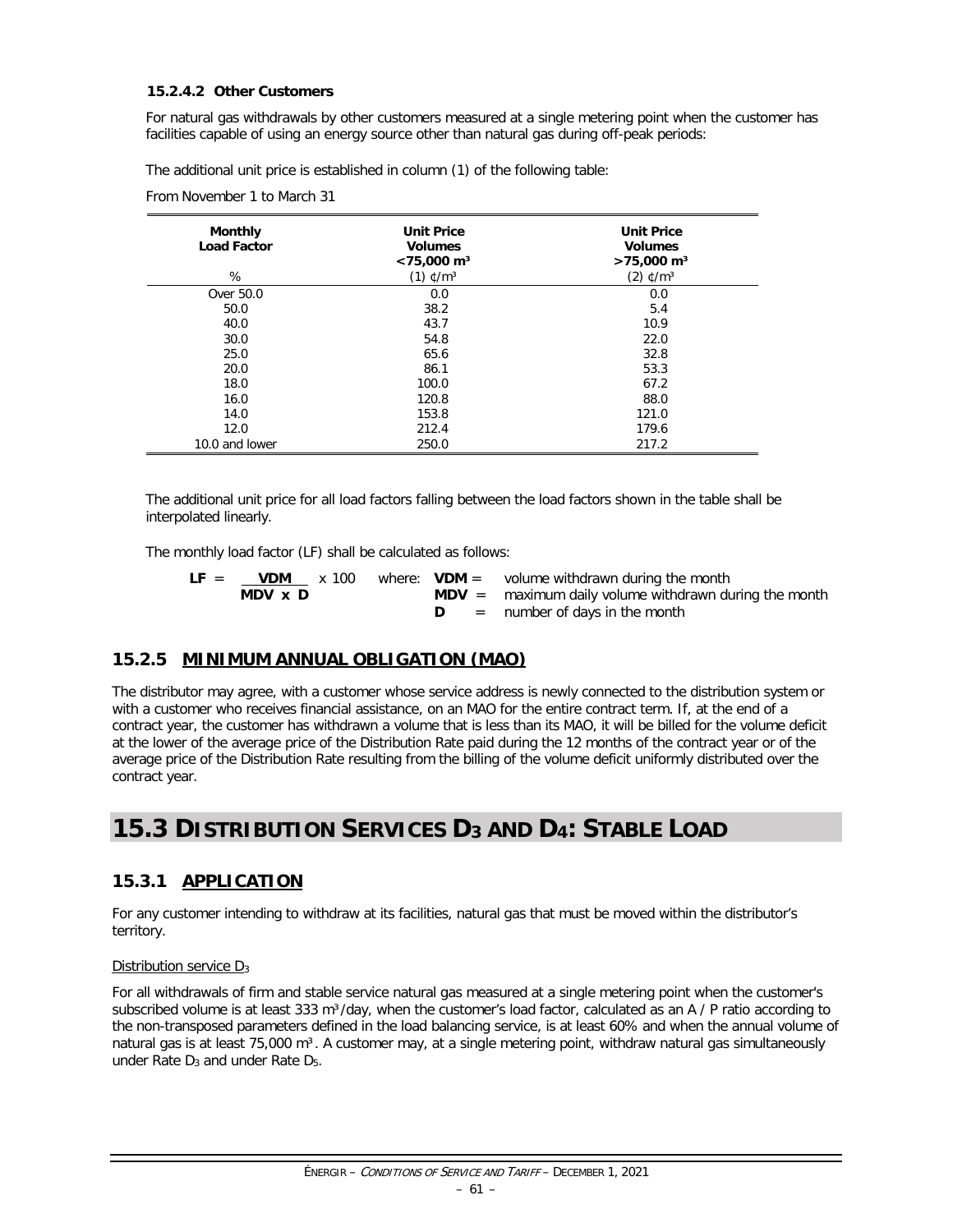#### Distribution service D4

For all withdrawals of firm and stable service natural gas measured at a single metering point when the customer's subscribed volume is at least 10,000 m<sup>3</sup>/day. A customer may, at a single metering point, withdraw natural gas simultaneously under Rate  $D_4$  and under Rate  $D_5$ .

Notwithstanding the foregoing, when a Distribution Rate  $D_3$  or  $D_4$  customer participates in an energy efficiency program under the Global Energy Efficiency Plan (GEEP), the aforementioned threshold can be reduced to take into account the marginal reduction recognized by the program for the average length of time the efficiency measure is implemented. Where applicable, the new threshold is equal to the subscribed volume before the measure was implemented, less a volume equal to the daily marginal reduction recognized by the program.

# **15.3.2 DISTRIBUTION RATES D3 AND D4**

#### **15.3.2.1 Minimum Daily Obligation**

For each  $m<sup>3</sup>$  of subscribed volume at the levels indicated below, the unit prices are as follows:

|       | <b>Subscribed Volume</b>                          | Price<br>$\ell/m^3/Day$ |          |    |           |        |
|-------|---------------------------------------------------|-------------------------|----------|----|-----------|--------|
| first | 333                                               | from                    | $\Omega$ | to | 333       | 10.547 |
| next  | 667                                               | from                    | 333      | to | 1,000     | 8.491  |
| next  | 2,000                                             | from                    | 1,000    | to | 3,000     | 5.788  |
| next  | 7.000                                             | from                    | 3,000    | to | 10,000    | 4.792  |
| next  | 20,000                                            | from                    | 10,000   | to | 30,000    | 3.502  |
| next  | 70.000                                            | from                    | 30,000   | to | 100,000   | 2.734  |
| next  | 200,000                                           | from                    | 100,000  | to | 300,000   | 1.946  |
| next  | 700,000                                           | from                    | 300,000  | to | 1,000,000 | 1.572  |
|       | $m3$ exceeding 1,000,000<br>1,000,000<br>and over |                         |          |    |           | 1.067  |

The result of the calculation is multiplied by the number of days in the billing period.

#### **15.3.2.2 Unit Price for the Volume Withdrawn up to the Subscribed Volume**

For withdrawals up to the subscribed volume multiplied by the number of days in the billing period for a customer without daily readings and for daily withdrawals up to the subscribed volume for a customer with daily readings, the unit price is 0.350¢/m³.

#### **15.3.2.3 Reduction According to Contract Term**

The average unit price calculated pursuant to Articles 15.3.2.1 and 15.3.2.2 may be reduced by a percentage calculated as follows:

Minimum (19% x Contract Term in Monthly - 12; 19%)

\n
$$
48
$$

**plus**, for contract terms longer than 60 months

Minimum 
$$
(5\% \times \text{Contract Term in Monthly - 60; 5\%)
$$

\n120

**plus**, for contract terms longer than 180 months

Minimum 
$$
(2\% \times \text{Contract Term in Monthly - 180}; 2\%)
$$

\n60

The maximum percentage reduction is 26%.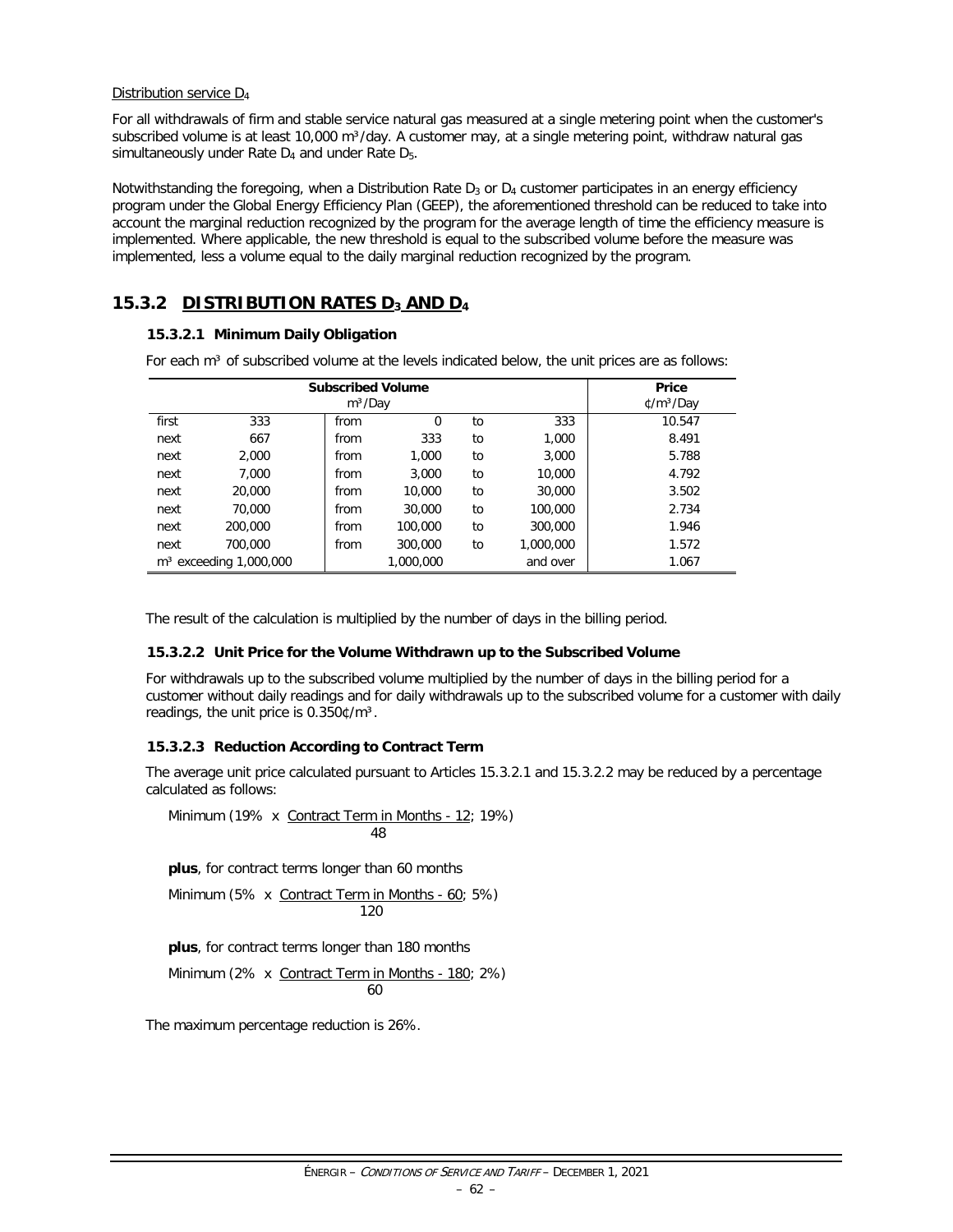#### **15.3.2.4 Additional Reductions**

In an initial contract negotiated with a customer whose service address is newly connected to the distribution system, the distributor and the customer may agree on a percentage reduction not exceeding 5%, additional to that calculated under Article 15.3.2.3, for the first year only.

A customer with a subscribed volume greater than or equal to  $1,000,000$  m<sup>3</sup>/day is entitled to an additional reduction subject to the prior authorization of the Régie de l'énergie.

#### **15.3.2.5 Withdrawals in Excess of 100% of the Subscribed Volume**

For withdrawals in excess of 100% of the subscribed volume multiplied by the number of days in the billing period for a customer without daily readings, and for daily withdrawals in excess of 100% of subscribed volume for a customer with daily readings:

The average unit rate for each  $m<sup>3</sup>$  exceeding the subscribed volume shall be established by means of the rate schedule below, beginning with the level corresponding to the subscribed volume, by weighting of the rates of each  $m<sup>3</sup>$  in excess of the subscribed volume up to the average daily volume exceeding the subscribed volume.

|       | <b>Subscribed Volume and Daily Volume</b> | Price<br>$\text{\degree}/\text{m}^3/\text{Day}$ |         |    |          |        |
|-------|-------------------------------------------|-------------------------------------------------|---------|----|----------|--------|
| first | 333                                       | from                                            | 0       | to | 333      | 16.879 |
| next  | 667                                       | from                                            | 333     | to | 1,000    | 12.786 |
| next  | 2.000                                     | from                                            | 1.000   | to | 3,000    | 9.465  |
| next  | 7.000                                     | from                                            | 3,000   | to | 10,000   | 6.649  |
| next  | 20,000                                    | from                                            | 10,000  | to | 30,000   | 5.352  |
| next  | 70,000                                    | from                                            | 30,000  | to | 100,000  | 4.441  |
|       | $m3$ exceeding 100,000                    |                                                 | 100,000 |    | and over | 3.676  |

#### **15.3.2.6 Unauthorized Withdrawals**

All withdrawals in excess of 150% of the subscribed volume multiplied by the number of days in the billing period for a customer without daily readings and all daily withdrawals in excess of 150% of the subscribed volume for a customer with daily readings, made from November 1 to March 31, are subject to a penalty of 50¢/m<sup>3</sup> and to the price of natural gas traded at Iroquois.

For a customer providing its own supply service, unauthorized withdrawal volumes will be added to the sum of the DCVs to determine the volume imbalances for the contract period.

# **15.3.3 RATE REBATE TO COMPETE WITH FUEL OIL**

If required by the competitive situation, under Rate  $D_3$  only, the distributor and the customer may agree for up to 12 months, within the limits of the Rate Flexibility Program, a copy of which is available upon request, to a percentage reduction applicable to the Distribution Rate.

# **15.3.4 CONTRACT EXTENSION**

A Distribution Rate  $D_3$  or  $D_4$  customer may extend its contract by one year and maintain the same reduction for the contract term provided it does so at least the following number of months prior to the expiry of its contract:

Contract Term in Months - 12  $\mathfrak{p}$ 

This time may not exceed 24 months.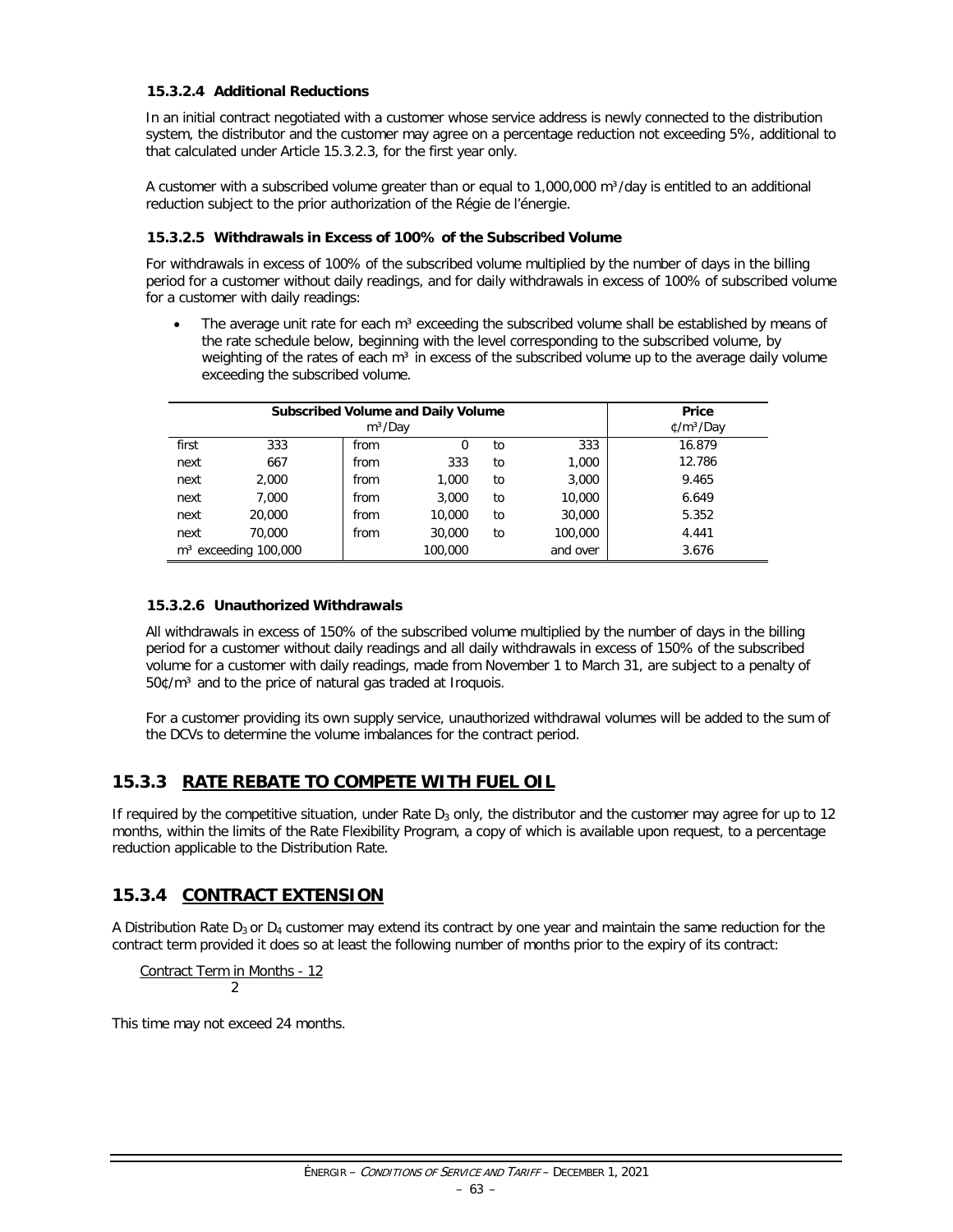# **15.3.5 REVISION OF SUBSCRIBED VOLUME**

#### **15.3.5.1 By the Customer**

Except to replace natural gas by another energy source, a customer may in the course of the contract reduce its subscribed volume by up to 10% beginning with the second year and for each additional year. However, in the case of a new contract, the subscribed volume must at all times remain at least 75% of its initial level during the contract term. The customer must provide written notice of at least three months.

At all times, the customer's subscribed volume must be at least 333 m<sup>3</sup>/day under Rate  $D_3$  and 10,000 m<sup>3</sup>/day under Rate D4.

Notwithstanding the foregoing, the customer is required to comply, as applicable, with the minimum annual obligation terms agreed under Articles 4.3.4 and 15.3.6.

#### **15.3.5.2 Following Implementation of an Energy Efficiency Measure**

Notwithstanding the foregoing, when a Distribution Rate  $D_3$  or  $D_4$  service customer in an energy efficiency program under the Global Energy Efficiency Plan (GEEP), he is entitled to a reduction of its subscribed volume equal to the daily marginal reduction recognized by the energy efficiency program. In the case of a new contract, the initial subscribed volume may also be reduced by the value of the marginal reduction. This reduction of the subscribed volume will be effective from the date of implementation of the energy efficiency program for which the marginal reduction is recognized.

A customer wishing to benefit from the reduction in its projected annual volume must so notify the distributor no later than one year after the date of payment of the financial assistance.

# **15.3.6 MINIMUM ANNUAL OBLIGATION (MAO)**

The distributor may agree, with a customer whose service address is newly connected to the distribution system or with a customer who receives financial assistance, on an MAO for the entire contract term. If the volumes used during the contract year for billing purposes for the customer's distribution service are below the customer's MAO, it will be billed for the volume deficit at the lower of the average price of the Distribution Rate paid during the 12 months of the contract year or of the average price of the Distribution Rate resulting from the billing of the volume deficit uniformly distributed over the contract year.

# **15.4 DISTRIBUTION SERVICE D5: INTERRUPTIBLE**

# **15.4.1 APPLICATION**

For any customer intending to withdraw, at its facilities, natural gas that must be moved within the distributor's territory.

For withdrawals of interruptible service natural gas measured at a single metering point when the sum of the subscribed volume under Rate  $D_3$  or  $D_4$  and 1/365 of the minimum volume for the contract period under interruptible service is at least 3,200 m<sup>3</sup>/day.

Notwithstanding the foregoing, when a Distribution Rate  $D_5$  customer participates in an energy efficiency program under the Global Energy Efficiency Plan (GEEP), the aforementioned threshold referred to below can be reduced to take into account the marginal reduction recognized by the program for the average length of time the efficiency measure is implemented. Where applicable, the new threshold is established using as the minimum volume for the interruptible service contract period the projected annual volume when the measure is implemented, as calculated in Article 15.4.3.3.2, multiplied by the agreed upon minimum annual obligation (MAO) percentage.

To be eligible for this service, the customer must use the distributor's transportation service.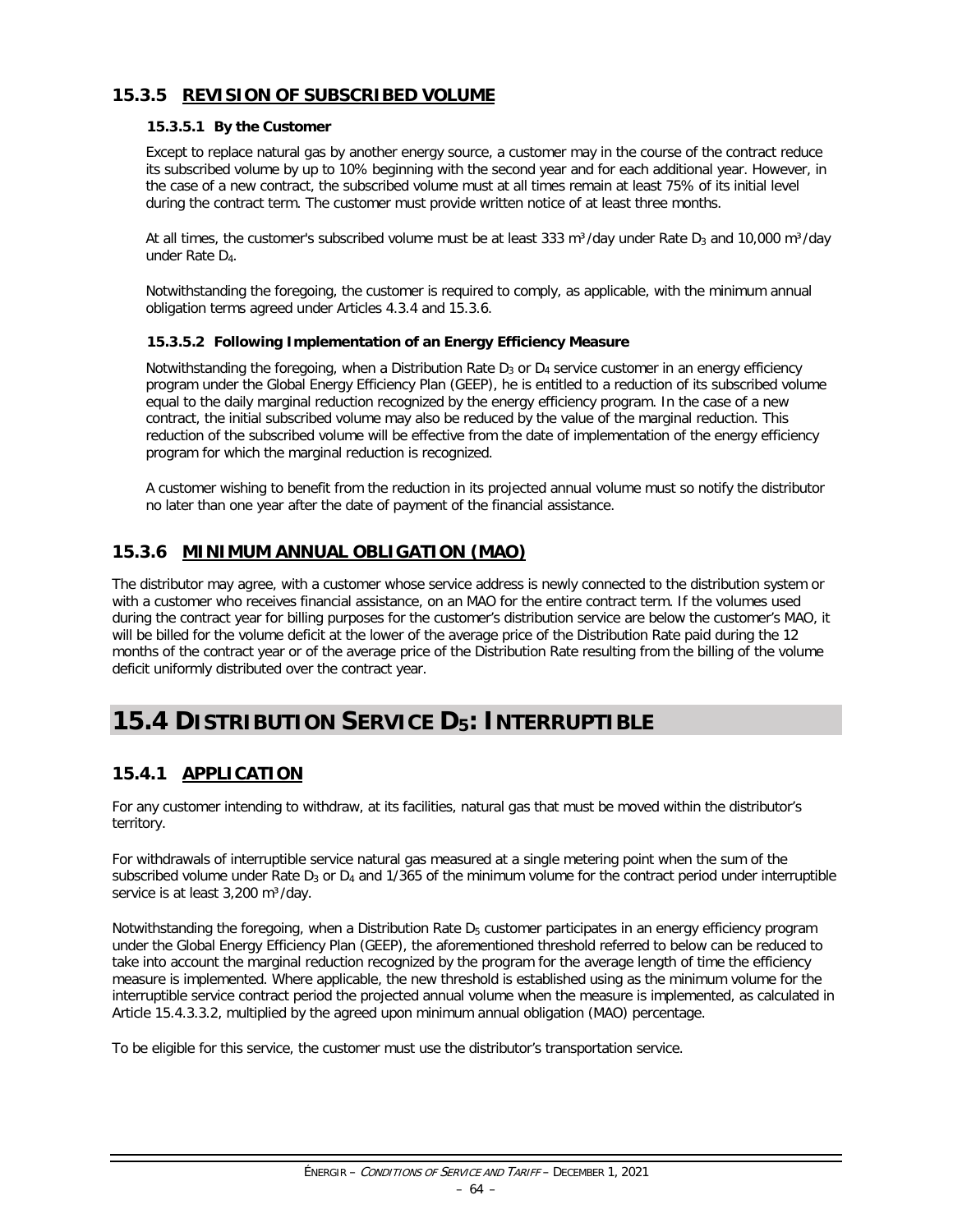A customer may choose Category A or B, depending on the desired guarantee for availability of service. However, the customer may avail itself of interruptible service under Category B only if it is economic and operationally possible for the distributor to agree to it. Article 15.4.6 indicates the maximum number of interruption days for each Category.

A customer may, at a single metering point, withdraw natural gas simultaneously under Rate  $D_5$  and under Rate  $D_3$ or D4. However, a customer cannot withdraw natural gas, at a single metering point, under both Category A and Category B of Distribution Rate  $D_5$  simultaneously.

The distributor and the customer may agree on a maximum daily volume of interruptible service.

# **15.4.2 DISTRIBUTION RATE D5**

#### **15.4.2.1 Unit Prices for the Volume Withdrawn**

For each m<sup>3</sup> of volume withdrawn, the unit price is a weighted average calculated on the basis of the sum of the subscribed volume under Rate  $D_3$  or  $D_4$  and 1/365 of the projected interruptible service volume. For a make-up gas service contract, the projected volume is divided by the number of days of the contract period.

| This unit price is the result of the distribution of the volumes among the levels below: |  |
|------------------------------------------------------------------------------------------|--|
|------------------------------------------------------------------------------------------|--|

| For Each m <sup>3</sup> of Subscribed Volume under Firm Service and of<br>Projected Daily Volume under Interruptible Service |         |      |         |    |                | Price  |
|------------------------------------------------------------------------------------------------------------------------------|---------|------|---------|----|----------------|--------|
| $m^3/Day$                                                                                                                    |         |      |         |    | $\text{C/m}^3$ |        |
| first                                                                                                                        | 3,000   | from | 0       | to | 3,000          | 14.081 |
| next                                                                                                                         | 7.000   | from | 3,000   | to | 10,000         | 10.297 |
| next                                                                                                                         | 20,000  | from | 10,000  | to | 30,000         | 8.923  |
| next                                                                                                                         | 70,000  | from | 30,000  | to | 100,000        | 5.940  |
| next                                                                                                                         | 200,000 | from | 100,000 | to | 300,000        | 4.948  |
| $m3$ exceeding 300,000                                                                                                       |         |      | 300,000 |    | and over       | 4.396  |

#### **15.4.2.2 Reduction According to Minimum Annual Obligation (MAO)**

The average unit price calculated pursuant to Article 15.4.2.1 may be reduced by a percentage calculated as follows:

Minimum (30% x 
$$
\frac{\% \text{ of MAO} - 25\%}{60\%}
$$
; 30%)

#### **15.4.2.3 Reduction According to Contract Term**

The average unit price calculated pursuant to Article 15.4.2.1 may be reduced by a percentage calculated as follows:

Minimum (40% x Contract Term in Months - 12; 40%) 48

The reduction according to the contract term is only available when the customer commits to an agreed upon minimum annual obligation (MAO) percentage of at least 25%.

#### **15.4.2.4 Additional Reduction**

For the initial contract negotiated with a customer whose service address is newly connected to the distribution system, the distributor and the customer may agree on a percentage reduction, not exceeding 15%, additional to those calculated in Articles 15.4.2.2 and 15.4.2.3, for the first year only.

#### **15.4.2.5 Unauthorized Withdrawals Exceeding Maximum Daily Volume**

All natural gas withdrawals in excess of the maximum daily volume are subject to a penalty of  $50¢/m<sup>3</sup>$ .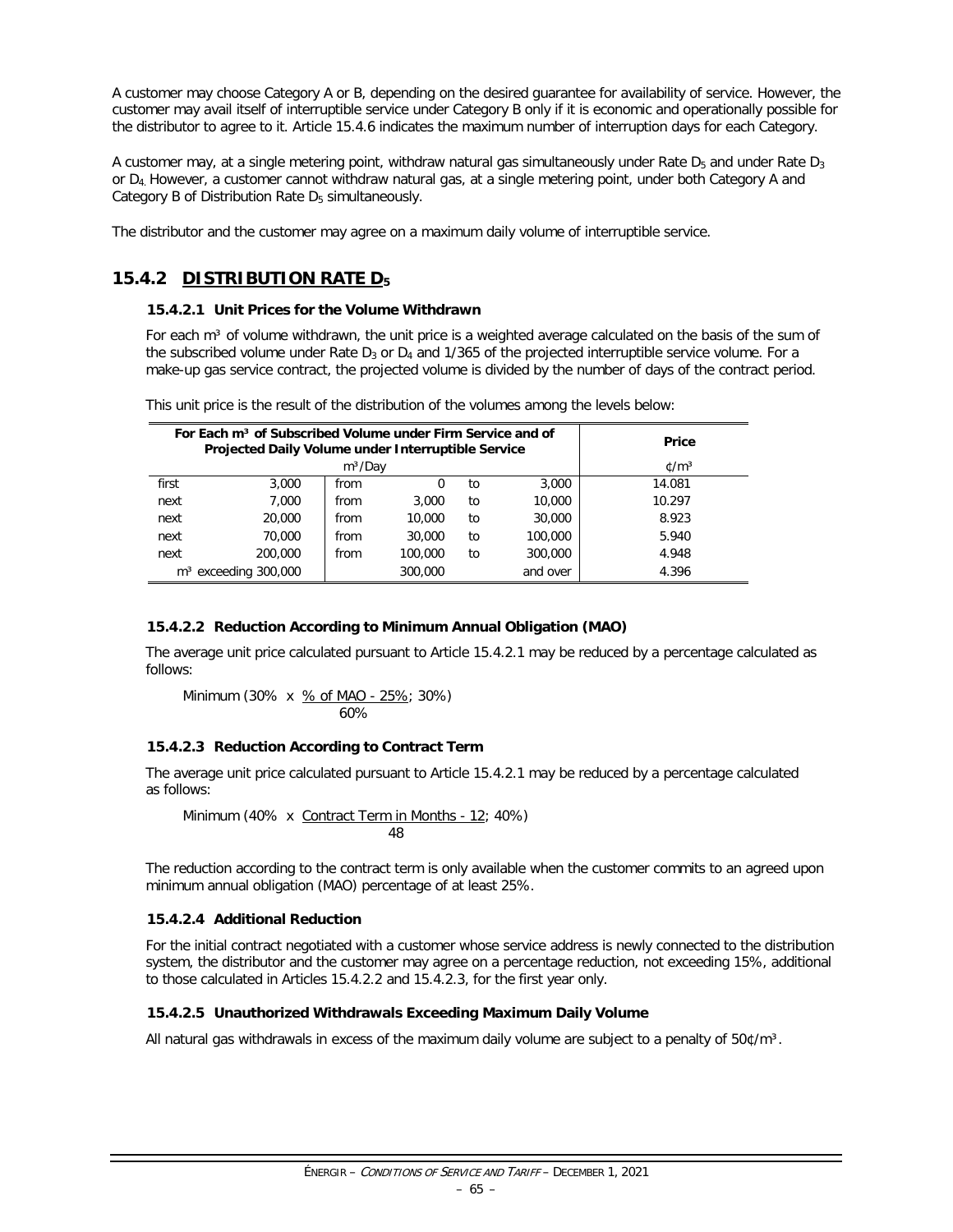#### **15.4.2.6 Unauthorized Withdrawals During Interruptions**

All natural gas withdrawals made despite receipt of an interruption notice is subject to a penalty of  $50¢/m³$  and to the greater of the daily price index of Iroquois or No. 6 fuel oil delivered to Montreal as provided by the daily price N6NY2.OC Resid No. 6 NY 2 %S delivered in Montreal.

If a customer has a stable load service contract, it will pay this penalty and this market price on volumes in excess of subscribed volume.

The daily volumes of natural gas withdrawn under "Make-up Gas to Avoid an Interruption" service or "Competitive Make-up Gas" service, up to 102% of the actual delivery of make-up gas during the interruption day are not subject to the penalty of  $50¢/m³$ . The supply service terms and conditions are those of Article 11.2.3.3.1.

### **15.4.3 MINIMUM ANNUAL OBLIGATION (MAO)**

The volume withdrawn during each contract year must be at least equal to the applicable MAO for the same period.

#### **15.4.3.1 Establishment of MAO**

The applicable MAO for each contract year is equal to the projected annual volume multiplied by the agreed upon MAO percentage.

At the end of the contract year, the MAO shall be adjusted by subtracting from it an agreed upon daily volume (or, failing that, 1/365 of the projected volume) for each interruption day, including the unauthorized withdrawal days.

#### **15.4.3.2 Billing of the Volume Deficit**

At the end of the contract year, the volume withdrawn over the contract year shall be adjusted by subtracting from it the volumes withdrawn:

- 1. as unauthorized withdrawals during interruptions;
- 2. under a "Make-up Gas to Avoid an Interruption" contract; and
- 3. under a "Competitive Make-up Gas" contract.

If at the end of a contract year, a customer has withdrawn an adjusted volume that is less than its adjusted MAO, it will be billed for the volume deficit at the price determined in accordance with Articles 15.4.2.1 to 15.4.2.4, taking into account, where applicable, the competition rate adjustment described in Article 15.4.4.

#### **15.4.3.3 Revision of MAO**

#### **15.4.3.3.1 By the Customer**

Except to replace natural gas by another energy source, a customer may in the course of the contract reduce its initial MAO up to 20% beginning with the second year and, for each additional year, by an additional 5%. However, the MAO must at all times remain at least 50% of its initial level during the contract term. The customer must provide prior written notice of at least three months for a reduction of 20% or less and at least six months for a reduction of more than 20%.

When the MAO percentage is modified during the contract year, the volume deficit is calculated annually for each agreed upon MAO percentage. The two volume deficits obtained are prorated according to the number of days each MAO percentage was in effect.

Notwithstanding the foregoing, the customer is required to comply, as applicable, with the minimum annual obligation terms agreed under Article 4.3.4.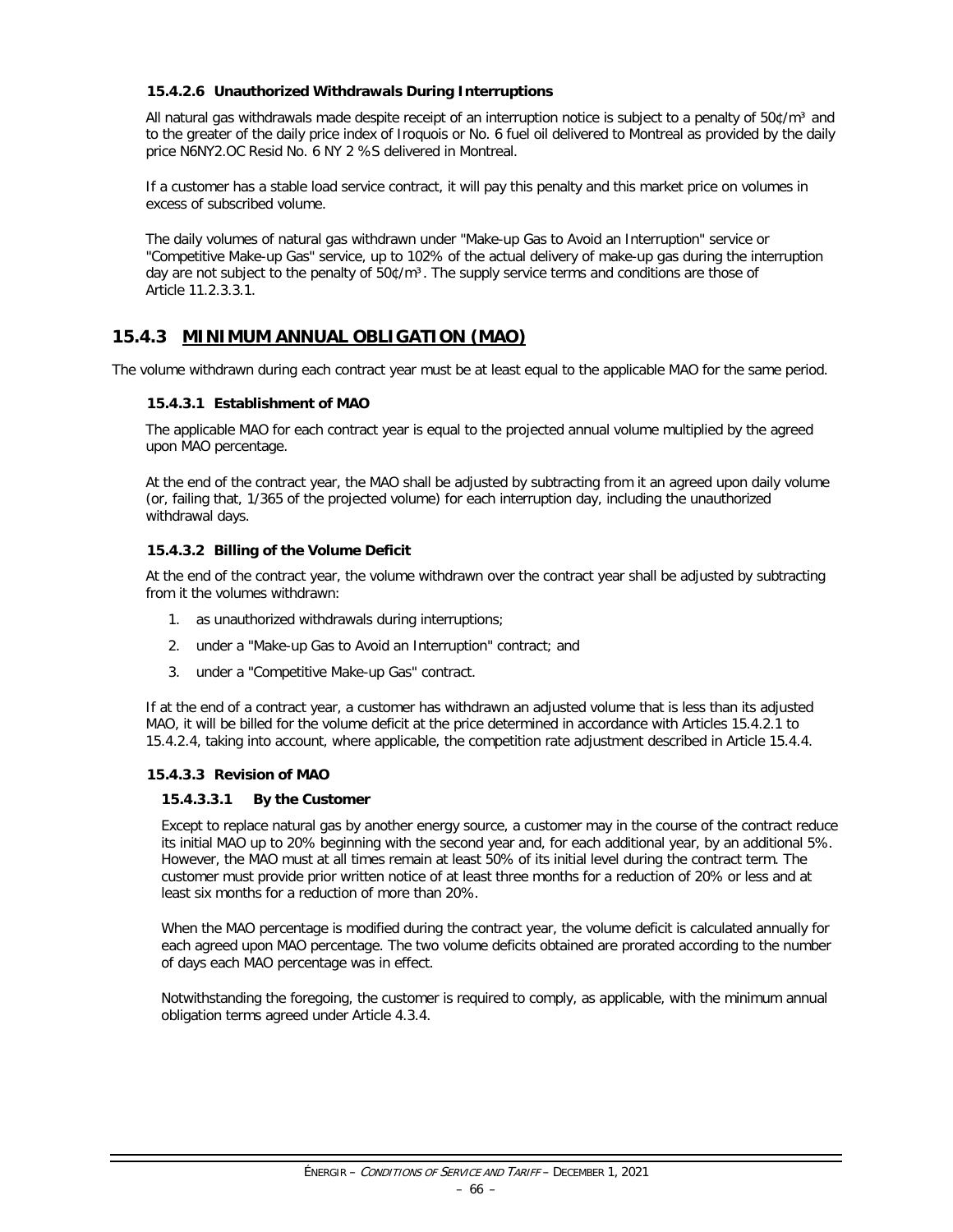#### **15.4.3.3.2 Following Implementation of an Energy Efficiency Measure**

Notwithstanding the foregoing, when a Distribution Rate  $D_5$  customer participates in an energy efficiency program under the Global Energy Efficiency Plan (GEEP), a new projected annual volume is established. The new projected annual volume is equal to the volume used to calculate the MAO (initial projected volume) less the marginal reduction recognized by the program and is applied from the date the measure is implemented.

A customer wishing to benefit from the reduction in its projected annual volume must so notify the distributor no later than one year after the date of payment of the financial assistance.

#### For the contract year the measure is implemented

The volume used to calculate the MAO is determined from the initial projected volume and the new projected annual volume prorated in accordance with the volumes withdrawn in the corresponding periods of the year preceding the implementation of the measure.

#### For each subsequent contract year

The volume used to calculate the MAO is the new projected annual volume.

### **15.4.4 COMPETITION RATE ADJUSTMENT**

The distributor and the customer may agree on a negotiated percentage adjustment applicable to the Distribution Rate calculated in accordance with Article 15.4.2.1.

# **15.4.5 COMBINATION OF RATES D3 AND D5 OR D4 AND D5**

When a customer withdraws natural gas simultaneously under Rates  $D_3$  and  $D_5$  or  $D_4$  and  $D_5$ , at a single metering point, the volume withdrawn during a day is first considered as volume withdrawn under Rate  $D_3$  or  $D_4$  up to the limit of the subscribed volume. The volume is subsequently considered withdrawn under Rate D5.

### **15.4.6 INTERRUPTIONS**

1. The distributor must, on an annual basis, give service priority to interruptible customers in ascending order of subrates and, to the extent possible, within each of the subrates in descending order of prices, while complying with the maximum number of interruption days.

The maximum number of interruption days is determined in accordance with the following table:

|                        | Sum of Subscribed Volume under Firm Service<br>and Projected Daily Volume under Interruptible<br><b>Service</b> | <b>Maximum Number of</b><br>Interruption Days* |            |                   |
|------------------------|-----------------------------------------------------------------------------------------------------------------|------------------------------------------------|------------|-------------------|
| Subrate D <sub>5</sub> | <b>Between</b><br>m <sup>3</sup> /Day                                                                           | and<br>m <sup>3</sup> /Day                     | Category A | <b>Category B</b> |
| 5.5                    | 3,000                                                                                                           | 10,000                                         | 40         | 20                |
| 5.6                    | 10,000                                                                                                          | 30,000                                         | 40         | 20                |
| 5.7                    | 30,000                                                                                                          | 100,000                                        | 40         | 30                |
| 5.8                    | 100,000                                                                                                         | 300,000                                        | 40         | 30                |
| 5.9                    | 300,000                                                                                                         | and over                                       | 43         | 30                |

\* Applicable up to the limit of the projected volume

2. Notwithstanding 1. above, "Competitive Make-Up Gas" service customers are the first to be notified of an interruption day. These customers must then limit their withdrawals to the volume they are committed to deliver (DCV) during the planned interruption day;

The maximum number of days of limited consumption is 43 days;

3. Until otherwise notified, the customer must cease or decrease, as the case may be, its withdrawals of natural gas to the extent determined by the distributor, at the date and time indicated on the interruption notice received from the distributor. The distributor must give such interruption notice at least 2 hours before the beginning of the interruption;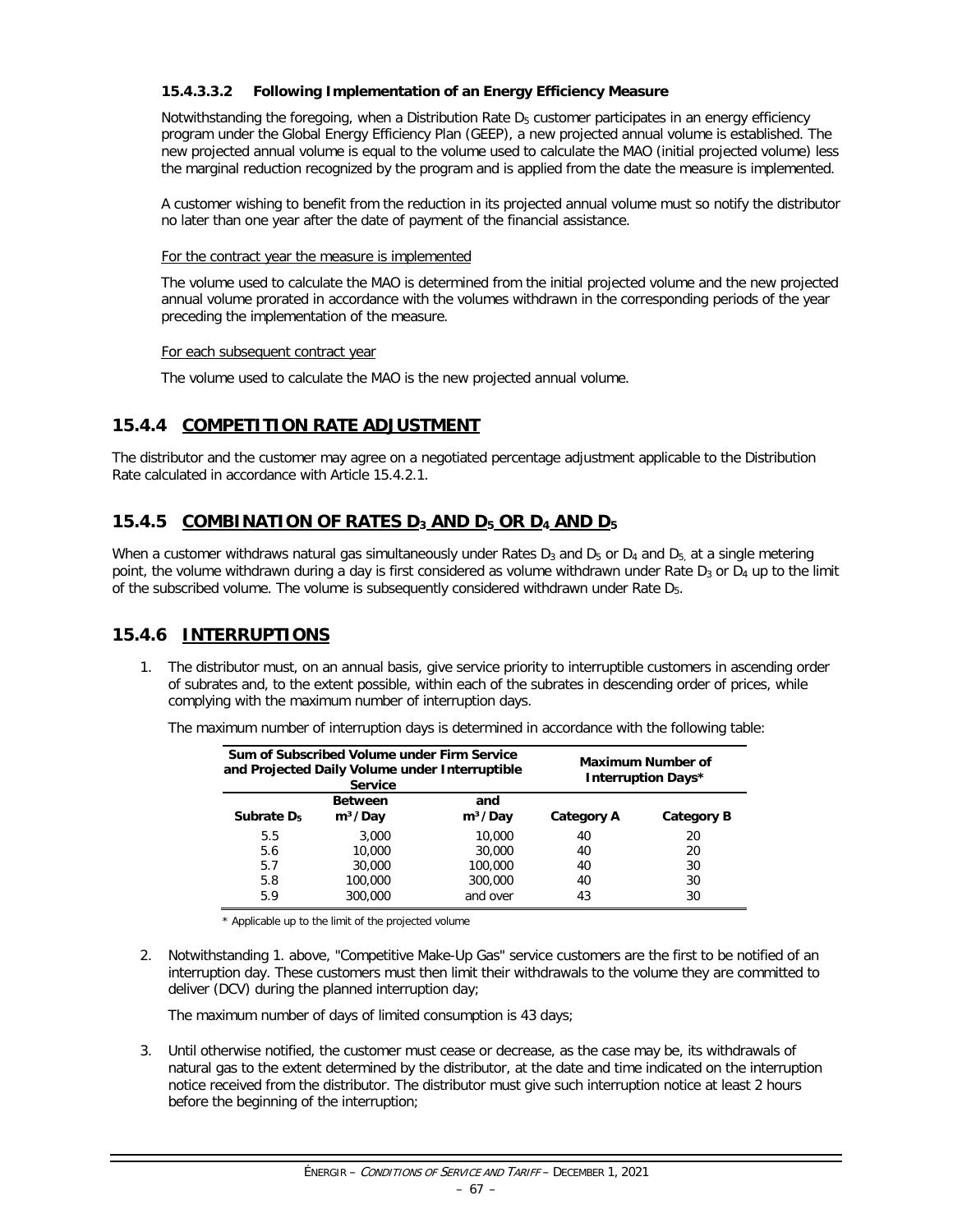- 4. Except for the "Competitive Make-Up Gas" service, natural gas service must be interrupted at least one full day per year;
- 5. Each year, the distributor must send to all its interruptible customers a copy of its interruption policy; a copy of the policy is also available to any customer who requests it;
- 6. In case of default by the customer to comply with the interruption notice issued by the distributor, the latter can proceed to an interruption at the service address without it being required to notify the customer in more details.

# **15.4.7 CONTRACT EXTENSION**

A customer may extend its contract by one year and maintain the same reduction for the contract term provided it does so at least the following number of months prior to the expiry of its contract:

Contract Term in Months - 12 2

The time cannot exceed 24 months.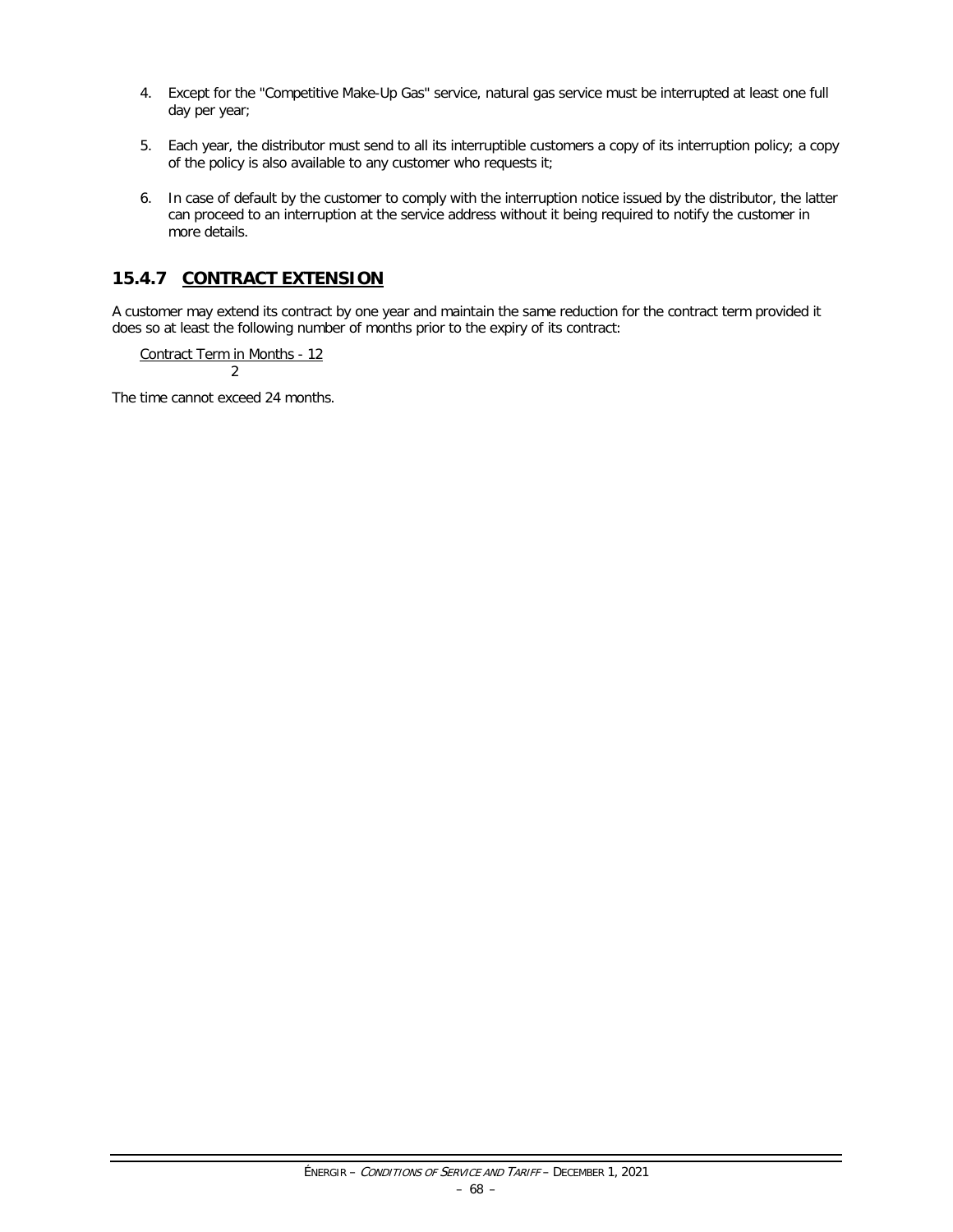# **15.5 RECEIPT SERVICE DR**

# **15.5.1 APPLICATION**

For a customer who wishes to inject natural gas produced in the territory served by the distributor into the distributor's gas system.

# **15.5.2 RECEIPT RATE**

The receipt rates may be periodically adjusted to reflect actual cost.

#### **15.5.2.1 Prices at Receipt Points**

#### **15.5.2.1.1 Minimum Daily Obligation**

For each  $m<sup>3</sup>$  of maximum contractual capacity (MCC), the unit prices shall be as follows, depending on the receipt point:

| <b>Receipt Point</b>        | <b>Price – Investments section</b><br>$(*/m3/day)$ | <b>Price - Distribution section</b><br>$(\text{C/m}^3/\text{day})$ |
|-----------------------------|----------------------------------------------------|--------------------------------------------------------------------|
| Saint-Hyacinthe             | 0.517                                              | 0.395                                                              |
| Coop Agri-Énergie Warwick   | 0.000                                              | 0.951                                                              |
| ADM Agri-Industries Company | 0.680                                              | 1.281                                                              |

#### **15.5.2.1.2 Unit Prices for the Volume Injected**

For each  $m<sup>3</sup>$  of volume injected, the unit prices shall be as follows, depending on the receipt point:

| <b>Receipt Point</b>        | Price<br>$(\text{\textsterling}/\text{\textsf{m}}^3)$ |
|-----------------------------|-------------------------------------------------------|
| Saint-Hyacinthe             | 0.137                                                 |
| Coop Agri-Énergie Warwick   | 0.137                                                 |
| ADM Agri-Industries Company | 0.137                                                 |

#### **15.5.2.2 Prices at Delivery Points for Customer who Injects Natural Gas**

#### **15.5.2.2.1 Unit Prices for Volumes Delivered Within the Territory**

For each  $m<sup>3</sup>$  of volume delivered within the territory, the unit prices shall be as follows, based on the consumption zone:

| <b>Consumption Zone</b> | <b>Price</b> $(\ell/m^3)$ |  |  |
|-------------------------|---------------------------|--|--|
| Estrie                  | 0.000                     |  |  |
| Montérégie              | 0.000                     |  |  |

#### **15.5.2.2.2 Unit Price for Volumes Delivered Outside the Territory**

For each m<sup>3</sup> of volume delivered outside the territory, the unit price shall be  $0.700 \sqrt[6]{m^3}$ .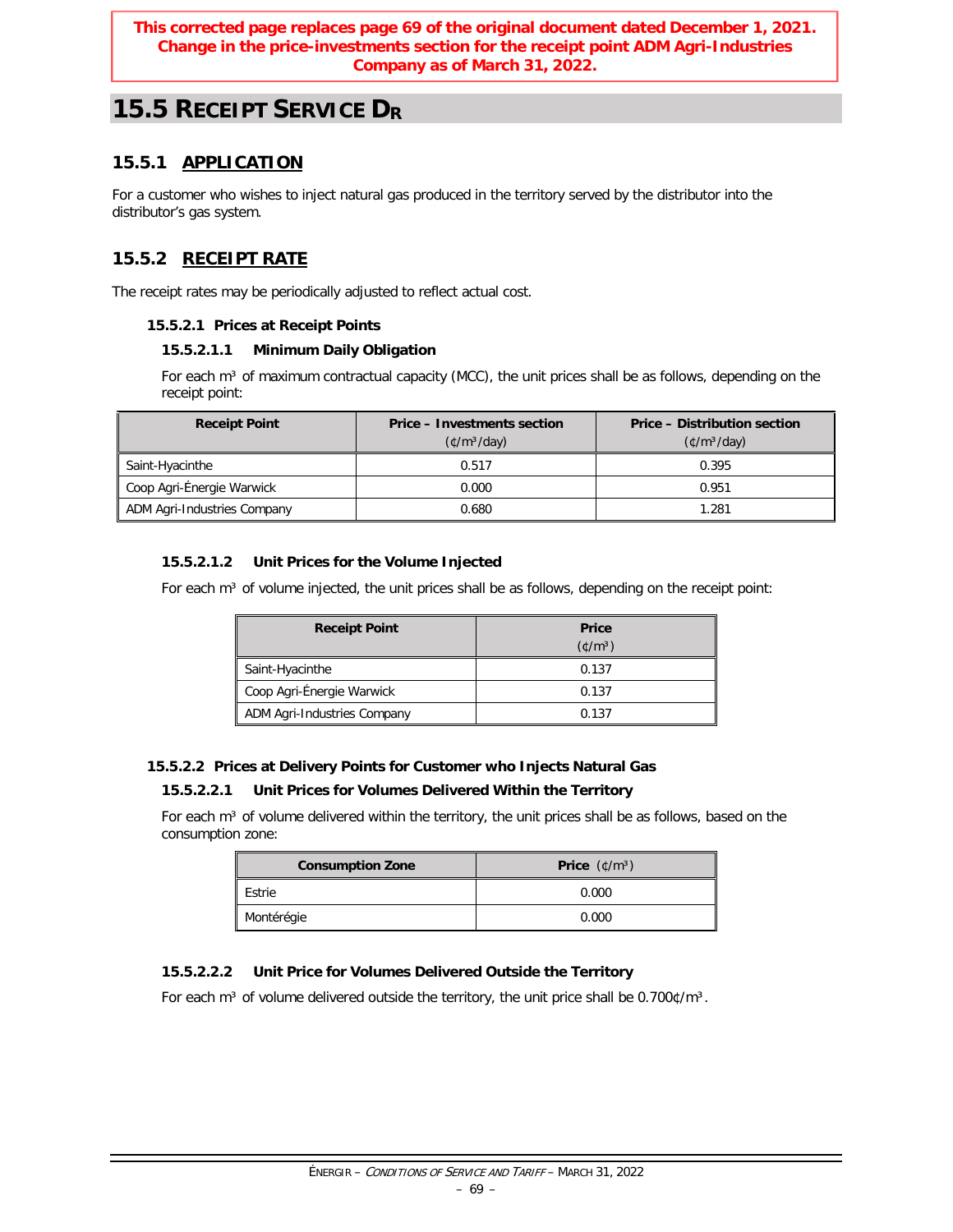# **15.5.3 CONTRACT RENEWAL AND INDEMNITY**

The contract concluded with the customer may include a clause by which it is automatically renewed at its expiry or a clause requiring the customer to pay the distributor an indemnity at maturity of the term. The indemnity shall equal the book value of the assets at the end of the term.

If another customer who wishes to inject natural gas into the distributor's system requests access, during the period covered by the indemnity, to part of all of the MCC freed up by the customer who paid the indemnity, the indemnity may be partially reimbursed by the distributor in accordance with the agreement between the parties.

# **15.5.4 NATURAL GAS PRESSURE, COMPOSITION AND CALORIFIC VALUE**

The customer's natural gas must be delivered at a pressure sufficient to allow natural gas to be injected in the distributor's system at the receipt point but shall not exceed the maximum pressure provided in the contract.

The natural gas injected by the customer must meet the TransCanada PipeLines, Canadian Mainline criteria as approved by the National Energy Board.

If the natural gas injected does not comply with the required standards, the distributor may suspend receipt of the nonconforming gas without notice. The customer shall still be required to fulfill its obligations to the distributor. The customer shall also reimburse the distributor for all costs incurred by the nonconformity of the natural gas.

# **15.5.5 REVISION OF MAXIMUM CONTRACTUAL CAPACITY (MCC)**

The MCC may be increased during a contract term if it is economic and operationally possible for the distributor to increase the capacity at the receipt point.

The MCC may not be decreased unless the distributor consents to the transfer of the portion of the MCC the customer wishes to dispose of is transferred to another customer who wishes to inject natural gas into the system.

In all cases, revision of the MCC requires an agreement between the parties.

# **15.5.6 DAILY OVERRUNS OF MAXIMUM CONTRACT CAPACITY (MCC)**

A customer who wishes to inject, on a particular day, a natural gas volume that is greater than its MCC must request the distributor's permission beforehand.

If it is operationally possible for the distributor to accept this additional volume of natural gas from the customer, it shall be billed the sum of 110% x the price of the minimum daily obligation, the unit price for the volume injected applicable at the receipt point and the unit price for the volume delivered within the territory applicable to the consumption zone or  $m<sup>3</sup>$ the unit price for the volume delivered outside the territory, as the case may be.

If multiple requests to inject additional volumes of natural gas are made concurrently and said volumes exceed the distributor's ability to accept the natural gas, the available capacity shall be prorated according to the excess volumes requested.

# **15.5.7 POSSESSION AND CONTROL**

Gas received by the distributor shall be deemed to be in the custody and under the control of the distributor from the time it is received into the distribution system until it is delivered outside of the distribution system.

# **15.5.8 REQUEST FOR NOMINATION**

Subject to Article 15.5.6, requests for nomination received before the deadline of the "Timely" nomination window shall be accepted by the distributor and shall be effective the next gas day.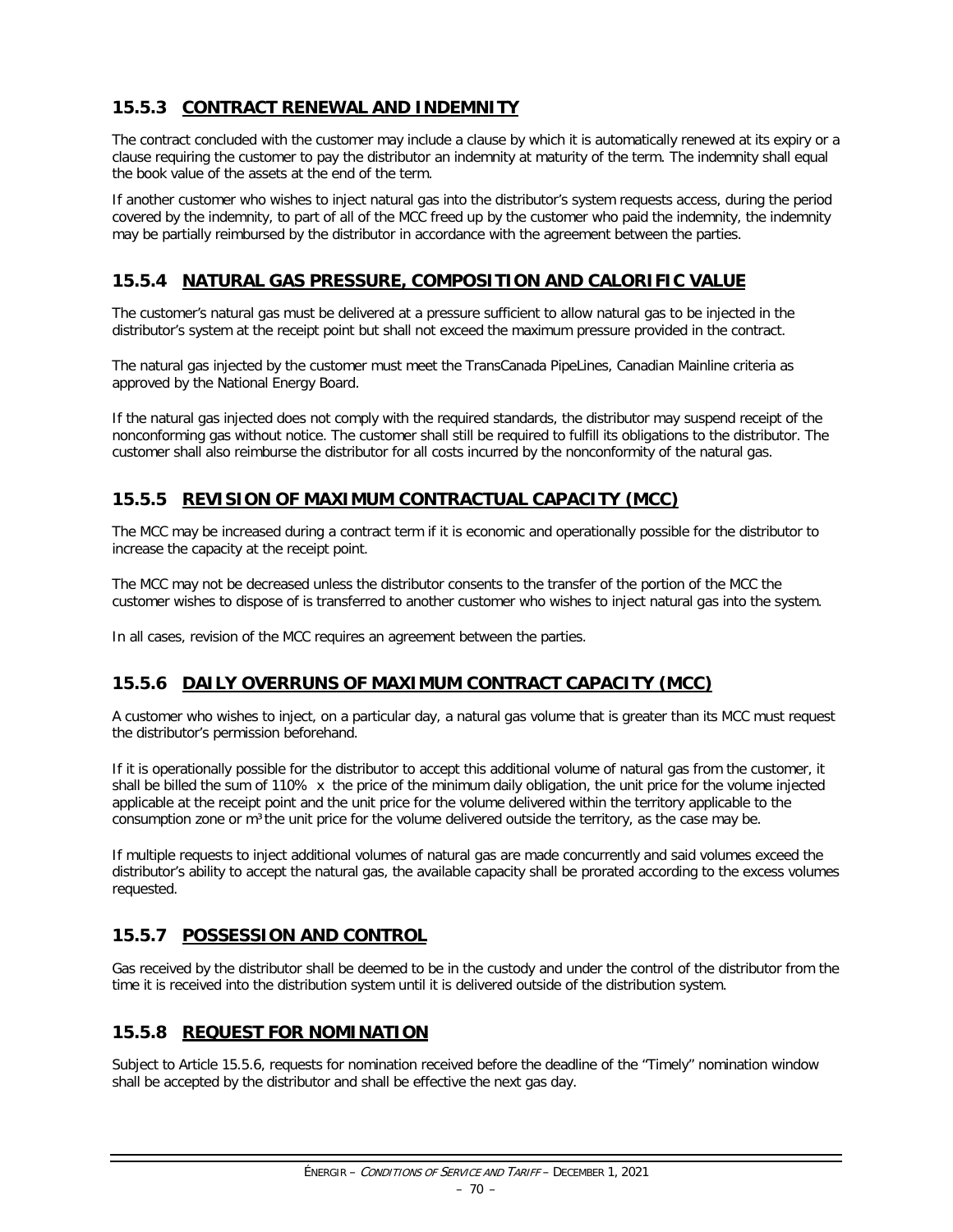All requests for nomination or revision of nominated volumes received after the "Timely" nomination window can only occur when it is economic and operationally possible for the distributor to agree to it. If applicable, the last request received and accepted cancels the previous.

The request must be submitted in writing to the distributor by email or by fax if need be, by means of the form provided for this purpose. For purposes of this article, an email is deemed to be written.

A customer must address its request for a nomination or nominated volume revision adjustment to the distributor by the following deadlines:

| <b>Nomination</b><br><b>Windows</b> | <b>Beginning of Effective Gas Injection</b> | <b>Nomination Deadline</b> |
|-------------------------------------|---------------------------------------------|----------------------------|
| Timely                              | Next Gas Day at 10:00 EST                   | Day before at 11:00 ET     |
| Evening                             | Next Gas Day at 10:00 EST                   | Day before at 18:00 ET     |
| Intra-Day 1                         | Current Gas Day at 15:00 EST                | Current day at 10:00 ET    |
| Intra-Day 2                         | Current Gas Day at 19:00 EST                | Current day at 14:30 ET    |
| Intra-Day 3                         | Current Gas Day at 23:00 EST                | Current day at 19:00 ET    |

#### **15.5.9 SIMULTANEOUS INJECTION TO THE SAME RECEIPT POINT**

#### **15.5.9.1 Application**

For any receipt point for which multiple customers simultaneously inject natural gas.

#### **15.5.9.2 Designation of an Operator**

An operator must be designated by customers injecting at a single receipt point.

The operator must provide daily the volumes nominated respectively for each customer of the same receipt point.

Prior to any simultaneous injection to the same receipt point, customers shall inform the distributor, in writing, of the identity of the operator. Customers shall also communicate in writing any change in the identity of the operator.

#### **15.5.9.3 Nominated Volumes Reported by the Operator**

The nominated volumes reported by the operator will be used to enforce the Conditions of Service and Tariff in respect of each customer injecting simultaneously to the same receipt point.

For the purposes of the application of the *Conditions of Service and Tariff*, customers who inject simultaneously to the same receipt point will remain responsible of the information provided to the distributor by the operator.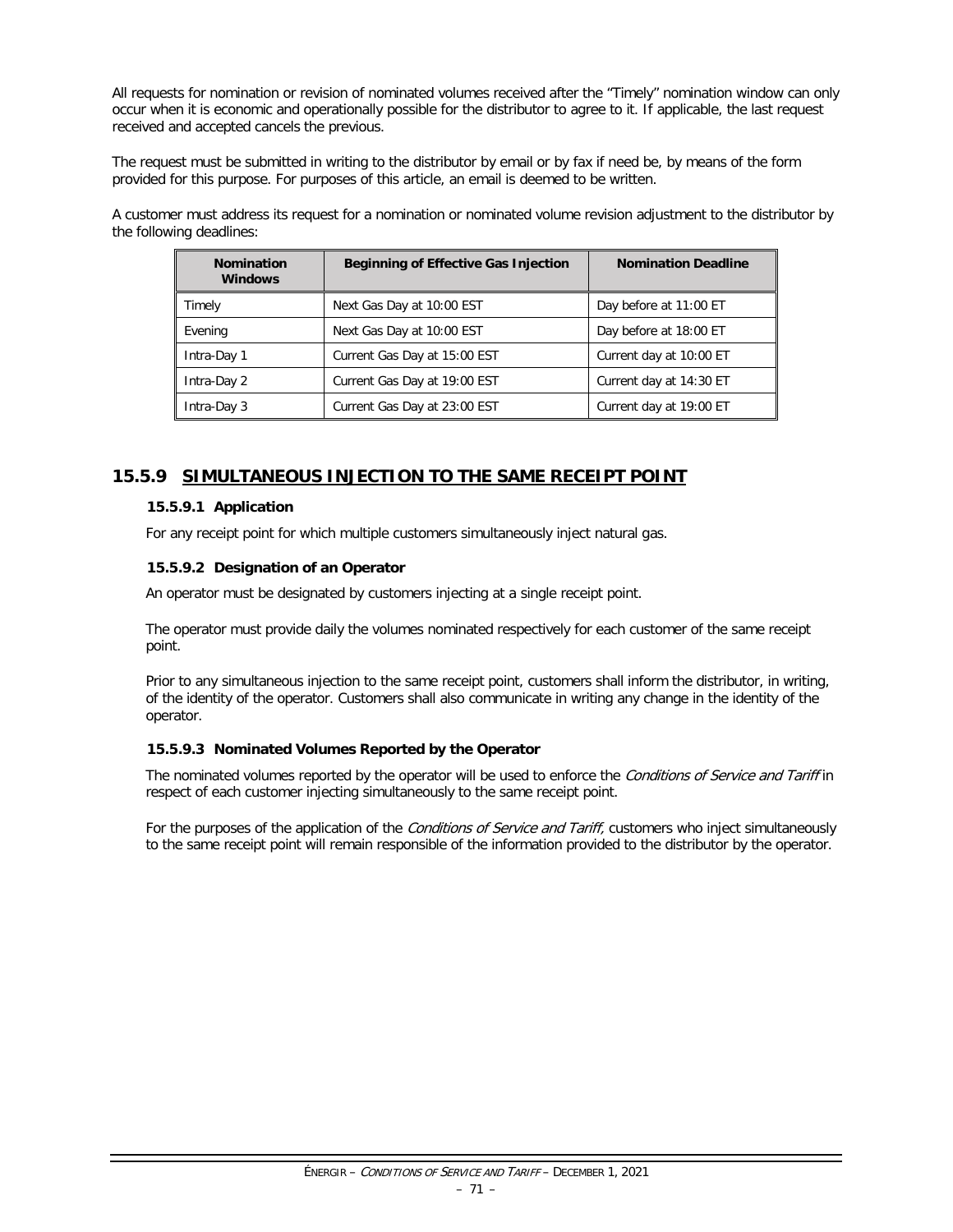**This corrected page replaces page 71 of the original document dated December 1, 2021. Exclusion of RNG volumes from the CTEAS rate as of January 1,2022.**

## **16. CAP-AND-TRADE EMISSION ALLOWANCES SYSTEM**

### **16.1 DISTRIBUTOR'S SERVICE**

#### **16.1.1 APPLICATION**

For any customer who withdraws natural gas and did not provide the exemption declaration approved by Énergir's GHG emissions auditor for the period.

#### **16.1.2 CAP-AND-TRADE EMISSION ALLOWANCES SYSTEM (CTEAS) SERVICE RATE**

#### **16.1.2.1 CTEAS Price**

For each m<sup>3</sup> of traditional natural gas volume withdrawn, the CTEAS price, as of January 1, 2022, is 6.510¢/m<sup>3</sup>. The price may be adjusted monthly to reflect the actual cost of acquisition.

## **16.2 CUSTOMER-PROVIDED SERVICE**

#### **16.2.1 APPLICATIONS**

For any customer who is registered as an emitter in the latest list published by the Minister under Article 35 of the Regulation respecting a cap-and-trade system for greenhouse gas emission allowances (chapter Q-2, r. 46.1).

#### **16.2.2 RATE**

#### **16.2.2.1 Service Price**

A customer shall not be billed for the price of cap-and-trade emission allowances system distributor's service.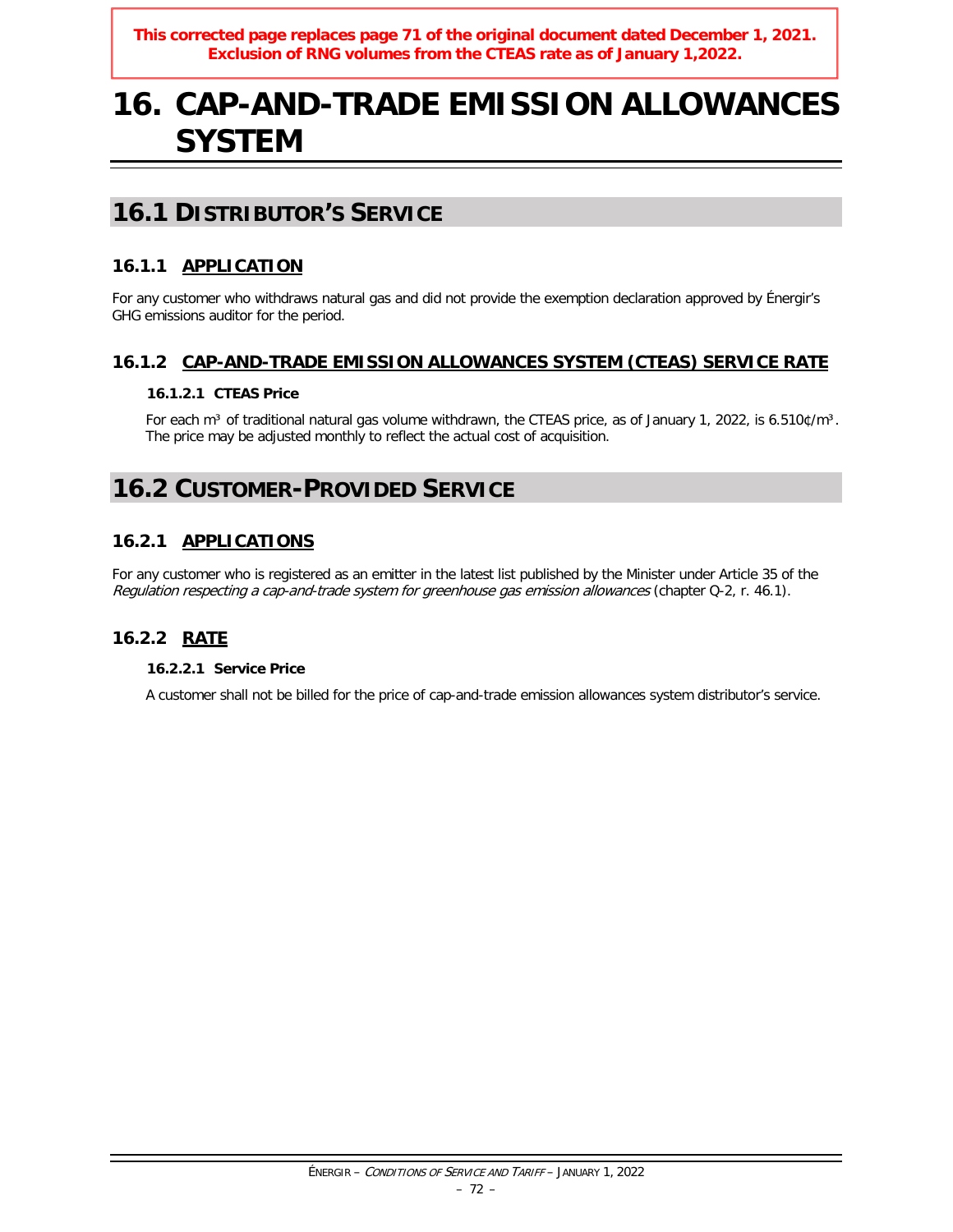# **17. OTHER APPLICABLE CHARGES**

#### **17.1.1 DISTRIBUTION SYSTEM CONNECTION CHARGE**

The charge provided for in Article 4.3.2 shall be \$300.

#### **17.1.2 CHARGE FOR NON-STANDARD CONNECTION**

The charge provided for in Article 4.3.3 shall be as follows:

- 1. Where an S6 or S20 metering device is installed, \$50 per linear metre;
- 2. In all other cases, the price determined by the distributor on the basis of an estimate of the costs.

#### **17.1.3 CHARGE FOR REDUCTION OF CONNECTION TIME**

The charge provided for in Article 4.4.2 shall be as follows:

- 1. \$500 if an S6 or S20 metering device is to be installed in less than 30 business days;
- 2. \$750 if an S40 to S50 metering device is to be installed in less than 40 business days and \$1 000 if an R80 to R450 metering device is to be installed;
- 3. In all other cases, the price shall be determined by the distributor on the basis of an estimate of the costs.

#### **17.1.4 CHARGE FOLLOWING REQUEST TO VERIFY A METERING DEVICE**

The charge provided for in Article 5.5 shall be as follows:

- 1. \$250 in the case of an S6 or S20 type meter;
- 2. \$580 in the case of an S40 or S50 type meter;
- 3. In all other cases, the price shall be determined by the distributor on the basis of an estimate of the costs.

#### **17.1.5 CHARGE FOR NON-HONOURED PAYMENT**

The charge provided for in Article 7.2.1 shall be \$25.

#### **17.1.6 LATE PAYMENT CHARGE**

The late payment charge provided for in Article 9.3 shall be 1.5%.

#### **17.1.7 COLLECTION CHARGE**

The charge provided for in Article 9.4.2 shall be \$50.

#### **17.1.8 RECONNECTION CHARGE**

The charge provided for in Articles 2.1.1, 4.4.1 and 9.5 shall be as follows:

- 1.  $$225$  for customers whose annual volume is less than 10,950 m<sup>3</sup>;
- 2.  $$310$  for customers whose annual volume is 10,950 m<sup>3</sup> or more.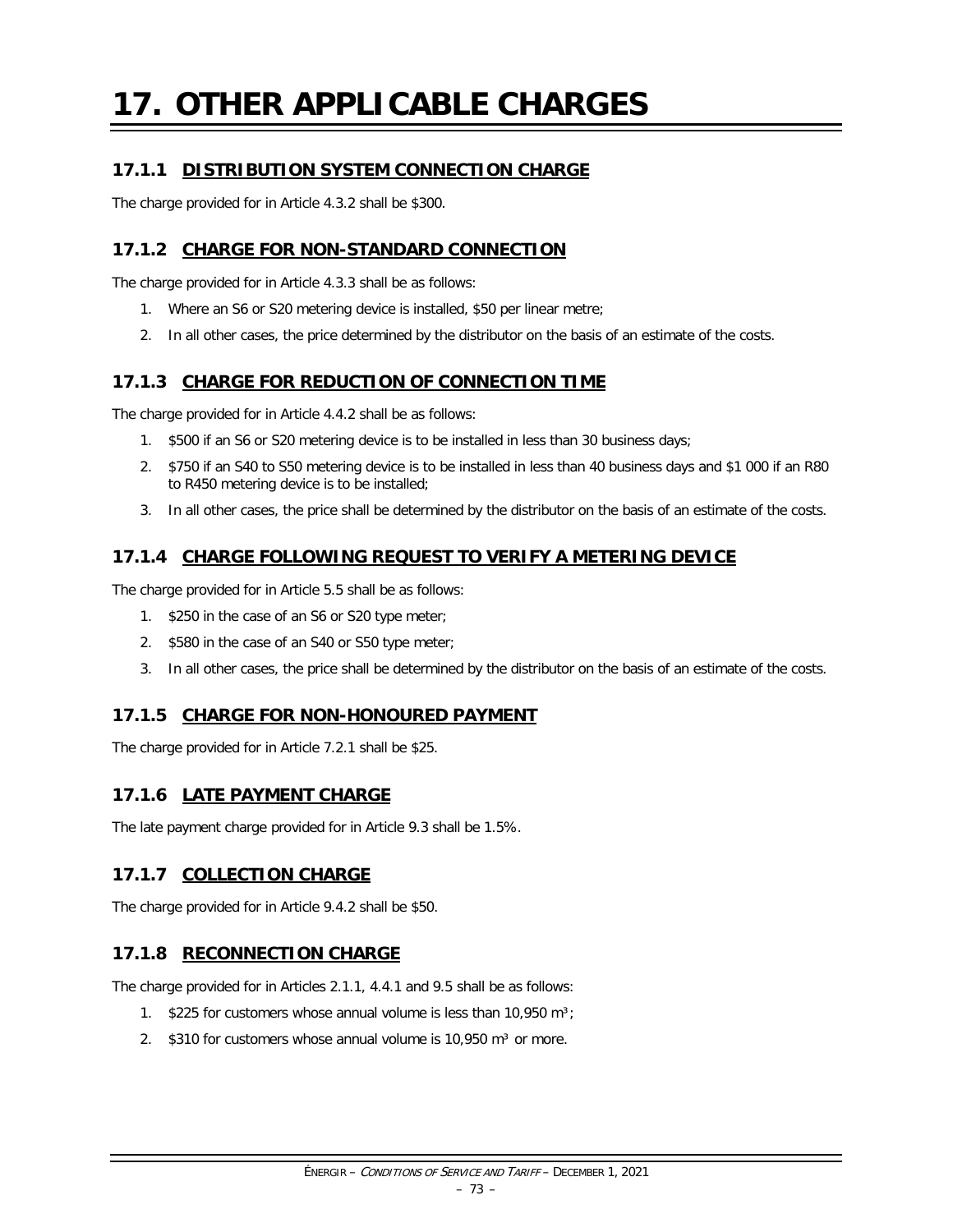# Section IV

# Effective Date and Transitional Provisions